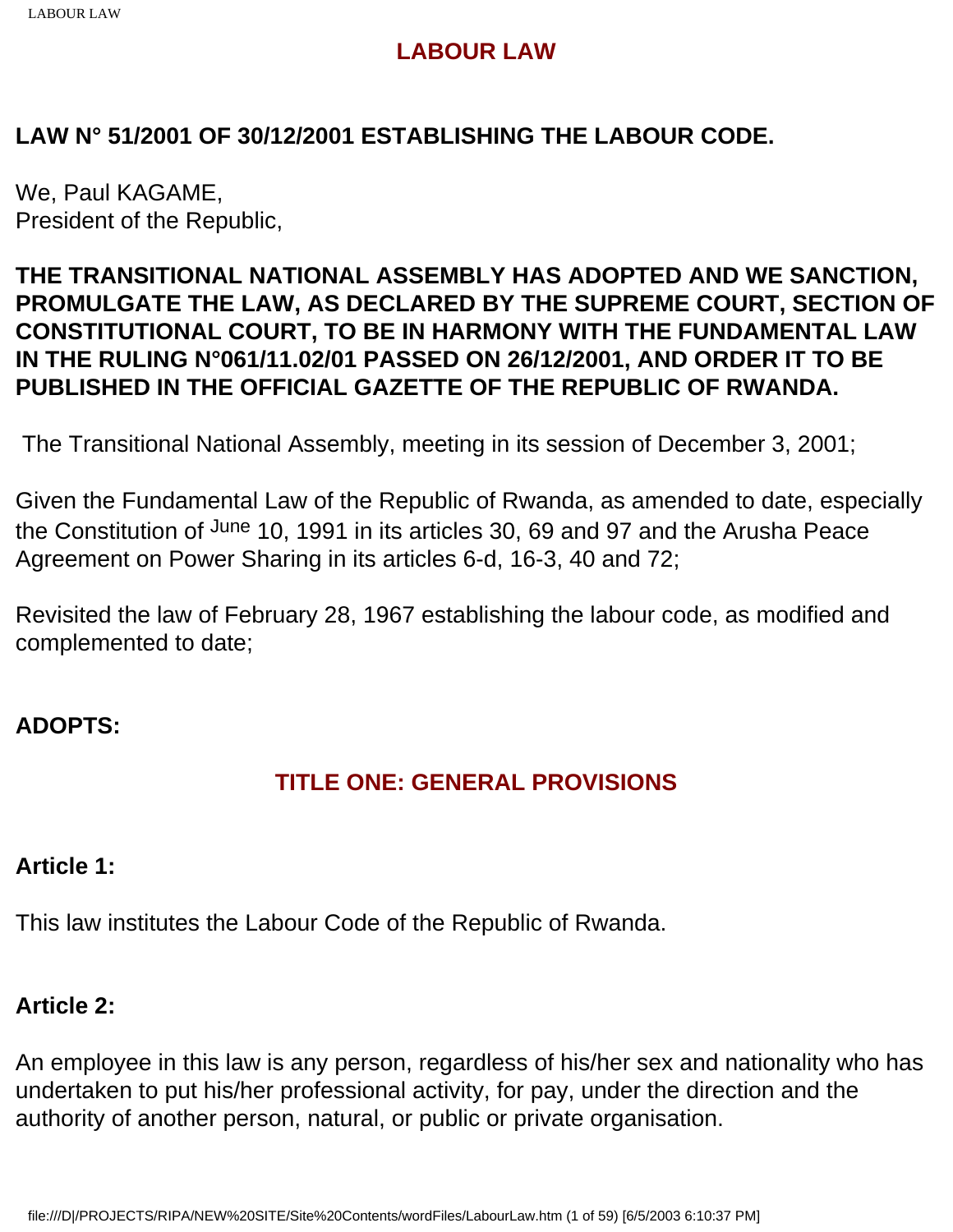A person hired as statutory or a contractual employee assimilated to a statutory one in a permanent job of a public service official is not concerned with the provisions of this law.

## **Article 3:**

In this law, any natural person or public or private organisation is considered as an employer and constitutes a company as soon as he is employing one or many employees even temporarily.

The company may be made up of many establishments, each of them being formed by a group of persons working together in a fixed location (factory, premises, working site, and so on ...) under the employer's supervision.

## **Article 4:**

Forced labour is absolutely forbidden. By forced labour, this law refers to any work or service required from an individual by threatening him/her with any penalty and for which the said individual has not freely offered himself/ herself.

However, "forced labour" does not mean:

a) any work or service required from an individual in a peculiar case by virtue of laws on military service and allocated to activities of a purely military character;

b) any work or service required from an individual following a sentence made by a court decision, on other activities contrary to those governed by the International Convention on the abolition of forced labour, but such work or service being carried out under the public authorities' supervision and control and the said individual not being contracted out or put at the private individual disposal of an association or a grouping of people;

c) any work or service required in case of force major disaster, notably war, disasters or disaster threats such as fires, floods, famines, earthquakes, eruption and violent epizootic and in general, all circumstances endangering or risking to put in danger life or normal conditions of existence for the whole or part of the population;

d) work organised by local communities, when approved by the population or their direct representatives.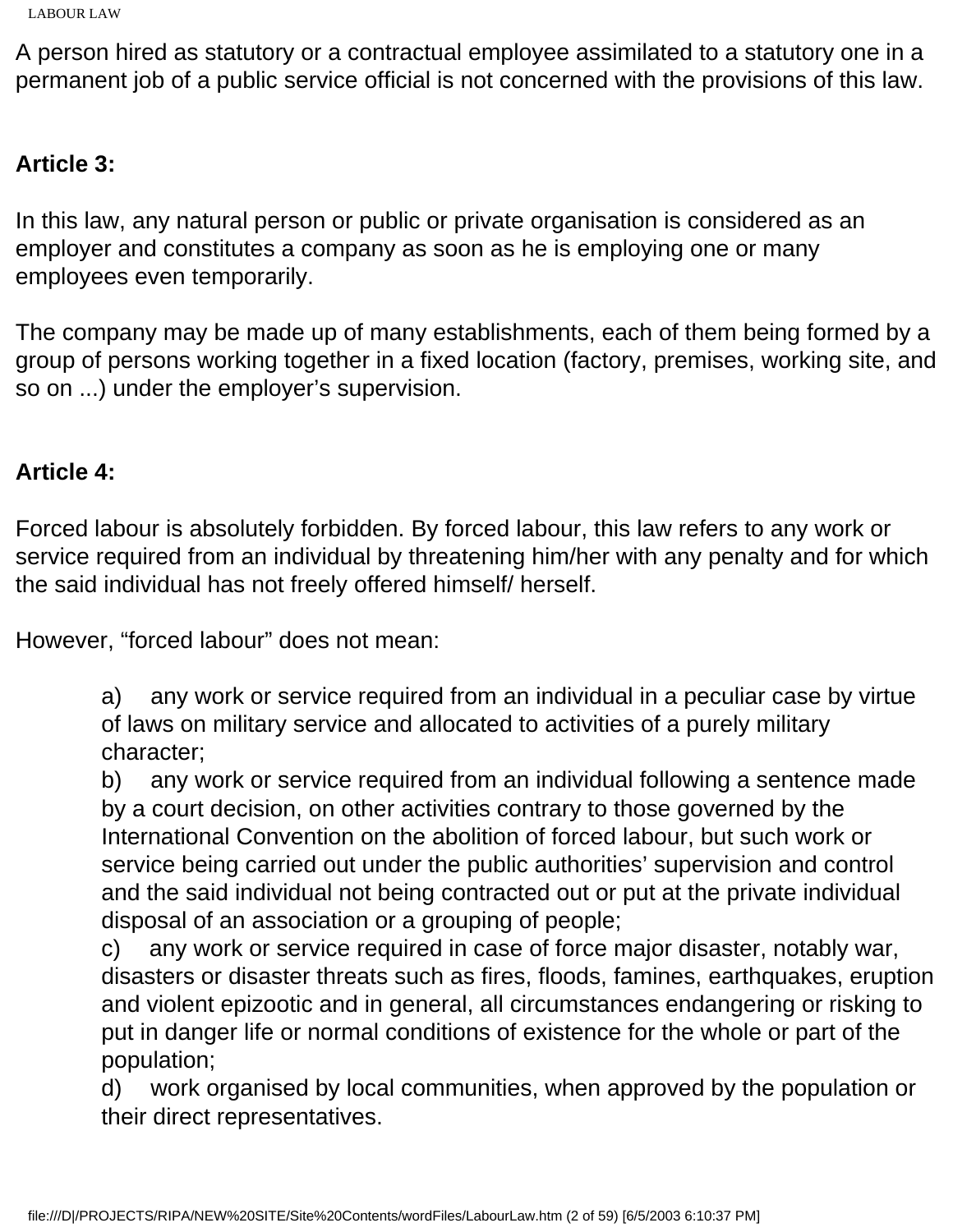## **TITLE II: CONTRACT OF EMPLOYMENT**

## **CHAPTER ONE: CONCLUDING AND CARRYING OUT CONTRACTS OF EMPLOYMENT**

### **Section One: Common provisions**

### **Article 5:**

A contract of employment results from the employee's and employer's mutual consent, the first undertaking to put his professional activity at the service and under the authority of the employer, the second undertaking in return to pay to the employee the salary agreed upon. Concluding life contracts of employment is not acceptable.

### **Article 6:**

Any contract of employment concluded to be carried out in the Republic of Rwanda is subject to the provisions of this law, whatever are the location for the contract conclusion and the residence of any or both parties.

The same applies to all other labour contracts when concluded under all other laws whenever they are partly to be carried out on the territory of the Republic of Rwanda.

#### **Article 7:**

The existence of a contract of employment is ascertained, in such forms as are convenient to both contracting parties. All means available may be invoked in its proving.

A contract of employment for a determined period exceeding ninety (90) successive working days, or for a well defined work, must be ascertained in writing before the employee starts working.

In the case of protest between the employee and the employer because there is no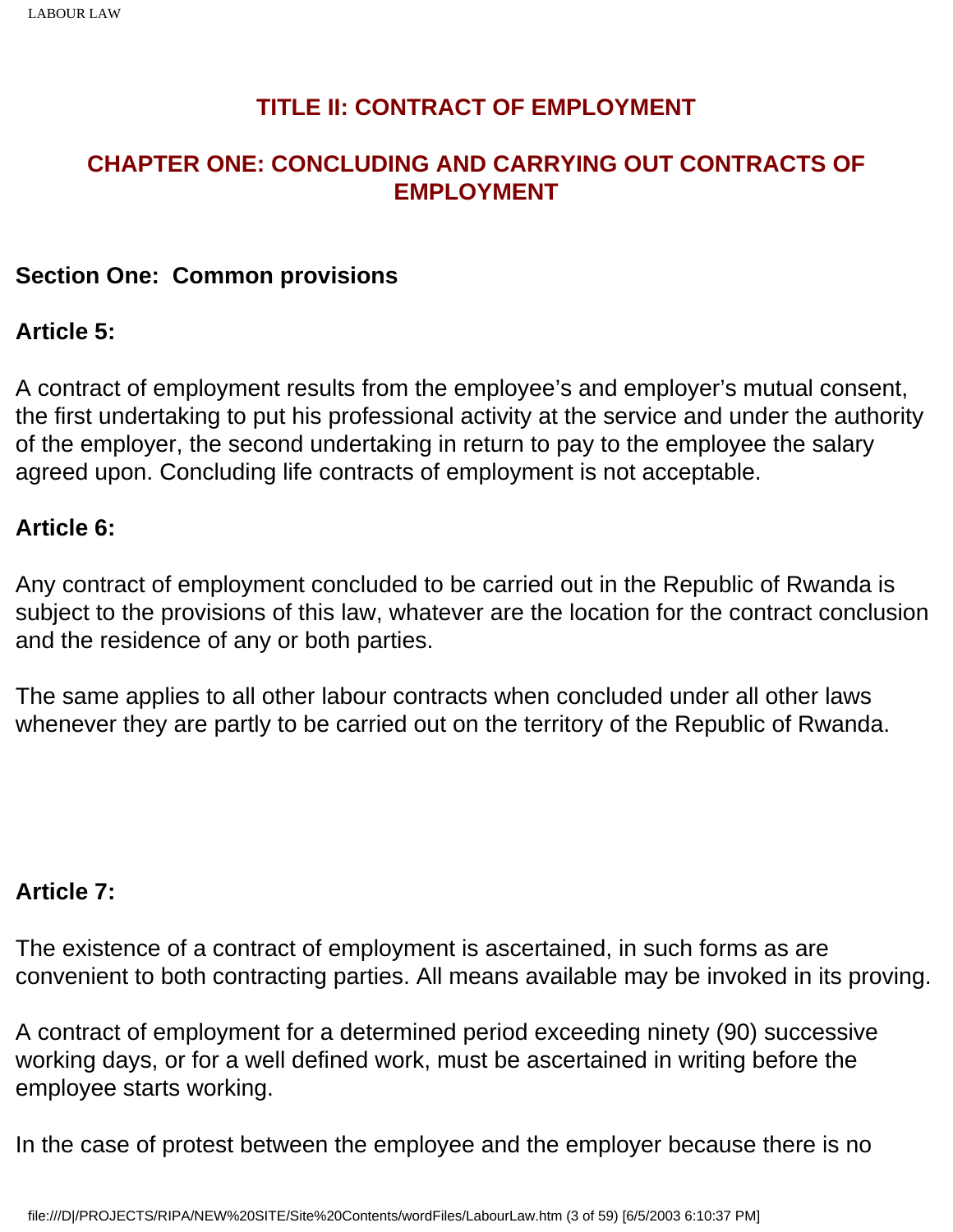```
LABOUR LAW
```
written contract, the burden of proof lies with the employer.

In any case, any alien's contract of employment must be ascertained in writing.

# **Article 8:**

A labour contract is concluded between an employer and an employee for a determinate, indeterminate period or for a well defined work.

The contract is for a determined duration when its end is fixed in advance by both parties or depends on the occurring of a future and certain event, the achievement of which is not depending on the will of either or both parties.

The contract for a non-determined duration is a contract the end of which has not been fixed in advance and which may end at any time by the will of either of the parties due to sound reasons. When such a termination of contract gives rise to disputes, the injured party forwards the case to the competent juridical authority.

## **Article 9:**

When the contract of employment is concluded for a determined duration, it can not exceed two years. The contract of employment stipulating a longer duration is by law reduced to the maximum legal duration.

When at the end of a contract parties continue their performances, the contract turns into a contract for a non-determined duration.

When they conclude many successive contracts of employment for a determinate period or a well defined work, and the employee does not stop his work, such contracts are considered as contracts for a non-determined period, except when the employer proves that these contracts have been caused by the nature of work or other legally accepted reasons.

## **Article 10:**

An alien employee can only contract legally after getting prior authorisation from the labour department. This authorisation is applied for by the employer according to a procedure to be defined by a decree from the Minister holding labour in his/her attributions.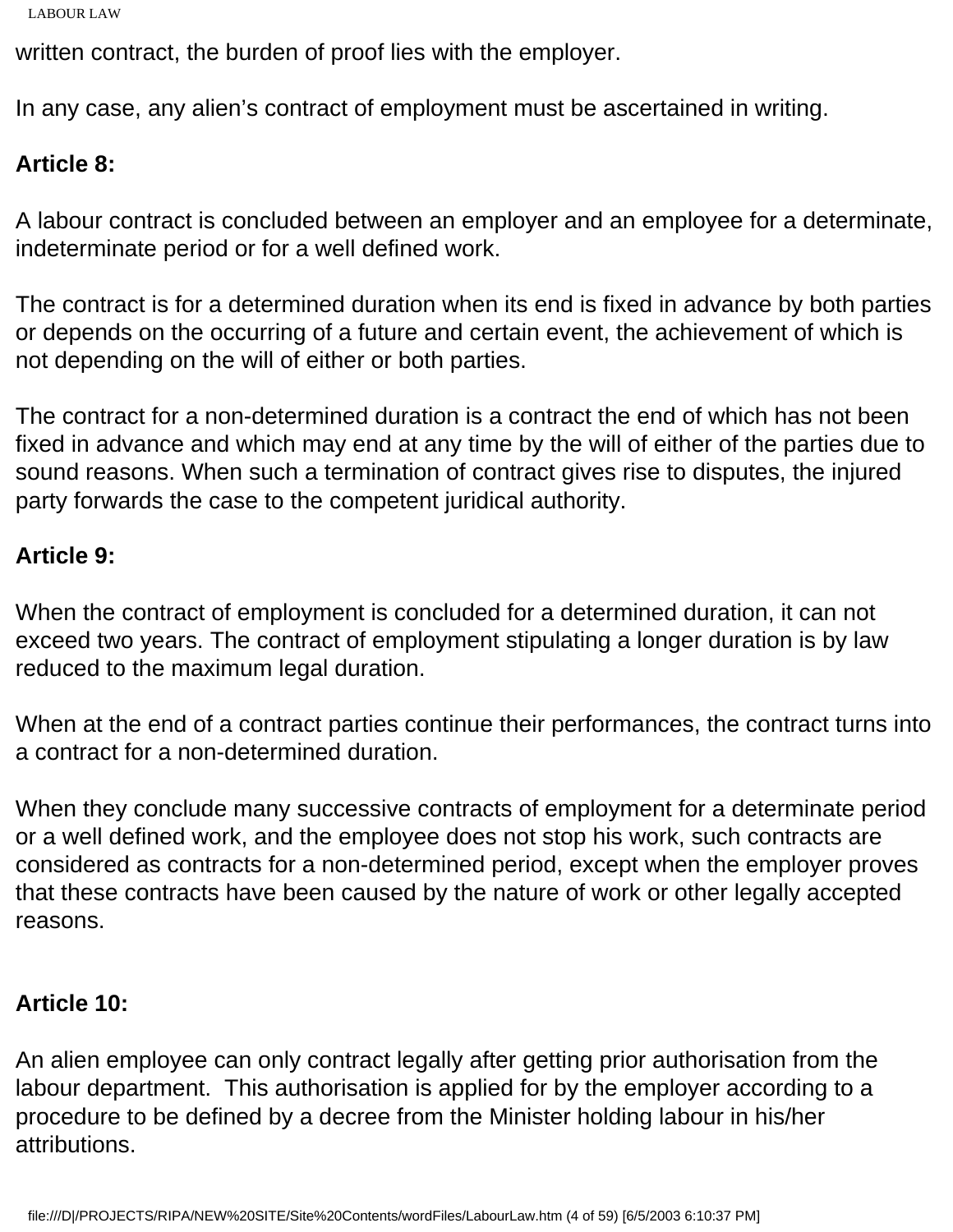## **Article 11:**

It is prohibited to hire for labour a child under the age of sixteen. However, where the child has reached the age of fourteen, to respect the provisions of articles 64, 65, 66 and 67 of this law, he/she may be hired with special authorisation from anyone who has parental authority on him/her.

## **Article 12:**

Every discrimination, exclusion or preference notably based on race or ethnicity, colour, sex, religion, political opinion, which would result in destroying or impairing chances' equality as far as employment or profession is concerned or in not being considered in the same way by tribunals is prohibited.

In particular, the guarantee which is provided for by the law of July 15, 1964 establishing the commercial and civil procedures code requested from an alien who complains before tribunals as far as contracts of employment are concerned is hereby prohibited.

#### **Article 13:**

The employee owes the company the whole of his/her professional activity except derogation stipulated in the contract. However, he/she is free, besides his/her working time, to do any activity unlikely to be prejudicial to the good performance of agreed services.

Is legally null and void every clause of a contract prohibiting the employee to do any activity after the contract of employment has expired.

## **Section 2: Probation employment**

## **Article 14:**

There is a probation employment whenever the employer and the employee, with a view to conclude a definitive contract, decide beforehand to estimate notably, the first, the quality of the employee's services and his output; the second, the conditions of work,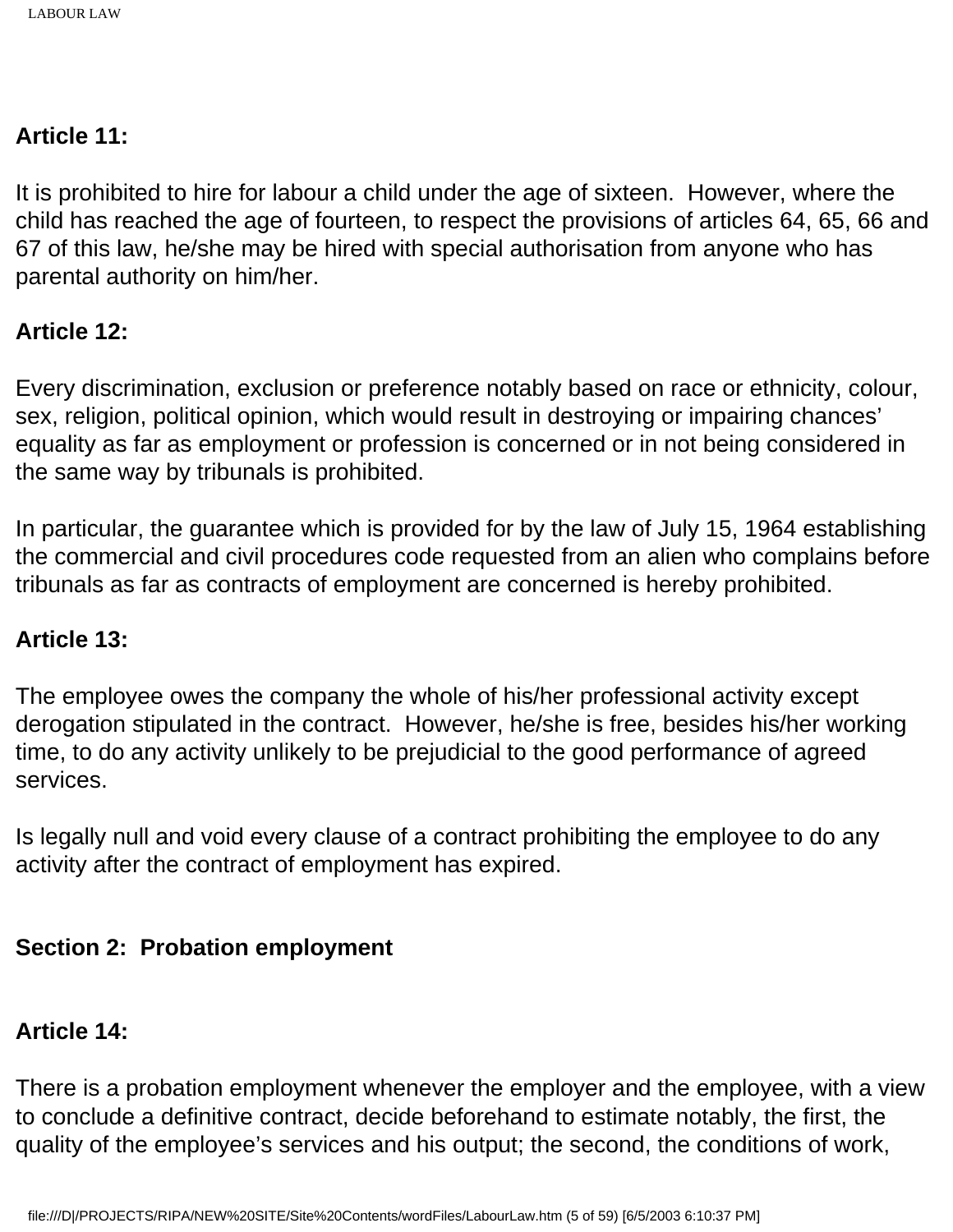```
LABOUR LAW
```
living, pay, health and security at work as well as the social climate on the employer's side.

# **Article 15:**

Probation employment or its renewal must be stipulated in writing and can only cover a maximum period of six months.

# **Section 3: Suspension of a contract of employment**

# **Article 16:**

Suspension of a contract exempts the parties from their reciprocal obligations of working and paying the salary and allowances; however, in the case of industrial accident, the employee gets an allowance equal to his monthly salary during a period of six (6) months or until he starts being paid by the social security fund before 6 months.

# **Article 17:**

Are suspensive of a contract of employment:

a) the period of unavailability resulting from a work accident or a professional disease;

b) the employee's absence when authorised by the employer by virtue of collective conventions or individual agreements;

c) the temporary cessation of the company's activity owing to serious economic difficulties. A technical redundancy cannot be imposed on an employee once or several times, for longer than three months during a same period of twelve months. After this period, the employee is free to consider himself /herself as laid off;

d) the absence at work due to a disease when accepted by a registered doctor. This period which is fixed at 6 months may continue being renewed until the employee is replaced;

e) the employee's detention for a period not exceeding 6 months without his/her sentence being specified.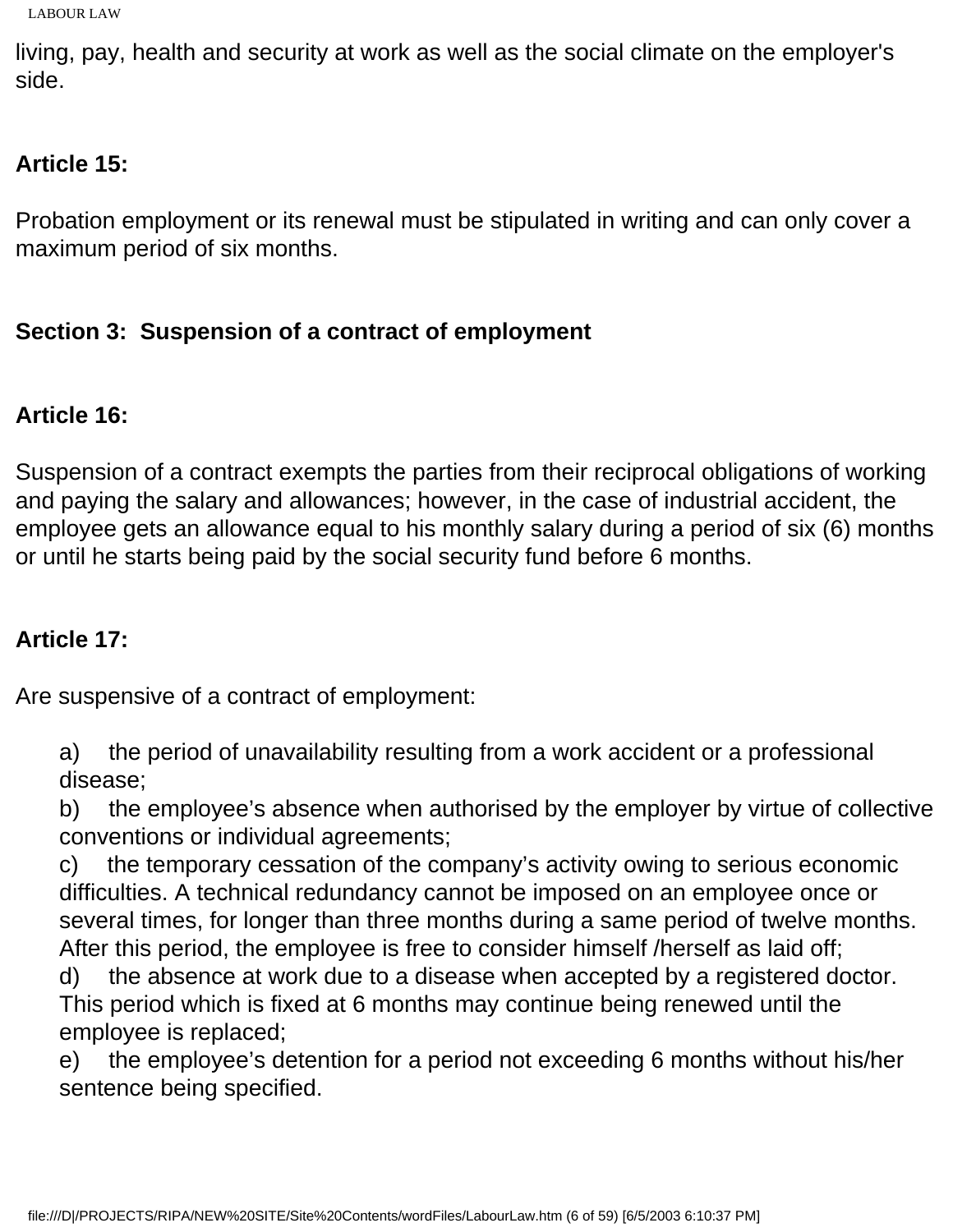## **Section 4: Termination of the contract of employment**

### **Article 18:**

Probation employment contracts may be terminated without notice and without any of both parties being right to claim compensation allowances, unless stated otherwise in conventional provisions.

#### **Article 19:**

In the case of termination before its term for a contract subject to the provisions of article 7 of this Law, the employer must inform about it the jurisdiction's Government Labour Inspector within fifteen days.

#### **Article 20:**

The contract of employment for a non- determined duration can always be terminated by the will of either of the parties but for justifiable reasons. This termination is subject to a prior notice given by the party taking initiative of termination.

Where no collective convention is available, the notice's duration is fixed by a decree from the Minister holding labour in his/her attributions, taking into account notably the duration of the contract and professional categories.

#### **Article 21:**

Any dismissal of an employee bound by a contract of employment for a non-determined duration is based on legitimate grounds and after the employee has had the possibility to defend himself/herself against allegations stated against him/her. In the case of protest before the authorised administrative or legal instances, proof for the existence of such legitimate grounds is incumbent upon the employer.

#### **Article 22 :**

In the case of termination of contract of employment for a non-determined duration by the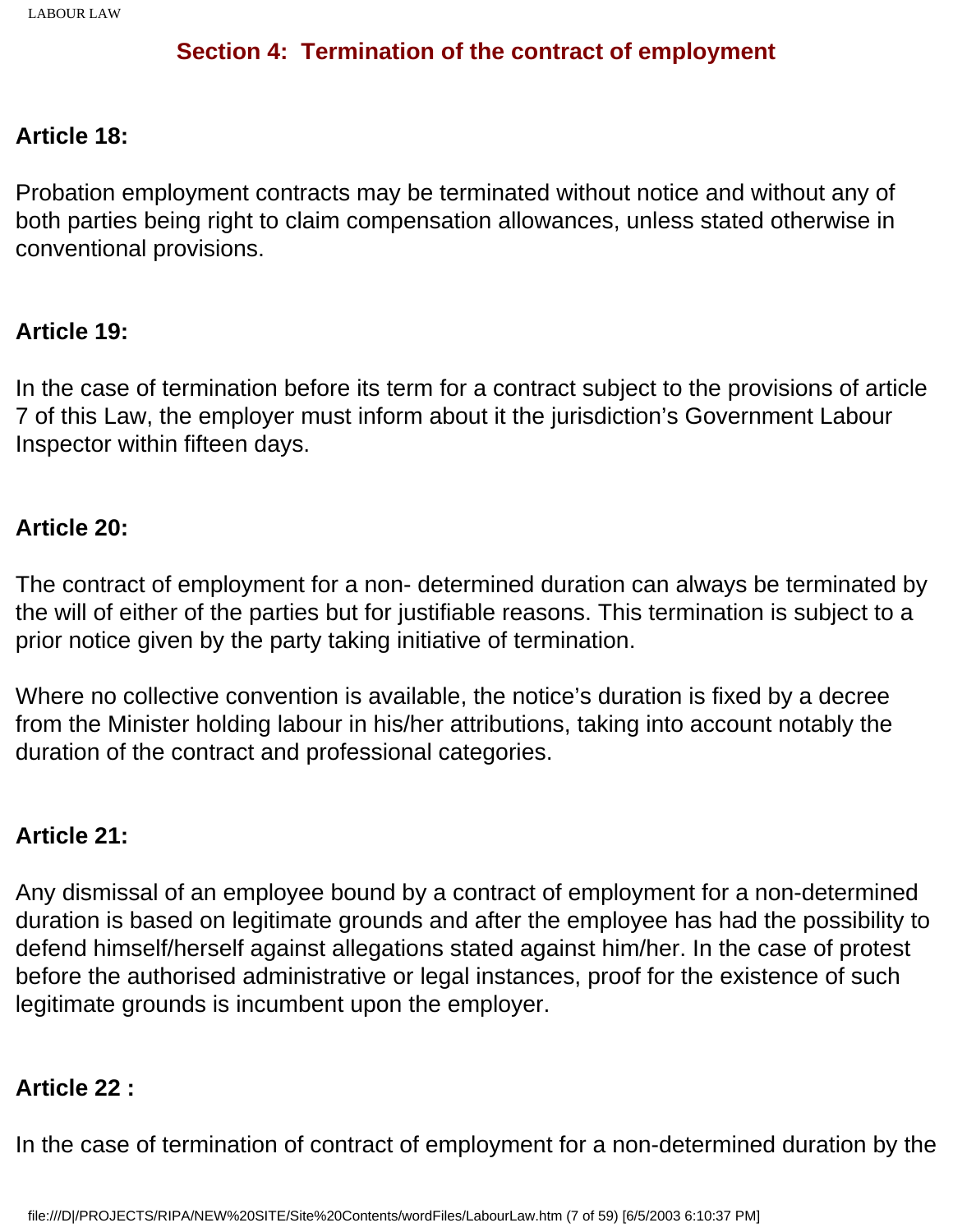```
LABOUR LAW
```
employer during the employee's annual leave, the notice allowance is doubled.

## **Article 23:**

Notice must be given in writing to the interested party.

The notice can not be subject to any suspensive or resolutive condition. In the case of breach of contract at the employer's initiative, the dismissal's grounds are mentioned in the letter of notice.

## **Article 24**:

During the notice period, the employer and the employee must respect all the reciprocal obligations that are incumbent upon them from the contract of employment. The notice is not required in the case of mutual agreement between parties.

## **Article 25**:

Without prejudice the provisions of article 24 of this Law, any termination of contract of a non-determined duration, without notice or without having observed the notice period, compels the responsible party to pay the other party an allowance corresponding to the salary and advantages of all kind from which would have benefited the employee during the notice period that has not been effectively respected.

However, a termination of contract may take place without notice in the case of gross misconduct by one of the parties. In that case, gross misconduct is notified to the other party within forty-eight hours from its observation, by registered or remitted mail against receipt in the presence of two witnesses or by a bailiff.

## **Article 26:**

Any unfair termination of contract may result in damages. Damages paid to the unfairly dismissed employee cannot exceed his salary for 6 months including his monthly allowances and any other advantages.

Where the employee has been offering his services to the employer for a period longer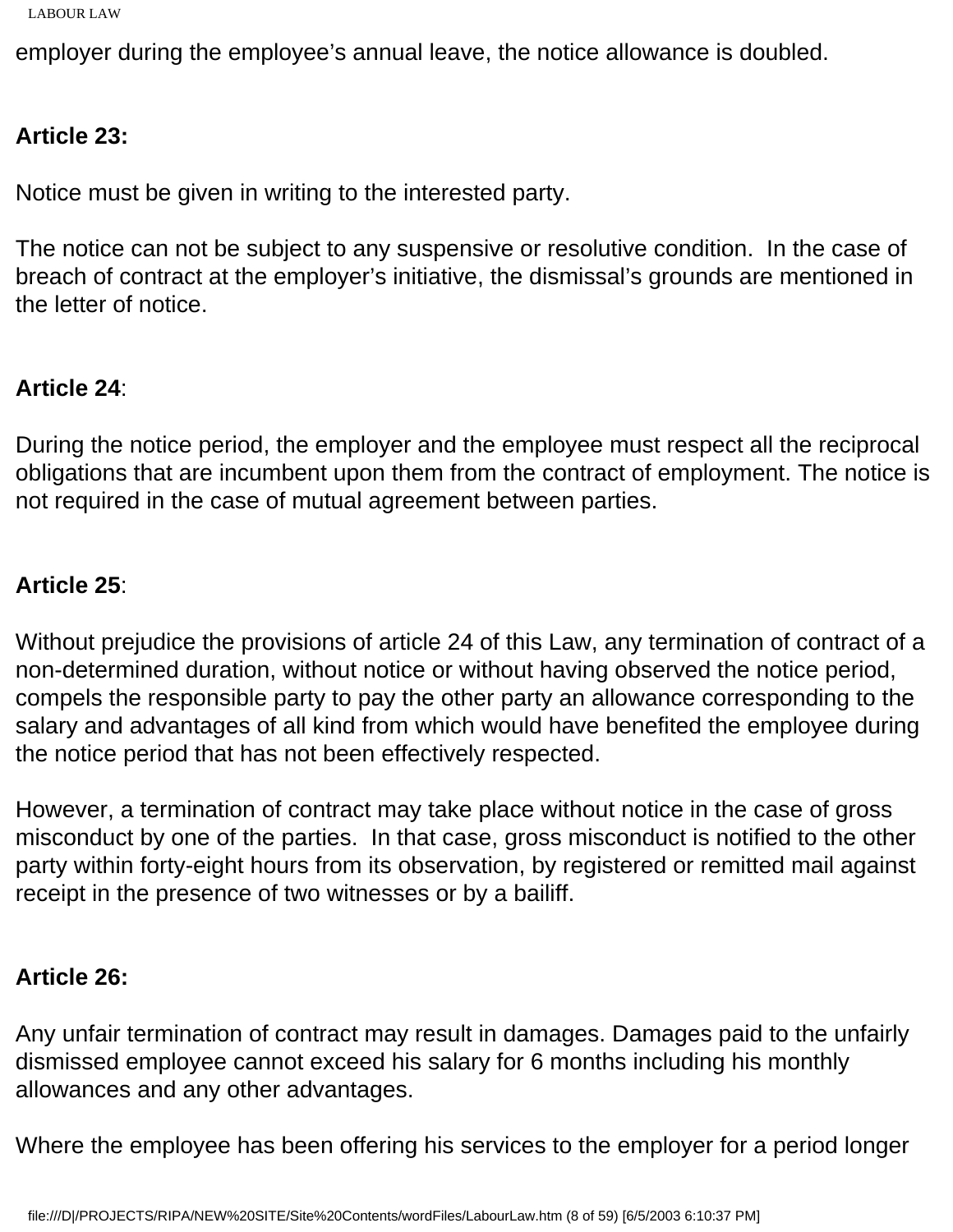```
LABOUR LAW
```
than ten years, damages may be doubled.

## **Article 27:**

The dismissal or an employment contract termination for an employee who has completed at least one year period in the company entails the employer to a notice allowance to the dismissed.

The retreated employee is lawfully entitled to have his/her accompanying allowance. The modalities to obtain the notice and accompanying allowances and their period are determined by a decree issued by the Minister having labour in his/her attributions.

## **Article 28:**

When an employee who has unfairly broken his/her contract of employment refers his/her services, the new employer is jointly liable for damages caused to the previous employer, when it is proved that:

(a) he/she took part in the laying off;

(b) he/she has hired an employee whom he/she already knew was bound by a contract of employment;

(c) he/she has kept on employing an employee after he/she has learnt that the latter is bound to another employer by a contract of employment which has not yet come to expiry.

## **Article 29:**

When the employer plans to dismiss more than one employee, for economic reasons, he/she must inform, before implementing his/her decision, the staff's delegates about the causes of projected dismissals, retained criteria, as well as the date of dismissal and consult with them as regards measures that could be taken to prevent or limit the projected dismissals.

The company's employee dismissals' order is set up taking into account the professional qualification, the seniority in the establishment and the family charges.

He/she forwards for information the minutes of such a meeting together with the list of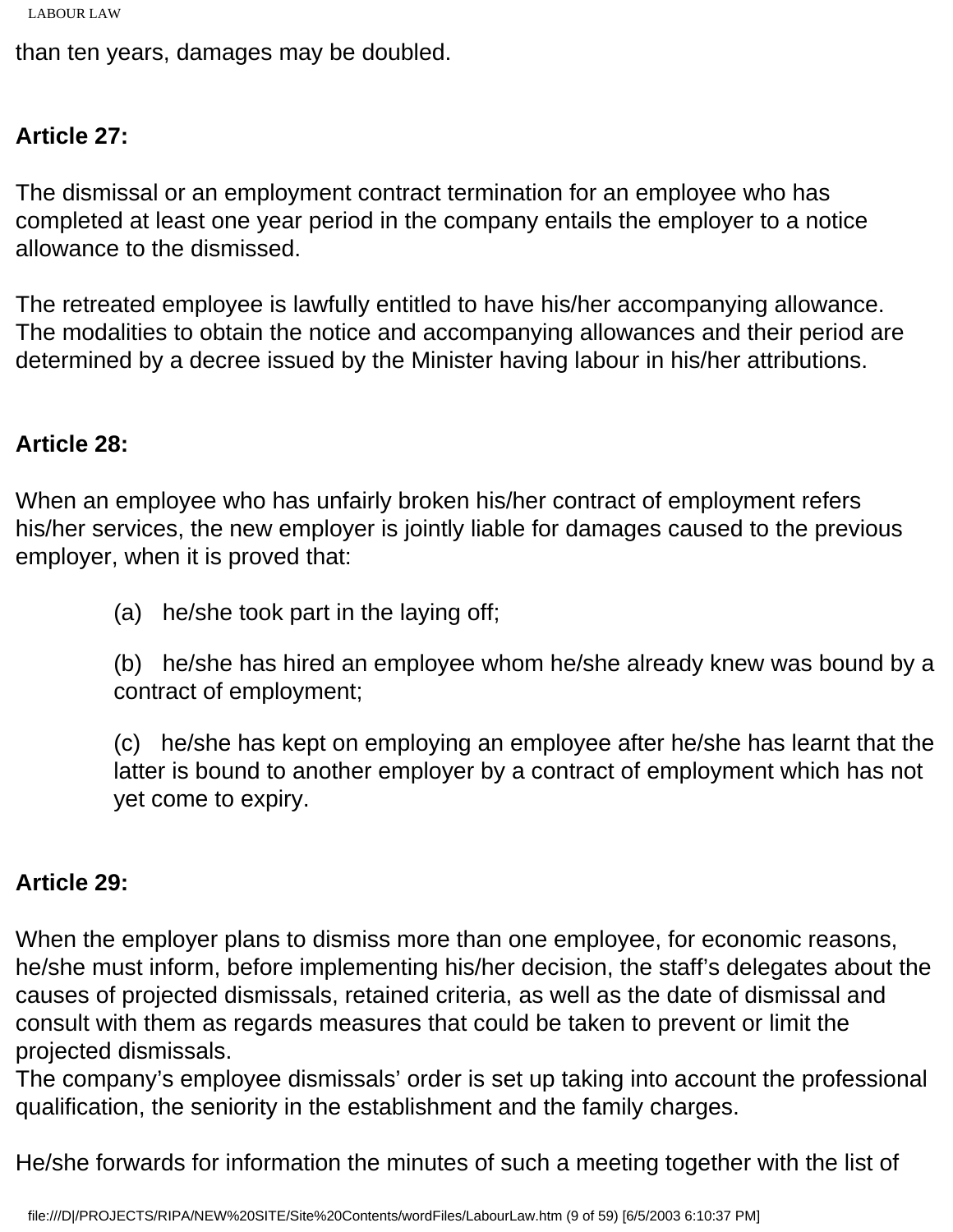the staff whose dismissal is sought, the date and the detailed proofs of the planned measure, to the Minister having labour in his/her attributions fifteen days following consultation with the staff's delegates.

## **Article 30:**

When the employee's contract of employment expires for any reason, his/her employer immediately gives him/her a certificate showing exclusively the period and which kind of work he/she has been carrying out in the establishment.

The certificate is given to the employee along with his/her final discount.

Every employer who deliberately refuses to provide his/her ancient employee the certificate must compensate it with a sum not exceeding the employee's monthly salary times six.

# **CHAPTER II: APPRENTICESHIP CONTRACT**

## **Section one: The nature and the form for the apprenticeship contract**

## **Article 31:**

An apprenticeship contract is a contract by which a head of an establishment commits himself/herself to employ a young employee and teach him/her or make him be taught, methodically, a profession for a preliminarily fixed period, during which the apprentice commits himself / herself to work at his/her employer's service and to comply with instructions which will be given to him/her and carry out the duties that will be assigned to him/her in his /her apprenticeship.

## **Article 32:**

An apprenticeship contract must be written. It is compulsorily written in a language understood by the apprentice. It must be stamped with a visa from the Ministry having labour in its attributions; the contract is exempted from all stamp and registration duties. The services from an employee holding an apprenticeship contract not submitted to that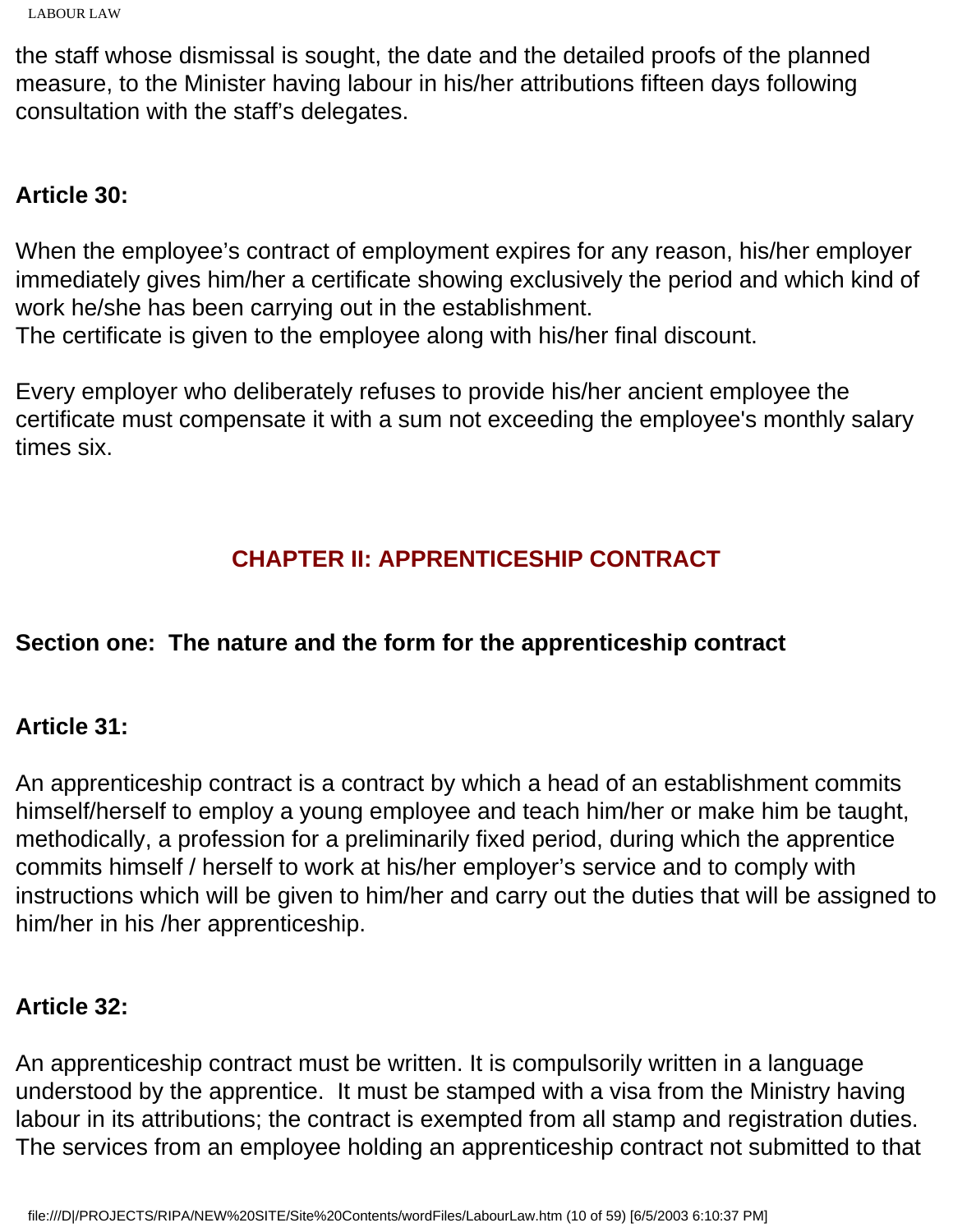```
LABOUR LAW
```
formality are considered as having been performed so as to carry out a contract of employment.

# **Article 33:**

Stamping an apprenticeship contract may be refused or withdrawn whenever conditions fixed by laws are not met.

# **Article 34:**

When the profession for which the apprentice is designed requires particular physical or psychological abilities, these must be clearly specified and be the subject for an appropriate test.

## **Article 35:**

An apprenticeship contract is drawn taking into account the profession's uses and customs. It particularly includes:

a) names, date of birth, the employer's profession, and his/her place of residence and corporate name of the enterprise;

b) the apprentice's names, date of birth and place of residence;

c) names, profession and place of residence of the apprentice's parents, or his/her guardian or person authorised by the parents or, by a judicial authority and their place of residence;

d) date and duration of the contract; this being fixed according to the profession's uses, can not exceed four years;

e) conditions of pay, food and accommodation for the apprentice;

f) indication of the profession that will be taught to the apprentice, eventually the indication of professional courses which the head of establishment commits himself/herself to make the apprentice attend, either within the establishment or outside.

# **Section 2: Apprenticeship contract conditions**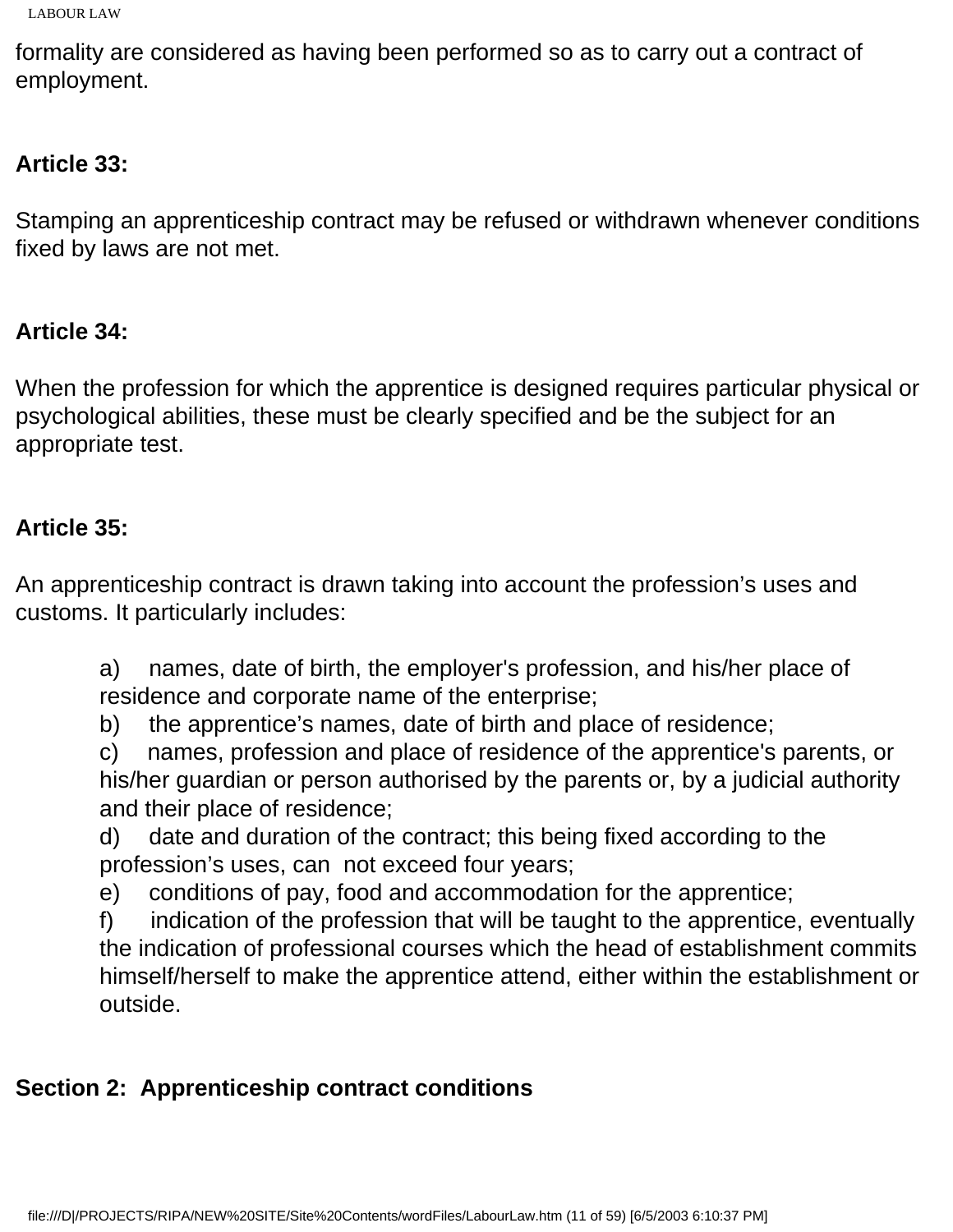### **Article 36:**

No employer can receive apprentices if he/she is not at least twenty-one years old.

## **Article 37:**

No master, if he/she is not living in a family or a community, can provide accommodation within his/her personal place of residence or his workshop, for young apprentice.

## **Article 38:**

Except with authorisation from the Ministry having labour in its attributions, no individual who has been sentenced, either for a crime or an offence against customs, or to a penalty of at least a six (6) months imprisonment without suspended sentence, will receive apprentice.

## **Section 3: Master's and apprentice's obligations**

## **Article 39:**

To have and train an apprentice, the employer must himself/herself be qualified to give an appropriate training, or be in a position to make this training be given by another person who is at his/her service and has the required qualities.

In addition, the establishment must meet necessary conditions to carry out, through a progressive and complete training, the apprentice's appropriate preparation to the profession he/she is preparing himself/herself to. These conditions are to be fixed by a decree from the Minister having labour in his/her attributions.

## **Article 40:**

The apprenticeship master only employ the apprentice within the limit of the latter's forces and for works and services which are related to his/her professional duties.

He/she will warn promptly the apprentice's parents or their representatives in case of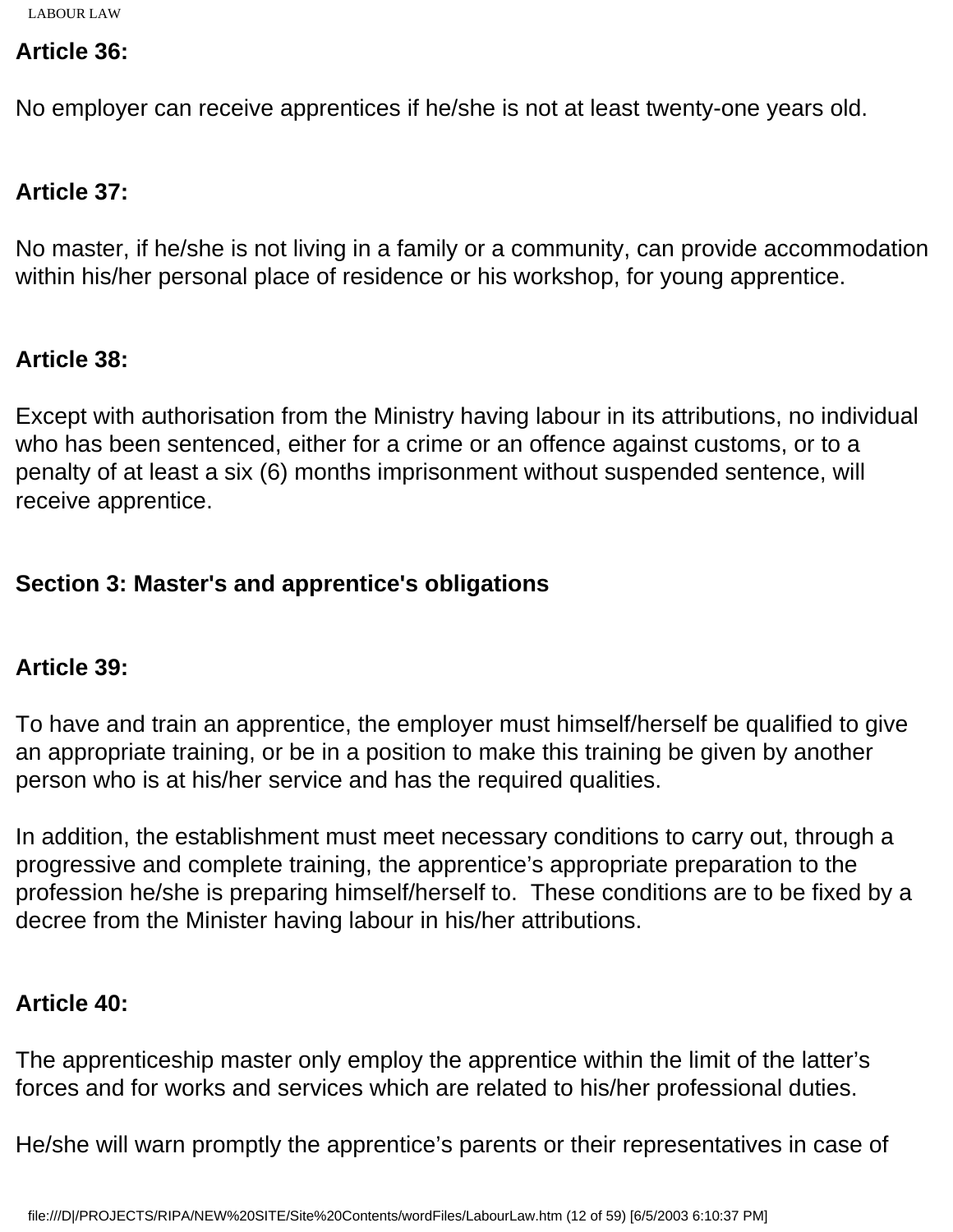```
LABOUR LAW
```
disease, absence or any fact likely to require their intervention.

## **Article 41:**

The apprenticeship master must treat the apprentice as a good parent and secure for him/her, where possible, the best conditions of food and accommodation.

Where the apprentice cannot read, write and count, the master must grant him/her the required time and freedom for his/her instruction. That time is devolved to the apprentice following an agreement carried out between both parties.

### **Article 42:**

The master must teach the apprentice, progressively and fully, a profession or other special occupation making up the subject of the apprenticeship control.

He/she will issue to him/her, at the end of his/her apprenticeship, a certificate ascertaining that the contract was effectively carried out.

#### **Article 43:**

The apprentice owes his/her master, within the framework of apprenticeship, obedience and respect. He/she must help him/her through his/her work within the limit of his/her abilities and forces.

To the duration of apprenticeship is to be added the number of sick or authorised absence leaves when exceeding fifteen days per year.

## **Article 44:**

After six (6) months of apprenticeship, the apprentice gets half of his/her minimum wage;

Whereas after twelve months of apprenticeship he/she is given the total of the minimum wage.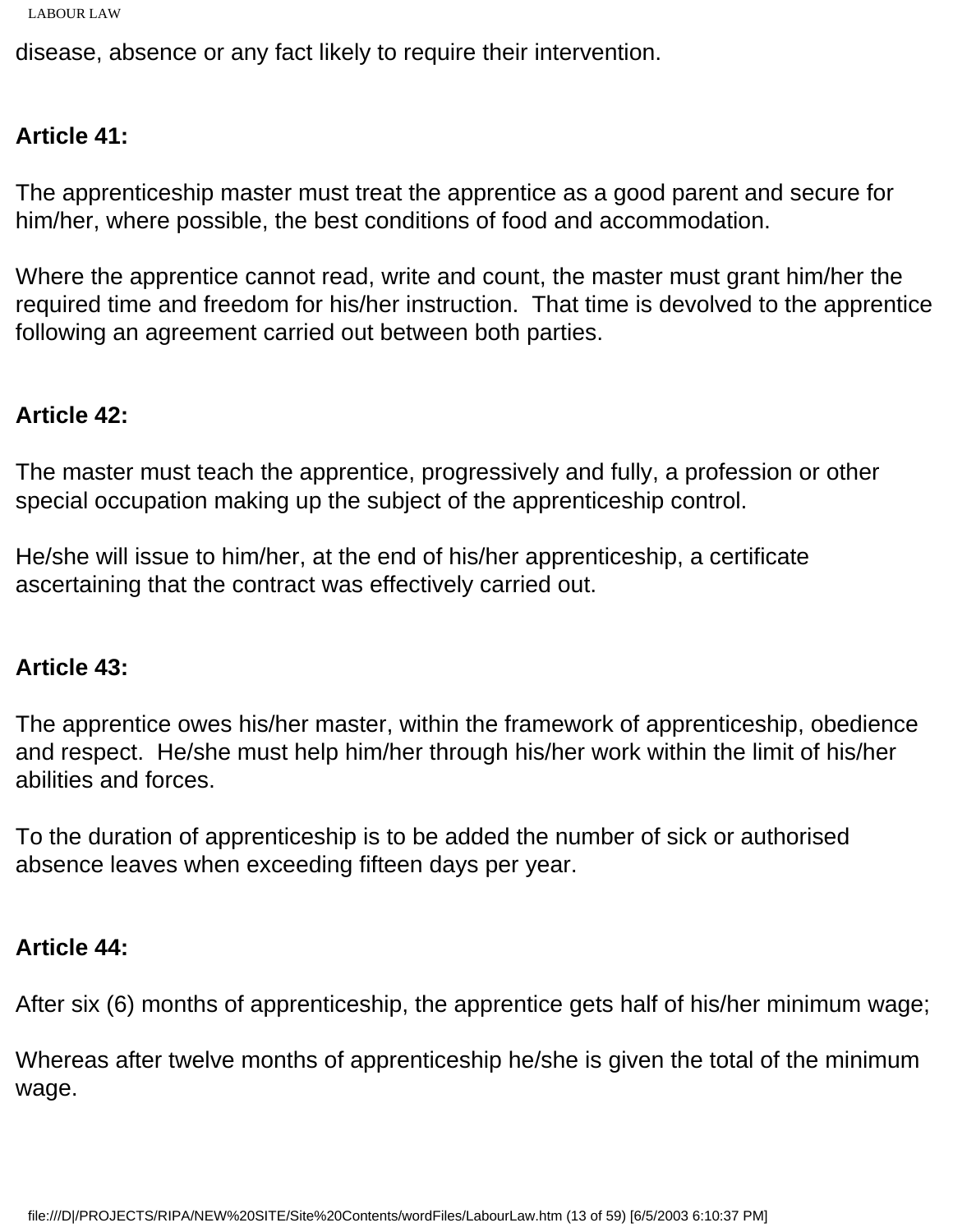## **Section 4: Termination and Cancellation of Apprenticeship Contract**

#### **Article 45:**

An apprenticeship contract may not terminate before the period set by the contract expires, except upon justifiable reasons or agreement from both parties. However, the first six (6) months of apprenticeship are regarded as a probation period during which contract may be terminated upon the will of either party.

#### **Article 46:**

Termination or cancellation of an apprenticeship contract intervenes lawfully within the following cases:

(a) death of the master or the apprentice;

(b) conviction of the master to one of the sentences provided for in article 38 of this Law;

(c) employment by either of the parties as a result of patriotic commitment or due to circumstances independent to their will.

(d) in case it is established that the apprentice is a minor.

#### **Article 47:**

The apprenticeship contract may be cancelled at the instance of either party in the event of:

> (a) either party contravenes the terms of the contract or to provisions of this law relating to apprentices' working conditions;

- (b) either party shows misconduct;
- (c) either party commit serious crime;
- (d) sale of the found or winding up of enterprise by the master;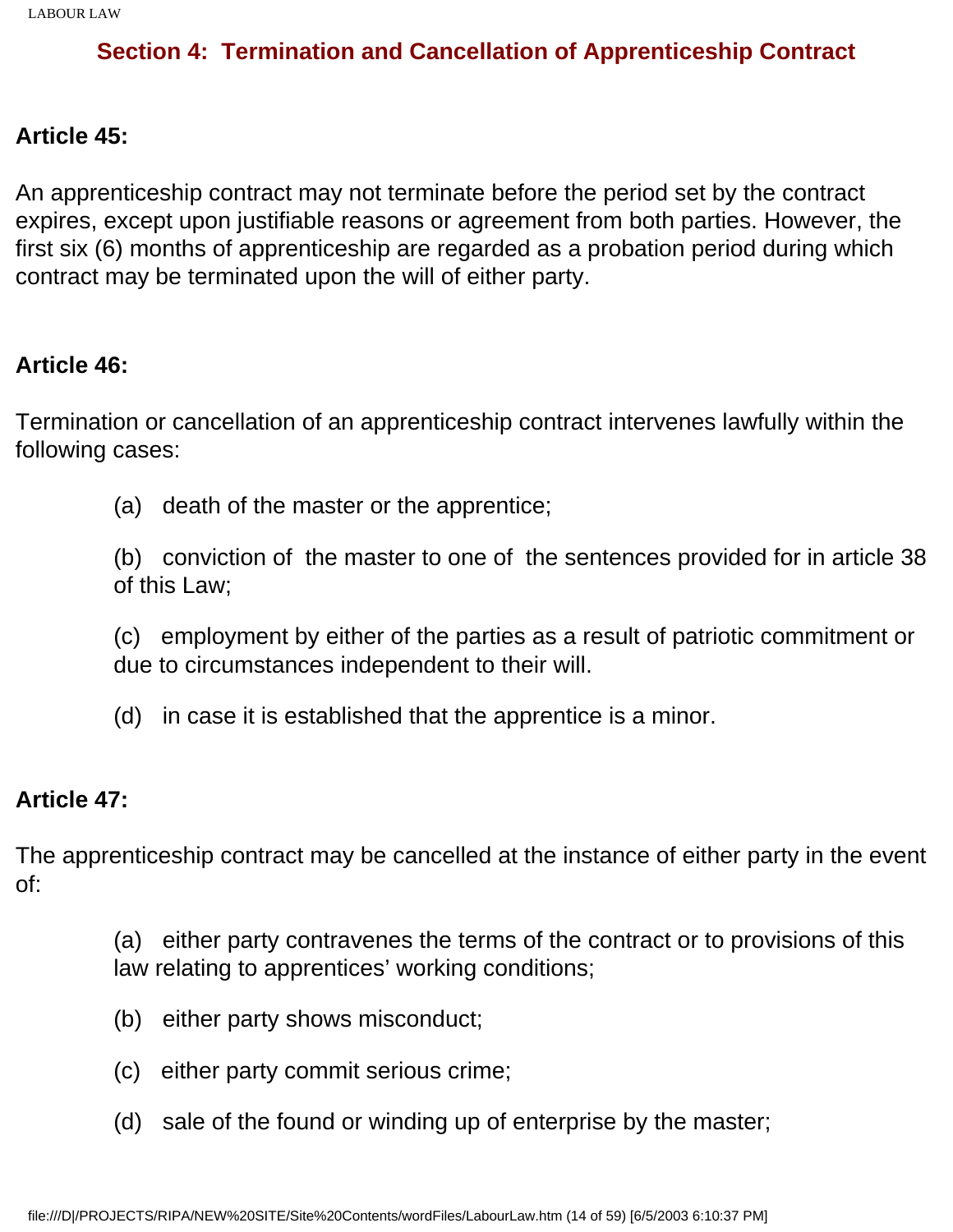(e) disclosure by the apprentice of a professional confidentiality;

(f) disease leading to impossibility to carry on with apprenticeship for a period longer than 6 months.

#### **Article 48:**

Any breach of an apprenticeship contract differing from those provided for in articles 45, 46 and 47 of this law gives right to damages not exceeding the integrated minimum wage times six.

#### **Article 49:**

Hiring, as workers or employees, people bound to an apprenticeship contract is liable to a compensation allowance to benefit the master of the deserted institution.

Any new apprenticeship contract signed without obligations of the previous contract being fully fulfilled or without being legally cancelled, is null and void.

## **Section 5: Control Measures for Apprenticeship contract**

#### **Article 50:**

An apprenticeship file is opened by the master for each apprentice. It mentions the apprentice's progress in the course of training, it must be updated and presented to the Government labour Inspector upon request. It also mentions the date on which the contract was signed and the date of its termination.

When the contract period expires, it is compulsory to hand over to the apprentice the original of the above file.

#### **Article 51:**

The Government Labour Inspector is responsible for controlling the apprenticeship contract implementation. She/he may choose a technician to assist him/her in controlling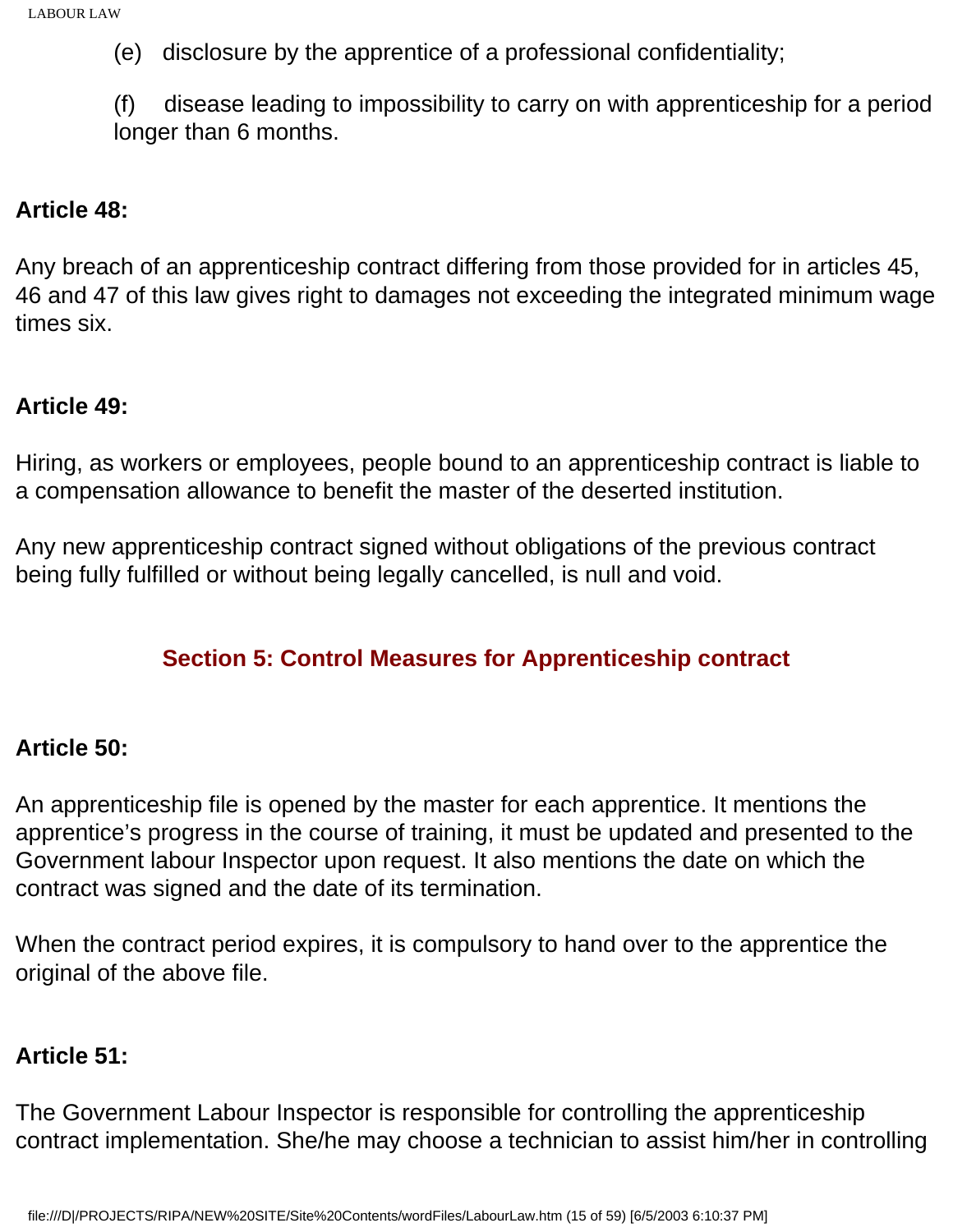training given to the apprentice. The Government Inspector within whose competence falls the apprenticeship contract should be informed of its cessation.

## **Article 52:**

An apprentice whose apprenticeship period has expired takes an exam before a jury whose members are appointed by decree of the Minister having Labour in his/her attributions. A professional training certificate is awarded to the apprentice who has passed the exams.

Qualifications required for professional exams are determined uniformly for the same profession by a ministerial decree. Certificates awarded subsequently to those exams are approved by the Minister having Labour in his/her attributions.

# **Title III: working conditions**

# **CHAPTER ONE: THE PARTIES' OBLIGATIONS**

## **Article 53:**

The employer has notably the following obligations:

a) to give to the employee the agreed work and this, under those conditions,

at the time and place as agreed;

b) to ensure the responsibility of implementing the work contract signed by any other person acting on his/her behalf;

c) to supervise the employee and see if that the work is done in suitable conditions, as far as security as well as health and dignity of the employee are concerned;

d) to pay the employee the agreed remuneration regularly and in due time;

e) to avoid whatever may hamper the company's functioning, its employees and the environment.

## **Article 54:**

The employee has notably the following obligations: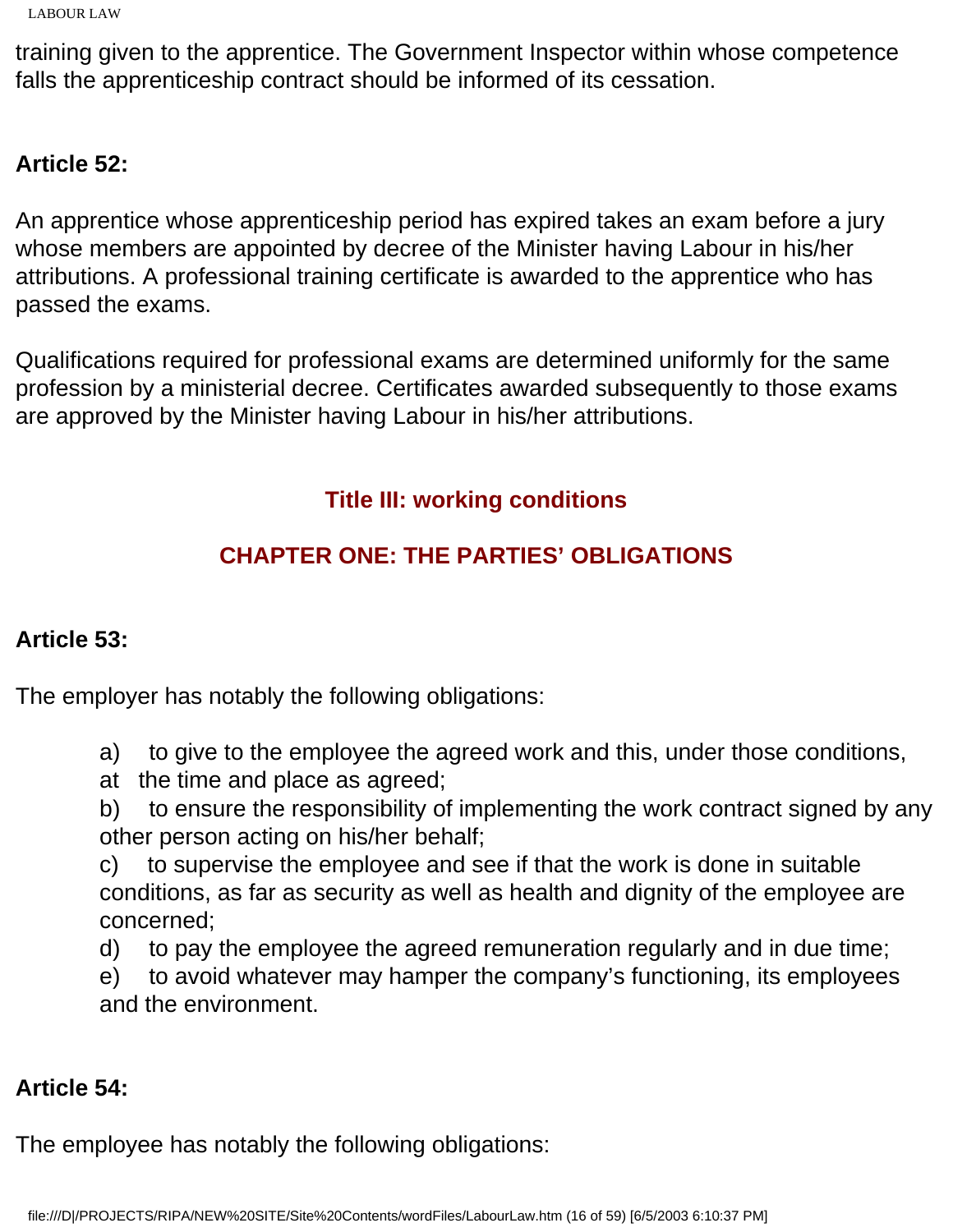a) to personally carry out his/her work or service in the time, place and conditions as agreed upon;

b) to respect the employer's or his/her deputies' orders when given so as to have the work done;

c) to abstain from all that might threaten his/her security or that of his/her companions or third party, or prejudice his/her and other employees' dignity; d) to respect rules prescribed by the establishment, its branch or the place

where he/she is to do his/her work;

e) to give back in good order to the employer, tools and remaining raw materials that have been given him/her.

## **CHAPTER II: EMPLOYMENT'S DURATION**

## **Article 55:**

In all companies, the legal employment's duration can not exceed 40 hours per week.

All hours worked beyond that length of time are to be considered as overtime and are increased by such rates as fixed by a decree of the Minister having Labour in his/her attributions.

## **Article 56:**

Through decrees the Minister having the Labour in his/her attributions determine for each branch of activity and each professional category if need be:

a) the total number of overtime hours that may be effected within a week, and their authorised equivalencies;

b) exceptions to the due time that may be authorised:

(i) permanently : for essentially intermittent tasks, in some exceptional cases that public interest imposes; for tasks that, for technical reasons, must necessarily be done beyond the limits assigned to work in general;

(ii) Temporarily: in case of an accident that has occurred or that is imminent, urgent tasks to be done on machines and on other tools; in cases of circumstances outside one's control; in order to absorb a workload increase due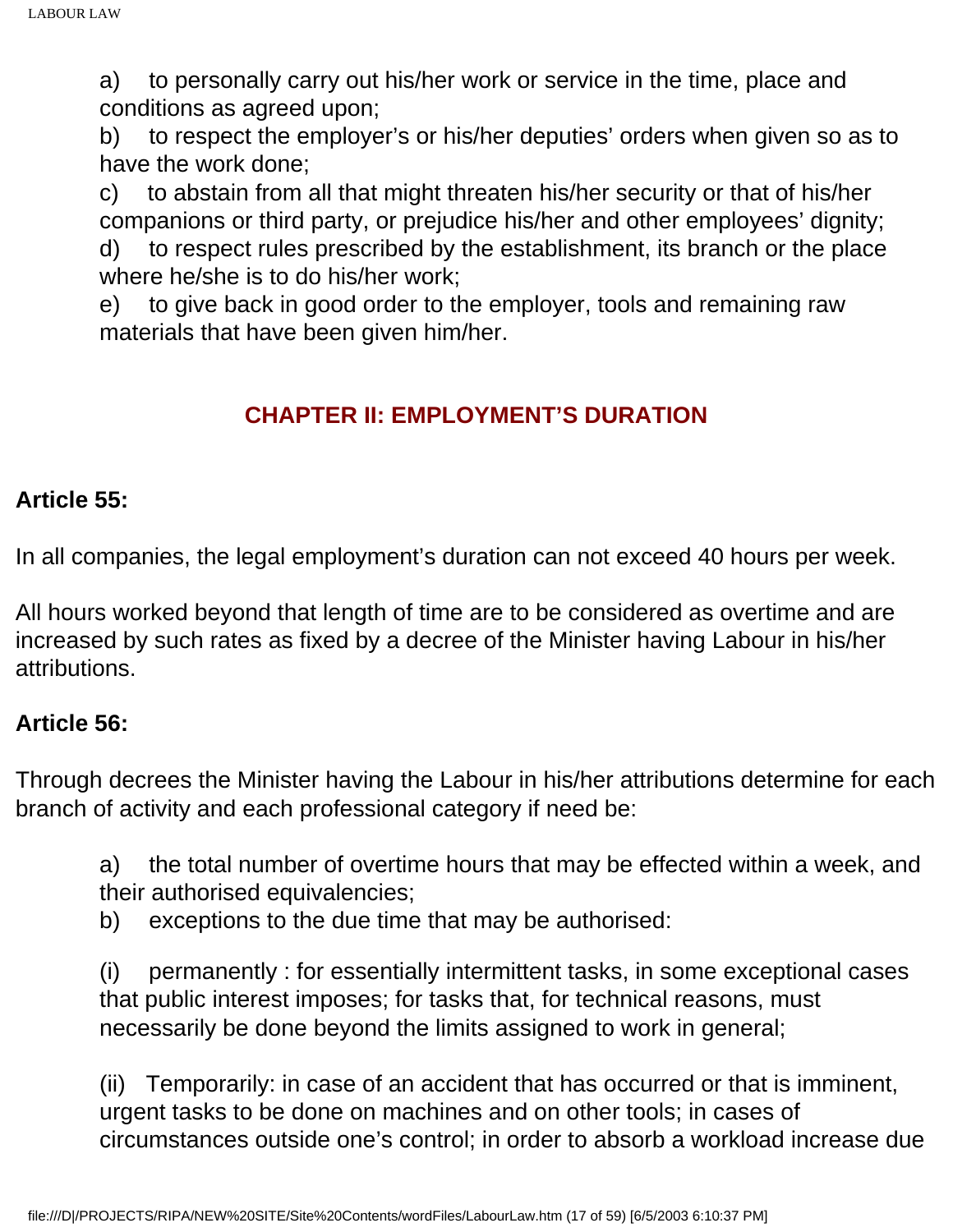to time lost following motive power's shortage, to bad weather, to materials' and means of transportation's shortages or to disasters in case of an event that threatens the country's security;

(iii) periodically: for the drawing up of annual inventories and balance sheets or for specified activities with a seasonal character.

### **Article 57:**

The timetable for daily work and rest is fixed in each company. Overtime hours worked in virtue of Article 55 of this law must be written in a register the model of which is determined by a Decree of the Minister having Labour in his/her attributions.

### **Article 58:**

The weekly rest is necessary for all employees as provided for in Article 2 of this law. It is at least of twenty four (24) consecutive hours per week. It takes place on Sundays in principle. It must be, whenever possible, granted at the same time to all the staff in every company.

#### **Article 59:**

Every employer is requested to publish by means of displays visibly exposed in the company's premises, in places reserved for that purpose, collective rest days and hours and if the weekly rest is not collectively authorised for the whole staff, the names of the employees assigned to a particular rest regime and the indication of that regime.

## **CHAPTER III: NIGHT WORK**

## **Article 60:**

Hours during which work is considered as night work are comprised between seven o'clock in the evening and five o'clock in the morning.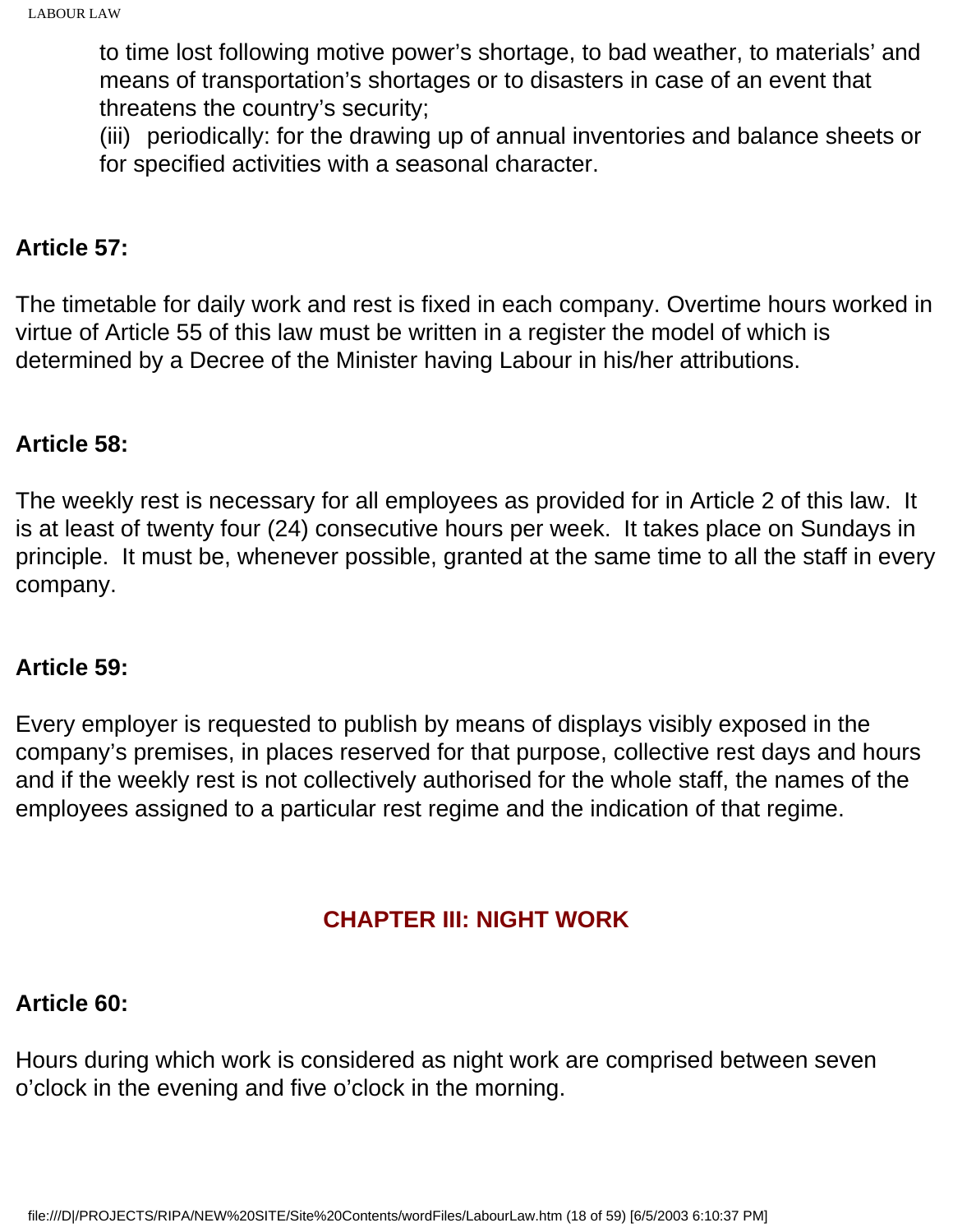### **Article 61:**

It is forbidden to employ on night work children under 16 years of age.

## **Article 62:**

A decree of the Minister having Labour in his/her attributions determines the conditions and employment categories in which pregnant women or women with breastfeeding babies cannot be employed during the night.

## **CHAPTER IV: CHILD'S EMPLOYMENT**

#### **Article 63:**

Rest between two working periods for a child under 16 years of age has a minimal twelve consecutive hours' duration.

## **Article 64:**

A decree of the Minister having Labour in his/her attributions determines the nature of the tasks and the categories of companies that are not allowed to employ a child.

## **Article 65:**

Less than sixteen years old child is not allowed to contract for employment in any company, even for apprenticeship, except by exception enacted by the Minister having Labour in his/her attributions after taking into account particular circumstances.

These exceptions may be granted only to children aged between fourteen and sixteen years for light tasks as long as these are not likely to prejudice their health, studies and their participation to orientation and additional training programmes. Less than sixteen years old children can not be employed for night, tasks that are unhealthy, hard, noxious or dangerous for their health and training. The list of these tasks is established by an order of the Minister having Labour in his/her attributions.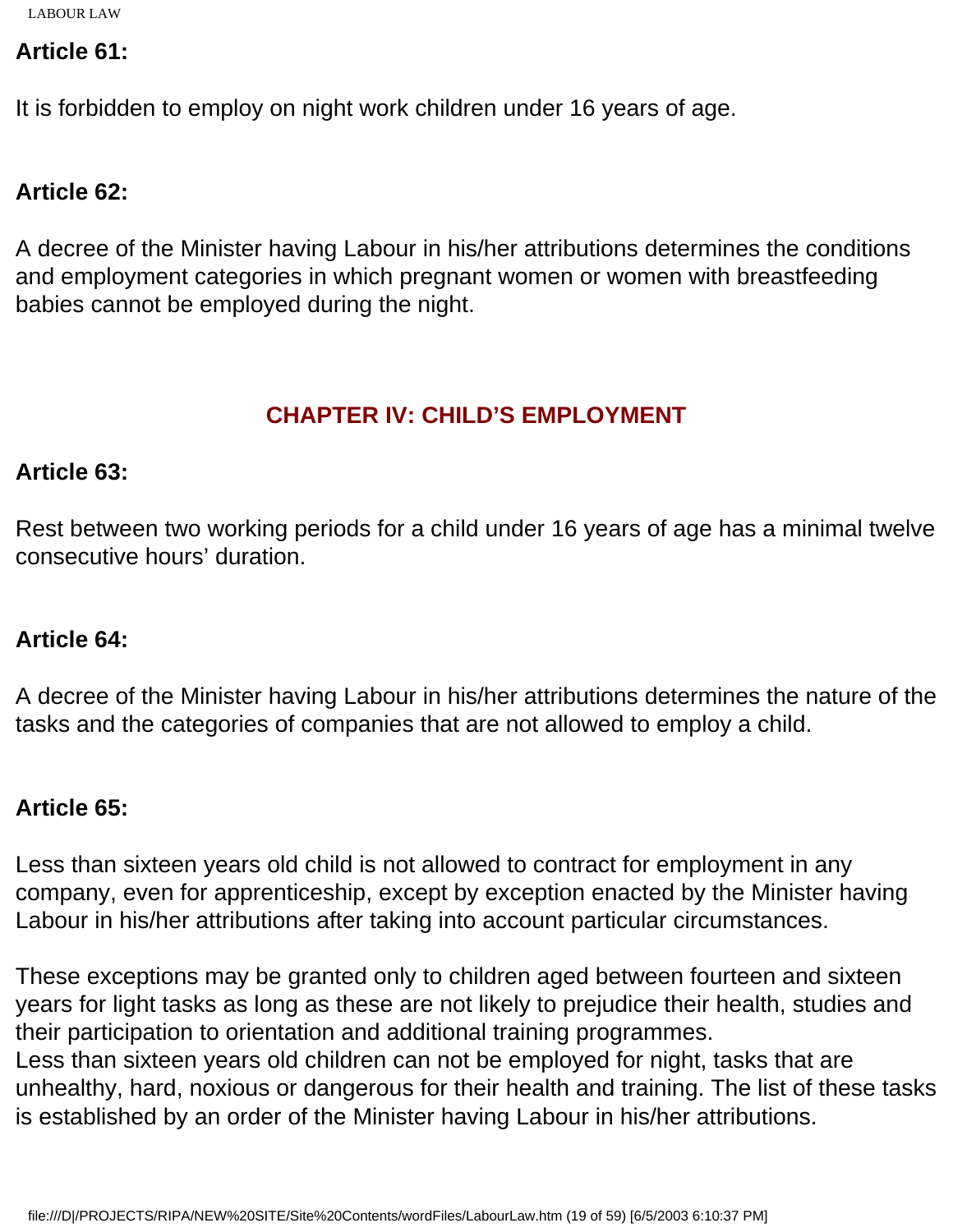#### **Article 66:**

The Labour Inspector may request that children be examined by a registered doctor, in order to verify if the task they are responsible for does not require excessive force and is not harmful to their health. Such a request becomes mandatory when made by those concerned.

Such an underage child can not be kept on a job recognised as beyond its physical capacities or harmful to its health but be offered a suitable task. When it is not possible, the employment contract is terminated and a notice allowance is paid to him/her.

Less than sixteen years old child is recruited for activities determined by a Decree of the Minister having Labour in his/her attributions, only when he/she is recognised by a registered doctor as well suited for the task he/she will carry out.

## **CHAPTER V: PREGNANT AND BREASTFEEDING WOMAN'S EMPLOYMENT**

## **Article 67:**

A Decree of the Minister having labour in his/her attributions determines working conditions for a pregnant woman or a woman having a breastfeeding baby and particularly specify the nature of tasks that are forbidden to them.

A pregnant woman or a woman with a breastfeeding baby cannot be forced to continue to carry out tasks requiring excessive force or that are dangerous or inconvenient for their condition and health.

#### **Article 68:**

For delivery purposes, a salaried woman, has the right to suspend her work during twelve consecutive weeks, of which two are obligatory before the presumed date of delivery and six weeks obligatory after delivery.

The employer should not give to a salaried woman a notice of termination, which is included in her delivery leave.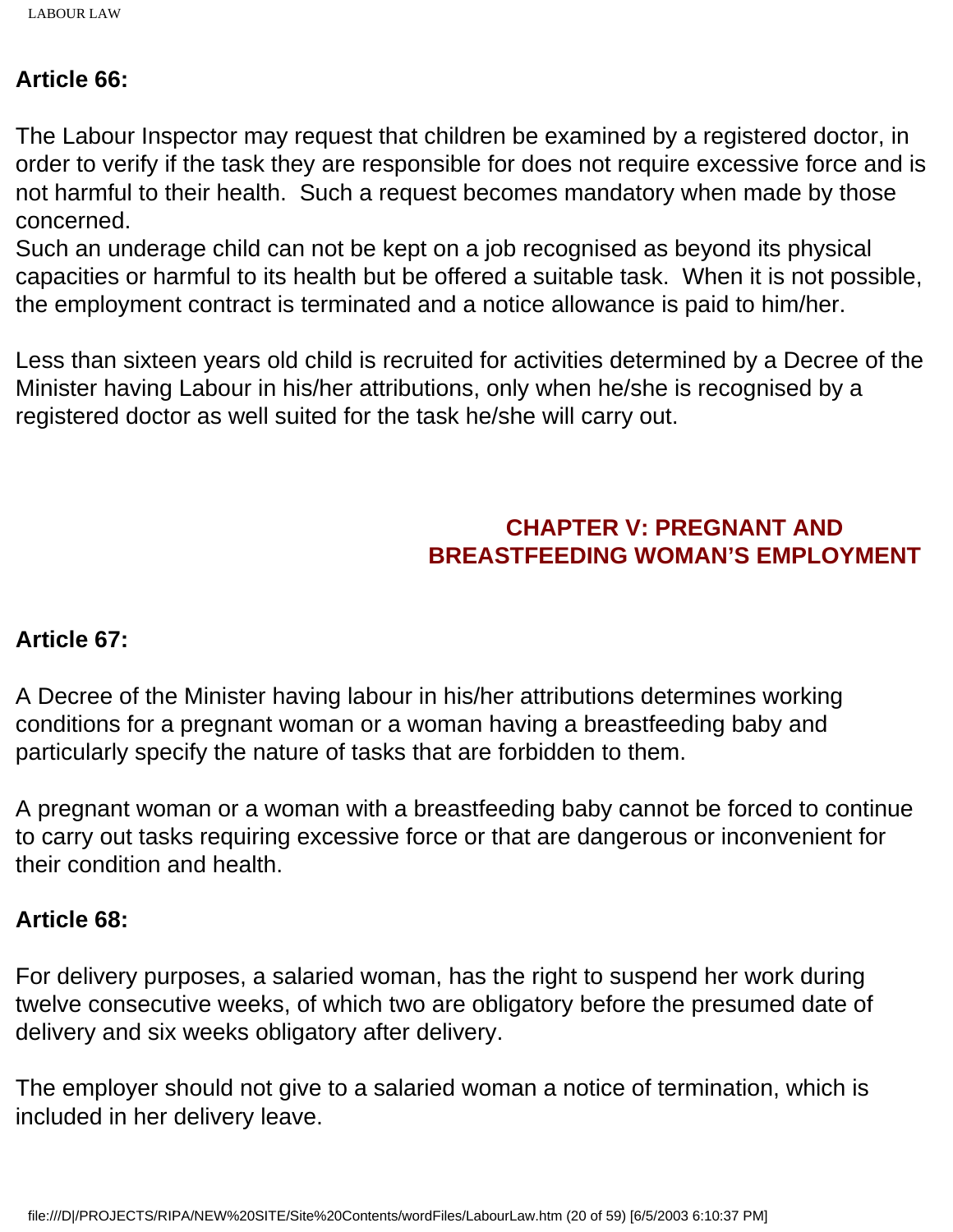A salaried woman is entitled, during suspension of her contract, at the employer's expense, until the setting up of a social security regime, to two thirds of her usual salary. She continues to benefit from all allowances in kind and from all other advantages related to her contract of employment.

### **Article 69:**

During a fifteen month period starting from the birth of her child, every salaried woman is entitled to two rest periods of half an hour per day, to allow her to breastfeed.

## **Article 70:**

In case a woman is absent from work following provisions of Article 68, and stays away for a longer period following an illness certified by a doctor as resulting from pregnancy or delivery and which causes her to be unable to resume work, her employer can not terminate their contract before the expiry of a six month period.

## **CHAPTER VI: LEAVES AND HOLIDAYS**

## **Section 1: Paid leave and holidays**

## **Article 71:**

Except for more favourable provisions from collective conventions between employer and employee or individual employment contract, every worker is entitled to a paid leave at the employer's expenses, on the basis of one and a half working days per month of effective continued service. Official holidays are not considered as part of the annual paid leave.

When the number of leave days is not a whole number, the duration of the leave is rounded up to the immediately superior whole number. In positions where work is not regularly distributed all over the year, the service continuity condition is considered as satisfied whenever the employee has effected on average twenty one days' work per month.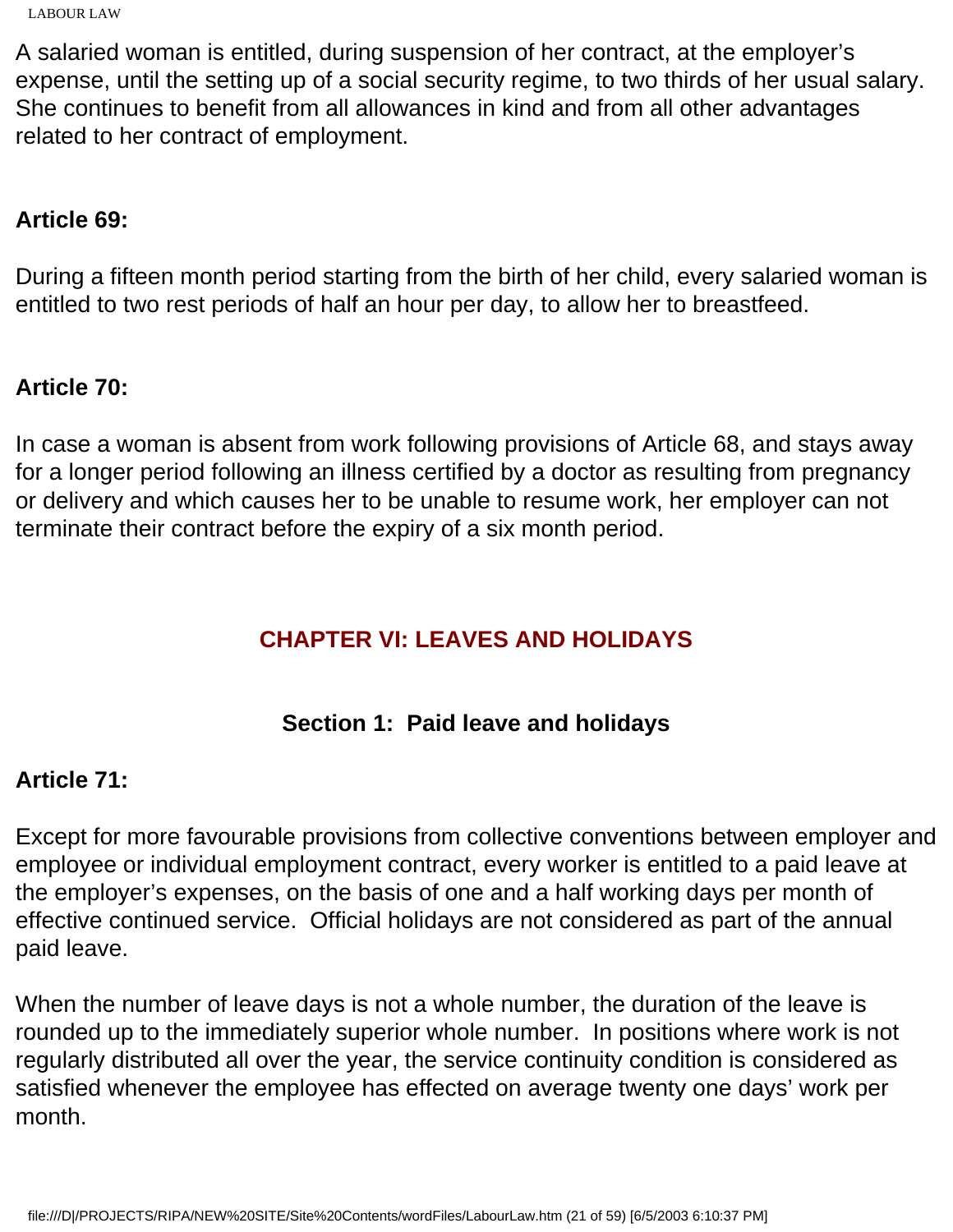The duration so fixed is to be increased according to the length of service in the company, on the basis of one working day per three years of service.

Less than sixteen years' old employee is entitled to a two working days' leave per month of continued work.

Absences enumerated in points a), b) and c) of Article 17 of this law are not to be deducted in the computation of accrued leave's duration.

### **Article 72:**

Any employee who has completed a one year effective service duration, has the right to an annual leave.

In case of contract breach or expire before the employee has been entitled to his/her leave, a compensation indemnity to be calculated on the basis of rights due by virtue of Article 71 of this law is granted in lieu of leave.

### **Article 73:**

The paid annual leave's breakdown is authorized only when both parties so convene.

#### **Article 74:**

The employer can not prevent the employee from going to the place of his/her choice to enjoy his/her leave there.

#### **Article 75:**

The leave period can not be delayed or anticipated, by the employer for more than a three month period.

When employee and employer so convene, the leave period may be postponed.

## **Article 76:**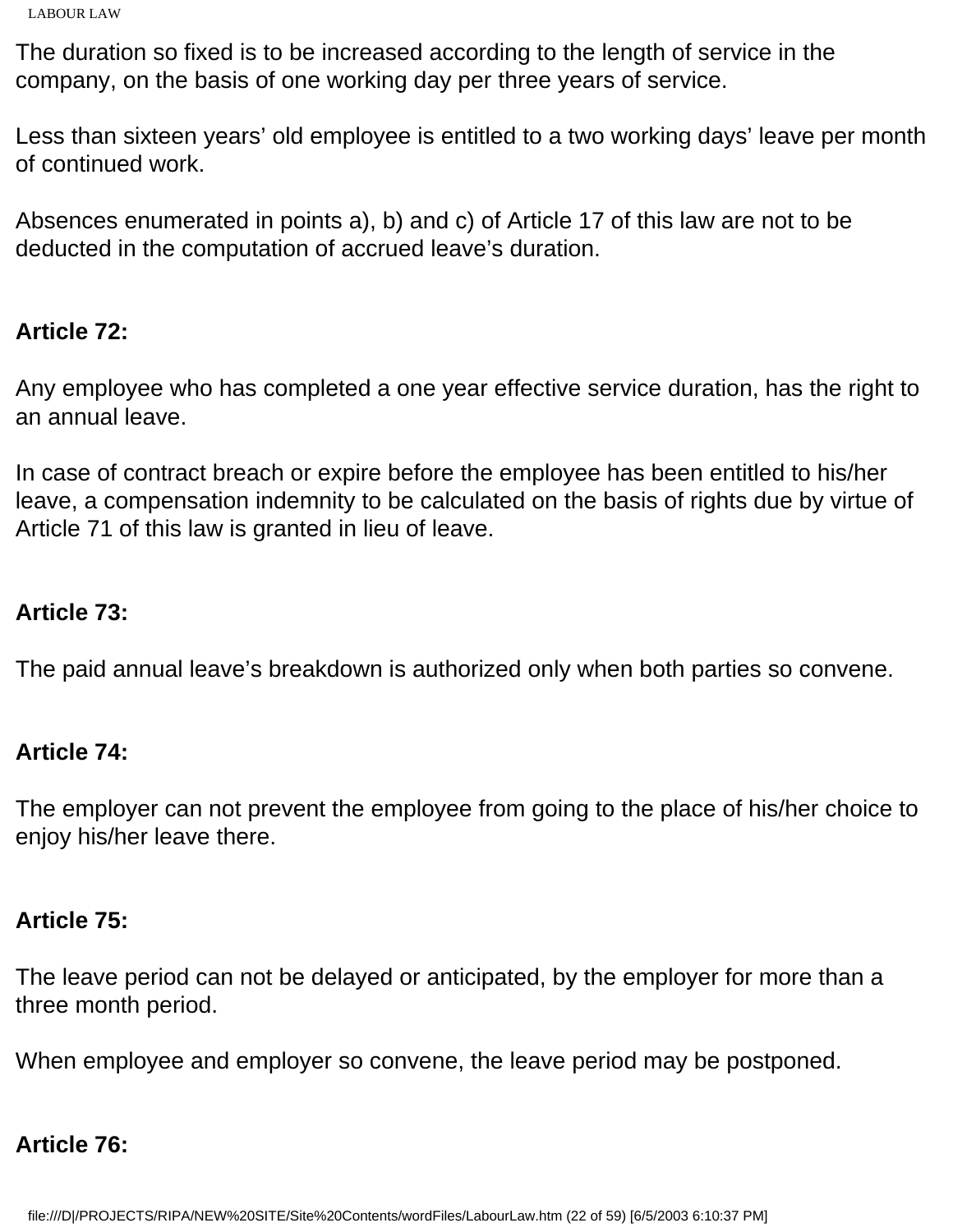The employer must pay the employee, during his/her leave period, an allocation equal to the average of salaries, bonuses, advantages of any kind received by the employee for the last twelve months before his going on leave, excluding allowances for expenses' reimbursement; and that salary can not in any case be inferior to the employee's activity salary.

This allocation is to be paid to the employee before his/her departure for leave.

### **Article 77:**

Official holidays are fixed by presidential decree. For all official holidays the employees benefit from their entire salary.

### **Article 78:**

Absences caused by an obligation imposed by law or as authorised by the Minister having Labour in his/her attributions are to be paid for.

## **Section 2: Incidental leaves**

#### **Article 79:**

A Decree issued by the Minister having Labour in his/her attributions determines those events that entitle to granting incidental special leaves.

Granting incidental leaves is to coincide with the events that motivate them. Incidental leave cannot be divided up and can not be deducted neither from the paid annual leave.

Special leaves are deducted from annual leave days when they have not been compensated for or when the employee has not worked in payment for his/her leave days.

## **Article 80:**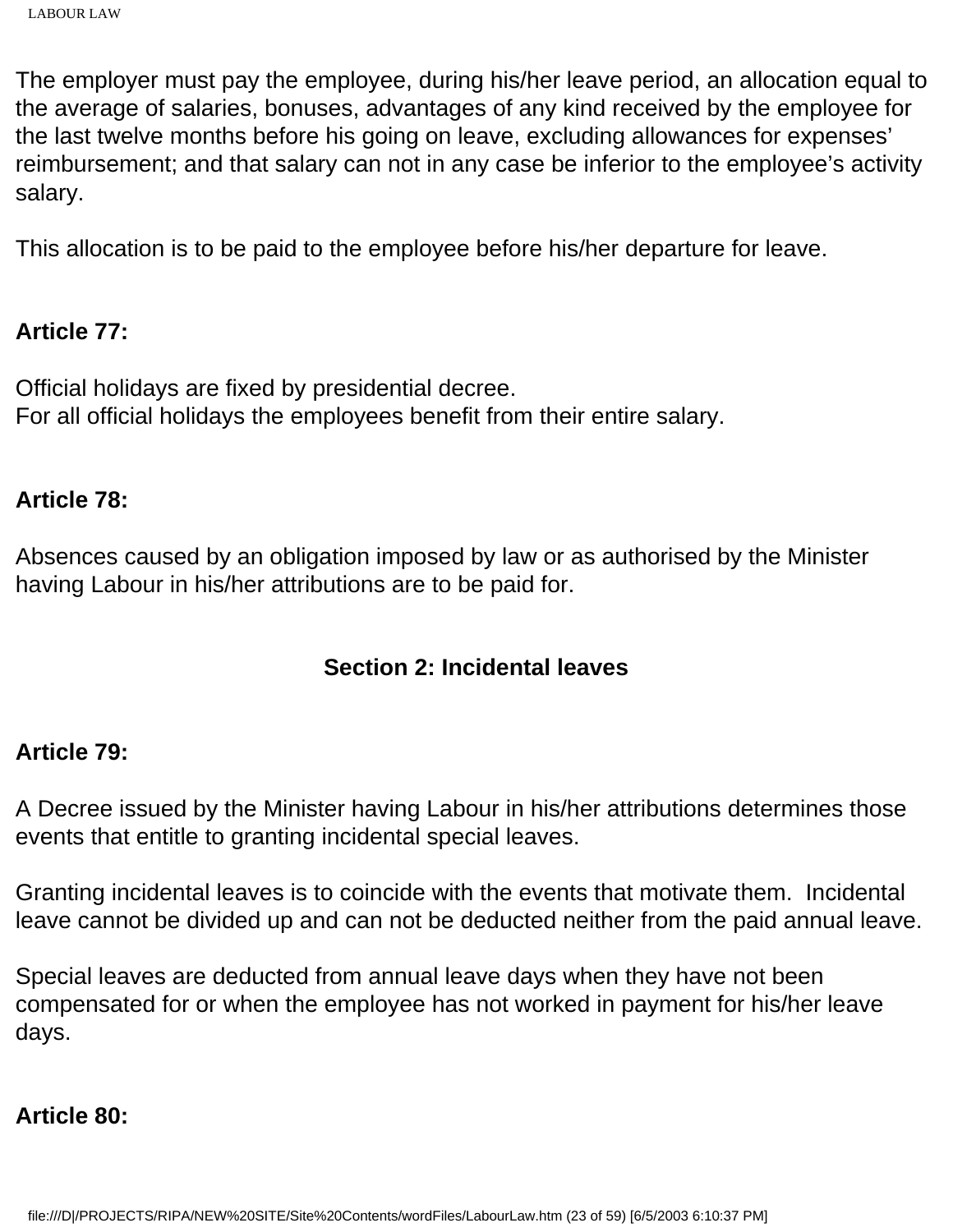```
LABOUR LAW
```
In case an incidental leave becomes effective at the same time as another legal leave, the incidental leave suspends the legal one, which continues immediately after the last day of the incidental leave's period.

# **Section 3: Leaves for professional training and up-grading**

## **Article 81:**

Any employee who is authorized by his/her employer to take part into a professional training or upgrading course is rightly entitled to his/her full salary and allowances for the course of training. A Decree by the Minister having labour in his/her attributions determines the time limit for paid professional training.

# **TITLE IV: SALARY**

# **CHAPTER ON**: **FIXING THE SALARY**

### **Article 82:**

Salary is the price for the work done. Unless agreed upon between the parties concerned, no salary is to be paid in the event of absence at work, outside such cases as provided for by this law and its implementation decrees and orders.

## **Article 83:**

The interprofessional minimum wage is determined by a Decree issued by the Minister having Labour in his/her attributions after consultation with the employees and employers associations.

## **Article 84:**

For equal working conditions, professional qualification and cost effectiveness, the salary is equal for all employees regulated by this law whatever be their origin, sex or age.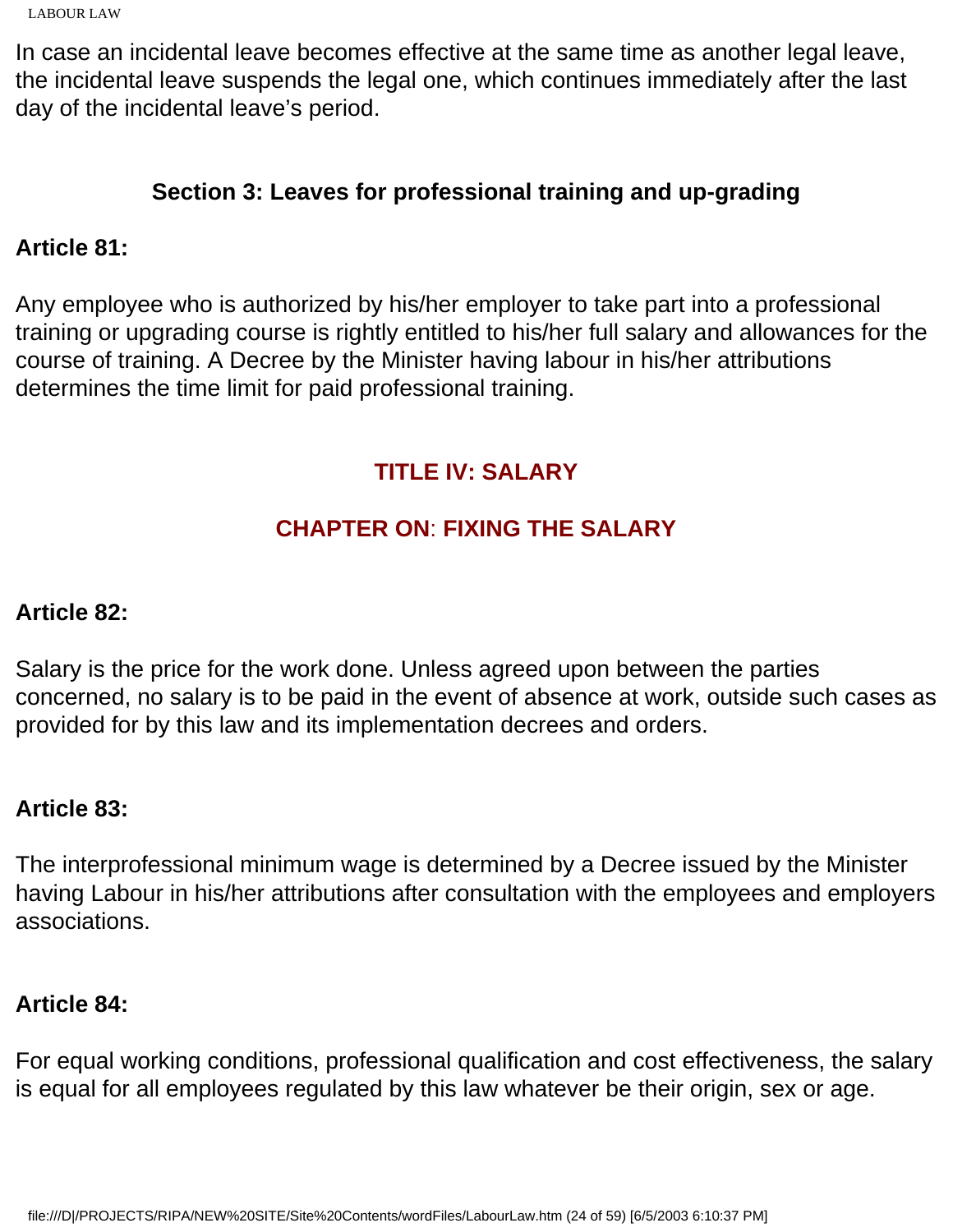### **Article 85:**

When an employee is, by professional obligation, compelled to make an occasional and temporary travel outside his/her usual workplace, he/she shall have right to payment of transport, per diem and accommodation fees. The amount of those fees is determined by a decree of the Minister having labour in his/her attributions after consulting the employees and employers' associations.

#### **Article 86:**

Salary minimum rates as well as payment conditions for task or piece work, must be displayed in the employers' offices and at the premises where employees get paid.

## **Article 87:**

Where service remuneration is made in whole or part of commissions, allowances or various benefits or representative allowances of these benefits, as longer as the latter are not refundable fees, the monthly average of these factors are taken into account in calculating payment for the period of paid leave, notice allowance and damages. However, this computation is done over a period of twelve months preceding cancellation of the employment contract.

## **CHAPTER II: SALARY PAYMENT**

## **Section one: Salary payment modality**

## **Article 88:**

Salary is paid in all instances as follows:

a) Every day for any worker recruited on a one-hour or one-day basis for short time employment;

- b) Every week or every fortnight when the two parties have so convened; and
- c) Every month for workers recruited on a one-month basis.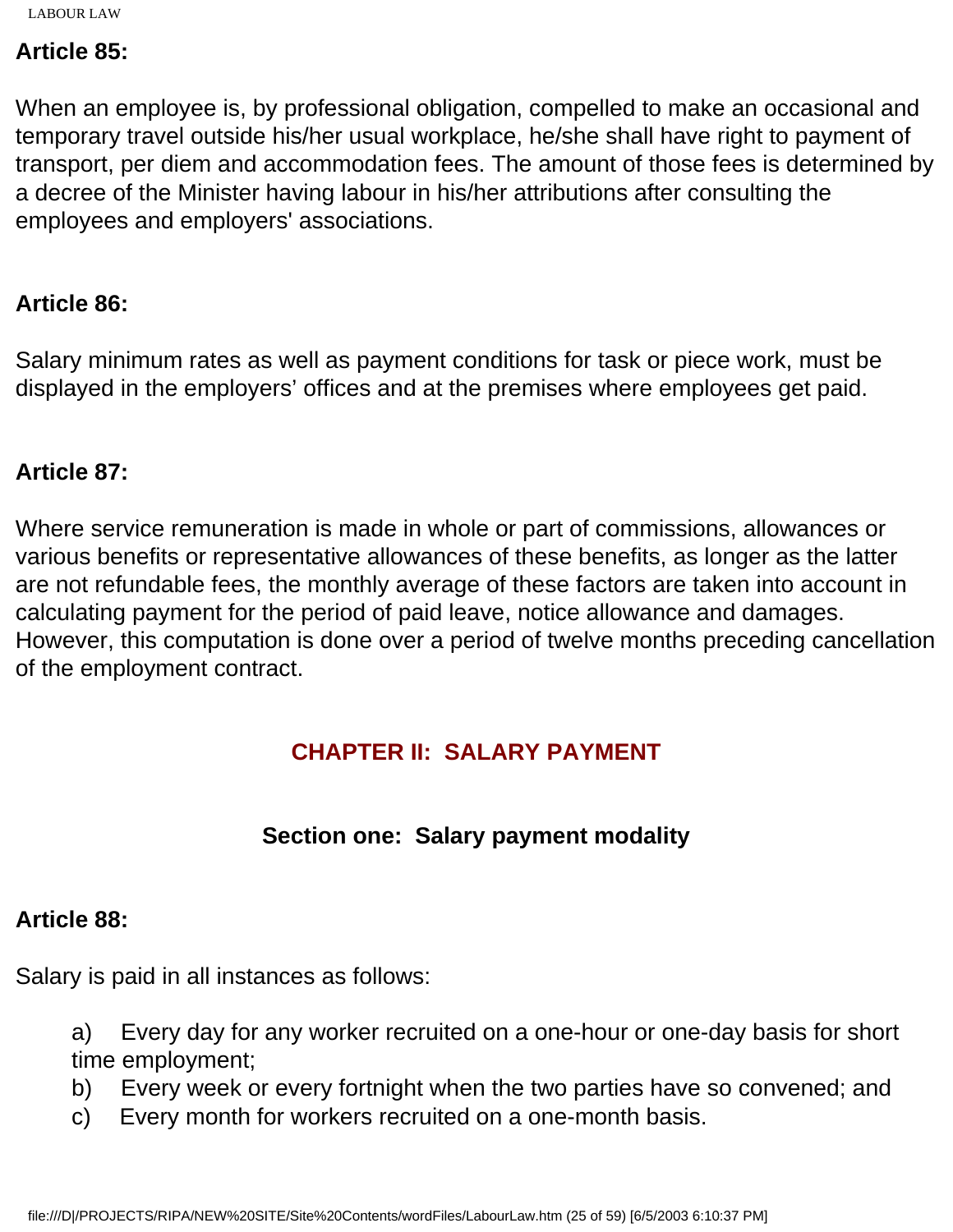### **Article 89:**

Salary is directly paid to the worker, except when the latter accepts another procedure.

An underage worker validly acknowledges receipt from his/her employer except in the case of explicit and justified opposition by the family representative.

The worker who is absent on pay day may be paid his/her salary during normal working hours at any working day thereafter.

### **Article 90:**

Except where other procedures are agreed upon, salary payment is done at the workplace.

In no case will it take place in a store or in a leisure place, except for workers who normally work there; or on the day where the worker is entitled to his/her rest.

## **Article 91:**

For work per unit or piece-work, payment dates are determined on mutual agreement. However the integral payment takes place during the week following the delivery of the piece of work.

Commissions made on commercial output per term are paid within three (3) months following the term.

Profit share must be paid within a period of the first six (6) months of the year following that term period.

## **Article 92:**

The employer can in no case restrict in any possible way the worker's freedom to use his/her salary as he/she likes. Particularly, where the enterprise possesses staff discount stores where goods are sold to workers or stations where services are provided to them. No constraint, of any kind, exercised on workers so as to make them use these stores or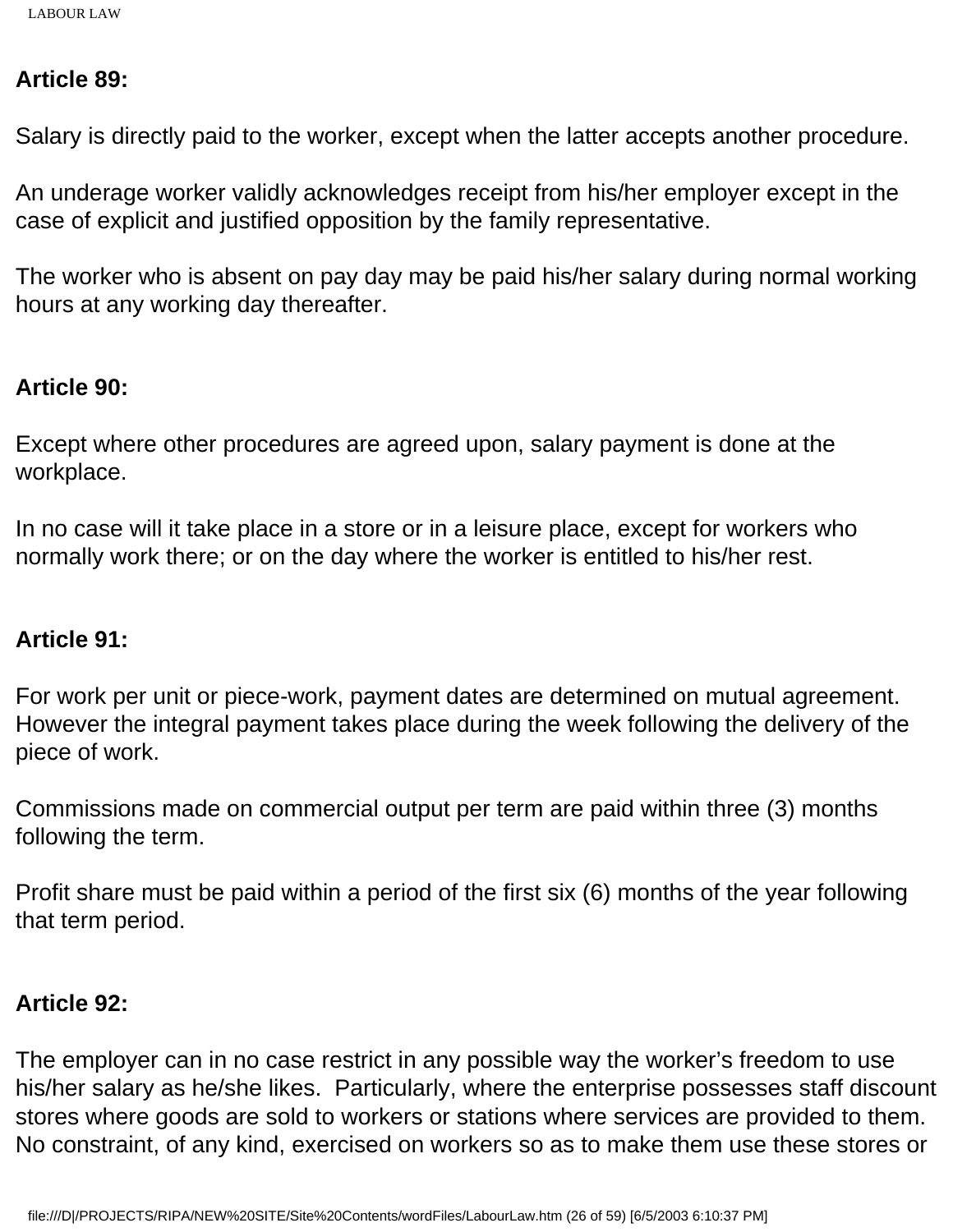stations, is hereby forbidden.

## **Article 93:**

Salary is exclusively paid in the currency having legal tender.

### **Article 94:**

Payment of the whole or part of the salary in kind is hereby forbidden.

The traditional mutual assistance practices such as "Ubudehe", "Ubwubatsi" and "Gushaka amarariro" are not concerned with this law.

## **Article 95:**

When the work contract expires, the salary and all related allowances have to be paid as soon as the work ends.

#### **Article 96:**

Payment of the salary must be proved by a document established by the employer and signed by every employee concerned or where the latter is illiterate, bearing his/her fingerprint or signed for by two witnesses.

These documents are to be kept by the employer at the company's headquarters and be immediately presented at every Labour Inspector's request. A decree by the Minister having labour in his/her attributions determines the model for such a document.

All writings by an employee, such as " I have been given all my due salary and allowances" or any other equivalent mention do not impede him/her from having recourse to justice for unpaid salary or allowances he/she is entitled to following his/her employment contract while he/she was in service or after service.

## **Article 97:**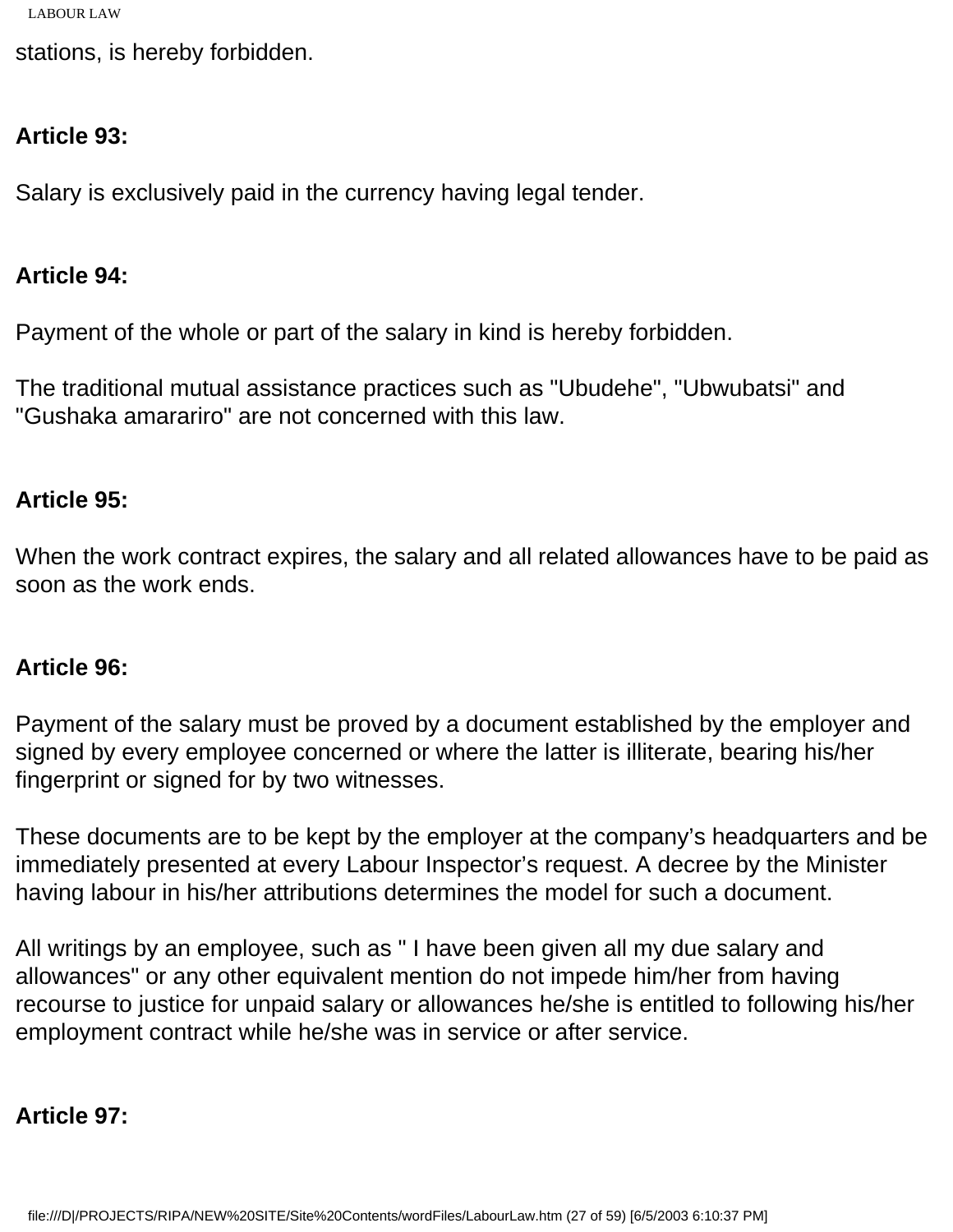```
LABOUR LAW
```
In case of an employee contests payment of the salary, and when the employer is not in a position to show the document mentioned in Article 96, duly signed, or the duplicate of the pay slip, the employer must pay the employee.

## **Section 2: On the guarantee of salary payment**

## **Article 98:**

Employee's salary has a special supremacy character over other debt to be paid. Employee's salary are to be paid before any other debt that employer may owe other persons.

## **Article 99:**

In case of bankruptcy or legal liquidation of the company, any worker employed in that company has right to payment before any other debt settlement even when such debt is owed to Government. He/she is paid the salary owed for services supplied before bankruptcy or legal liquidation. He/she enjoys such right on movable and immovable properties.

## **Article 100:**

An employer must pay his employee the whole salary he is entitled to in accordance with Article 99 of this law and within fifteen days following the ruling approving the bankruptcy or liquidation of the establishment.

The employee's due salary must be paid as soon as funds are available even in the event of other privileged debt.

Where salary is paid through an advance made by the curator of a bankrupt employer or by any other person, the lender has the same right as the rights of the workers and is to be reimbursed as soon as the required funds are available with no other creditor being allowed to make opposition.

# **Article 101:**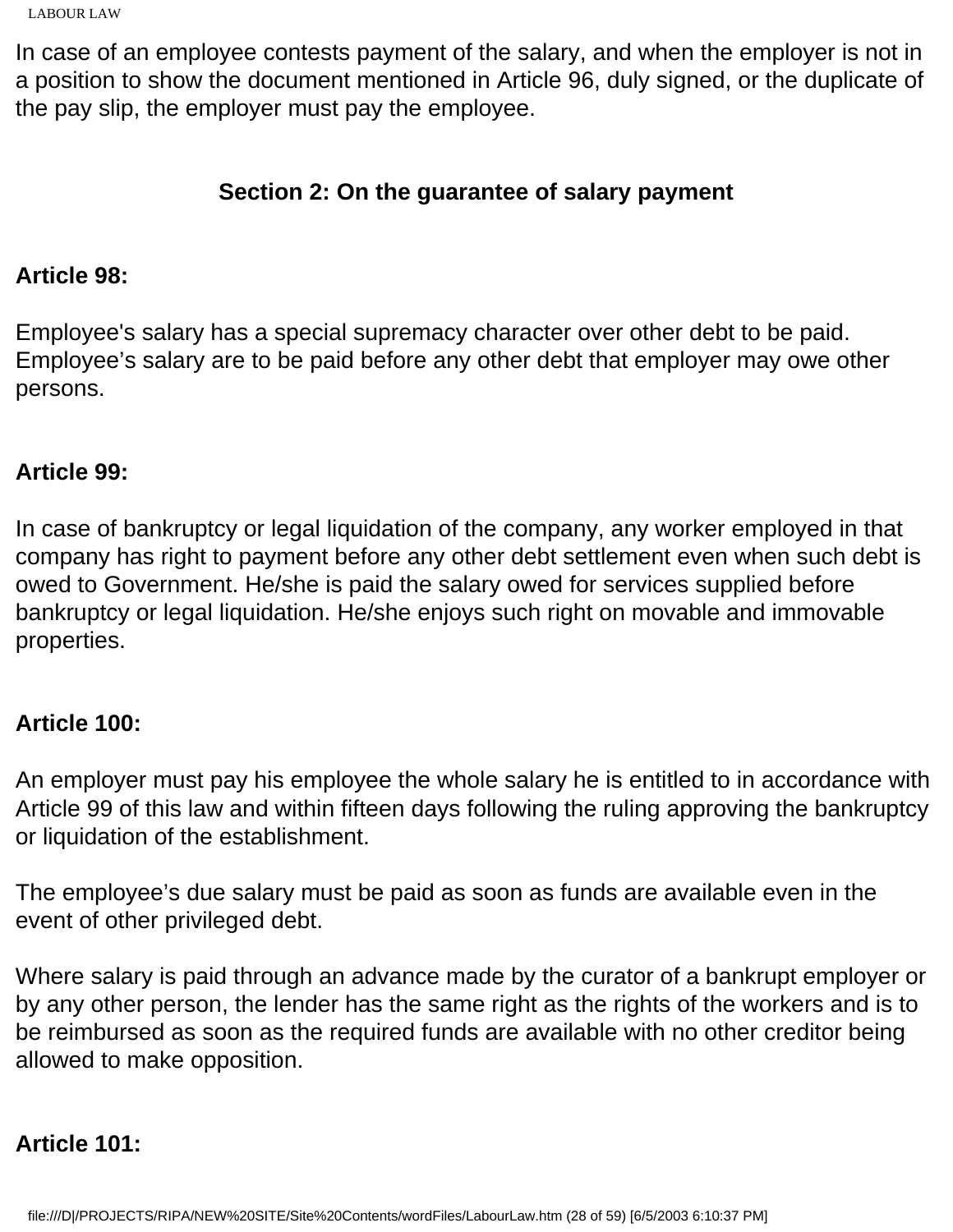In order to establish the amount of salary with a view to applying provisions of this Law, not only the basic salary and wages but also all the accessories of the said salary and wages are considered and eventually, the allowances for notice of dismissal or of leave.

## **Section 3: On Prescription in a salary payment suit**

#### **Article 102:**

Prescription in a salary payment suit expires after five years. Prescription is effective as from the date at which the salary is due. It is suspended in case of account closing off, when both parties agree upon the salary being a debt, where the employee's case is still waiting for trial or where the Labour Inspectorate has not yet settled the dispute.

## **CHAPTER III: ON SALARY DEDUCTIONS**

## **Article 103:**

No salary can be seized by the employer.

The employer is forbidden to inflict fines.

The only penalty based on the employer's disciplinary power that might cause deprivation of salary is suspension, but the worker receives his/her salary for the time he had worked. Suspension is applicable only under the following conditions:

a) to be of a maximal eight days' duration and be fixed at the very time of its being pronounced;

b) to be notified to the worker in writing with indication of the motives for which it was inflicted;

c) a suspension notification copy is to be sent to the Labour Inspectorate of that area within a maximal forty-eight hours' time following that suspension.

## **Article 104:**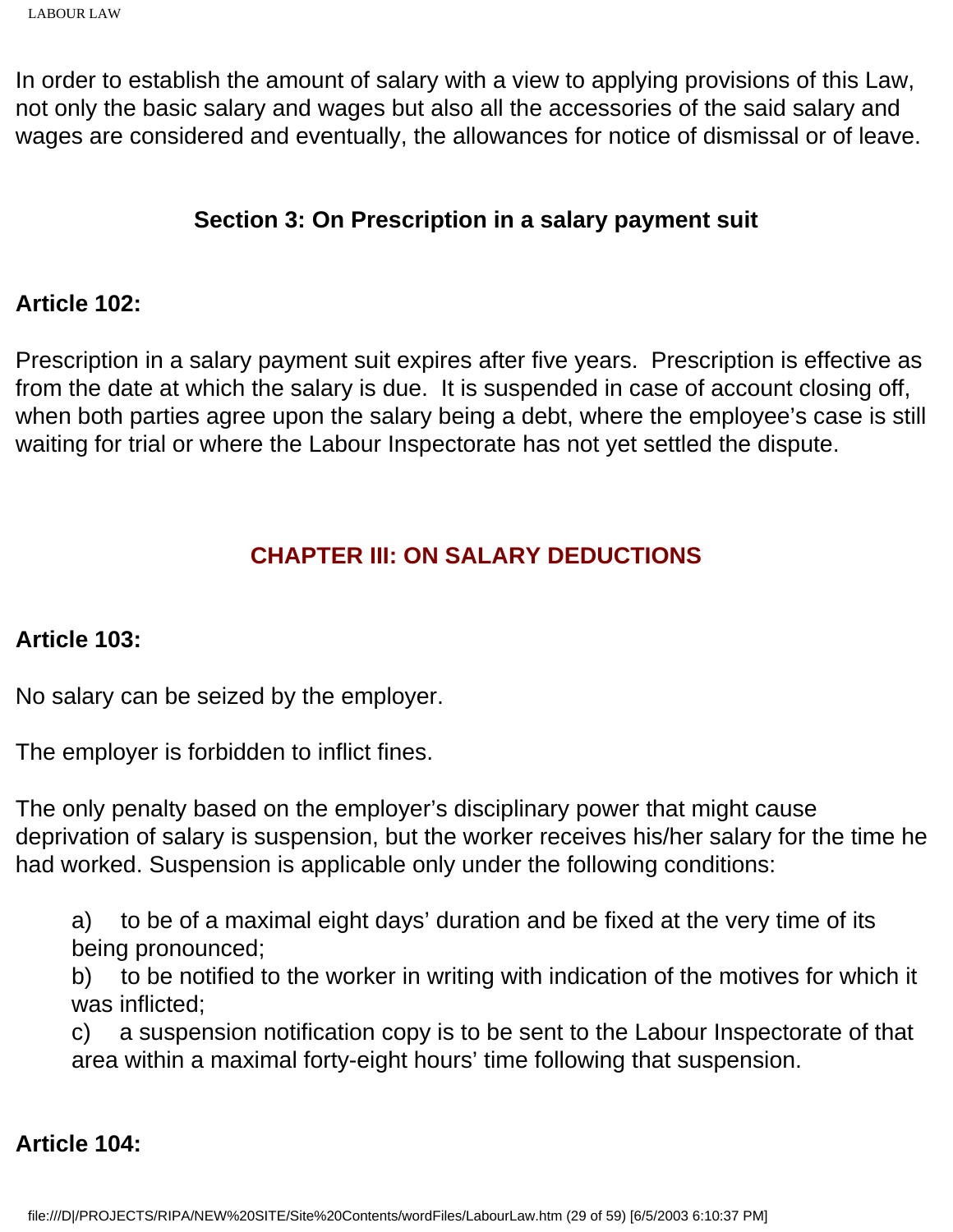Except in cases of regulatory and compulsory deductions and of deposits stipulated where necessary by collective conventions or by contracts, no salary deductions are to be made unless by attachment or voluntary transfer made in writing before the chairperson of the competent court or Labour Inspector of the area, or in their absence, before the area administration authority.

#### **Article 105:**

Advance refund as agreed upon with the employer are reimbursed within the limits of the portion of the salary that is transferable by the employee. That portion is determined in a decree issued by the Minister having Labour in his/her attributions.

#### **Article 106:**

For the computation of deductions, not only the basic salary is to be considered but also all the salary's accessories, save allowances declared as non attachable by regulations in force, including amounts paid to the employee's expenses made at work.

#### **Article 107:**

The amounts deducted from the salary of a worker contrary to the provisions of preceding articles of this law bear interest for his/her benefit at the legal rate as determined by the Central Bank from the date at which he/she should has been paid, and may be claimed by him/her full prescription of salary; which prescription runs as from contract cancellation.

#### **CHAPTER IV: ON STAFF DISCOUNT STORES**

#### **Article 108:**

A staff discount store is an organisation whereby an employer either directly or indirectly sells goods or supplies services to people working in his/her enterprise for their needs.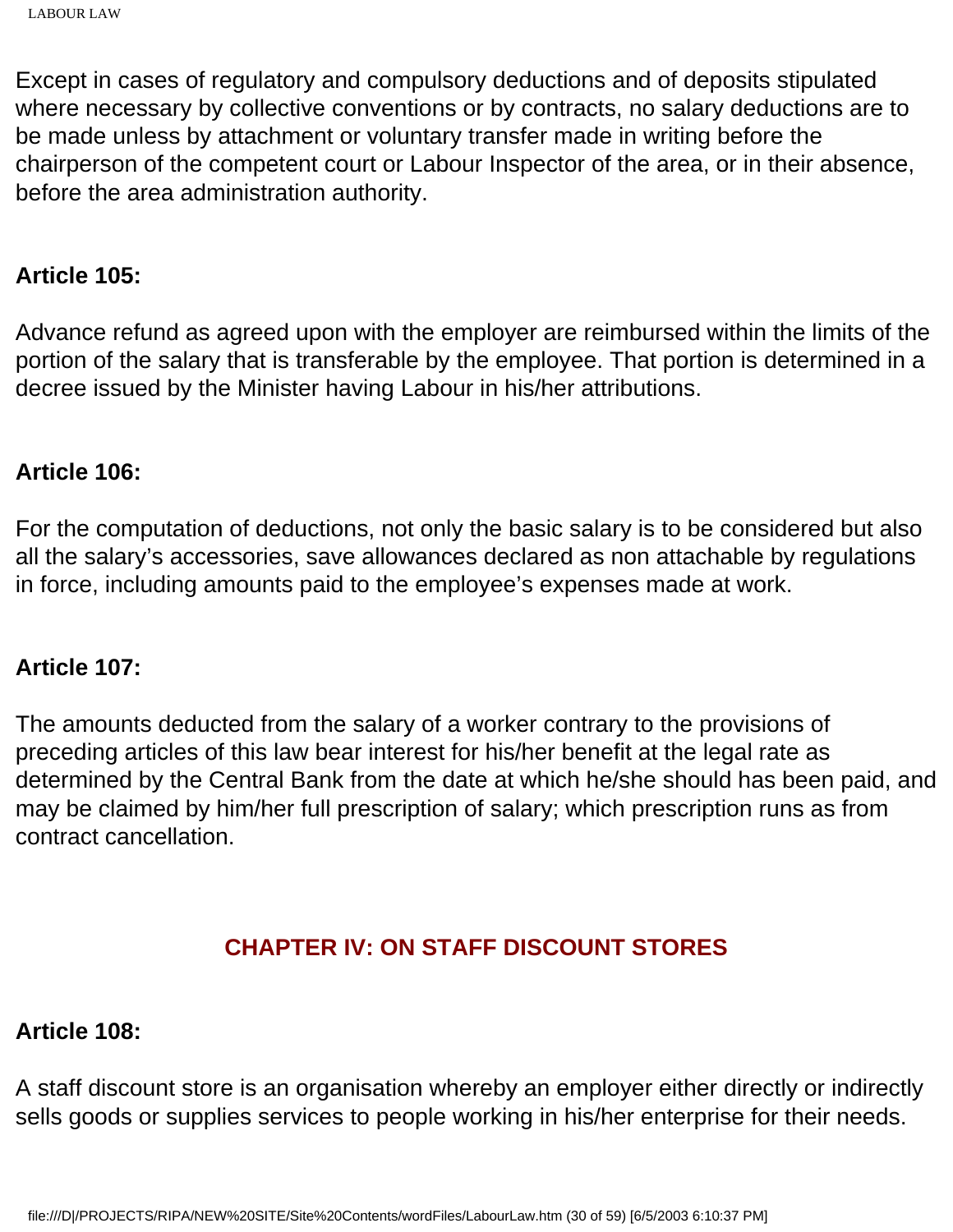#### **Article 109:**

Before its opening, a staff discount store has in the first instance to be declared to the area labour inspectorate.

Conditions for a staff discount store to be approved are the following:

- a) the workers are not obliged to do their shopping there;
- b) the prices of goods sold there are to be readably displayed and communicated to the labour inspector;
- c) no alcoholic drink or spirit is to be sold there during office hours.

Any other trade set up within the company premises is to be regulated by provisions of this Article.

## **Article 110:**

The functioning of a staff discount store is to be checked by the Labour Inspector who, in case of obvious abuse, may order its closure for a one-month maximal duration.

The Minister having Labour in his/her attributions can order the temporary or definite closure of a staff discount store, following the Labour Inspector's report after hearing staff's delegates and the employer.

## **TITLE V: COLLECTIVE CONVENTIONS, COLLECTIVE AGREEMENTS AND INTERNAL RULES**

## **CHAPTER ONE: COLLECTIVE CONVENTION**

## **Section one: Nature of a collective convention**

## **Article 111:**

A labour collective convention is a written agreement relating to employment and working conditions concluded between, on one hand, an employer or a group of employers or one or several employers' professional organisations, and on the other hand, by one or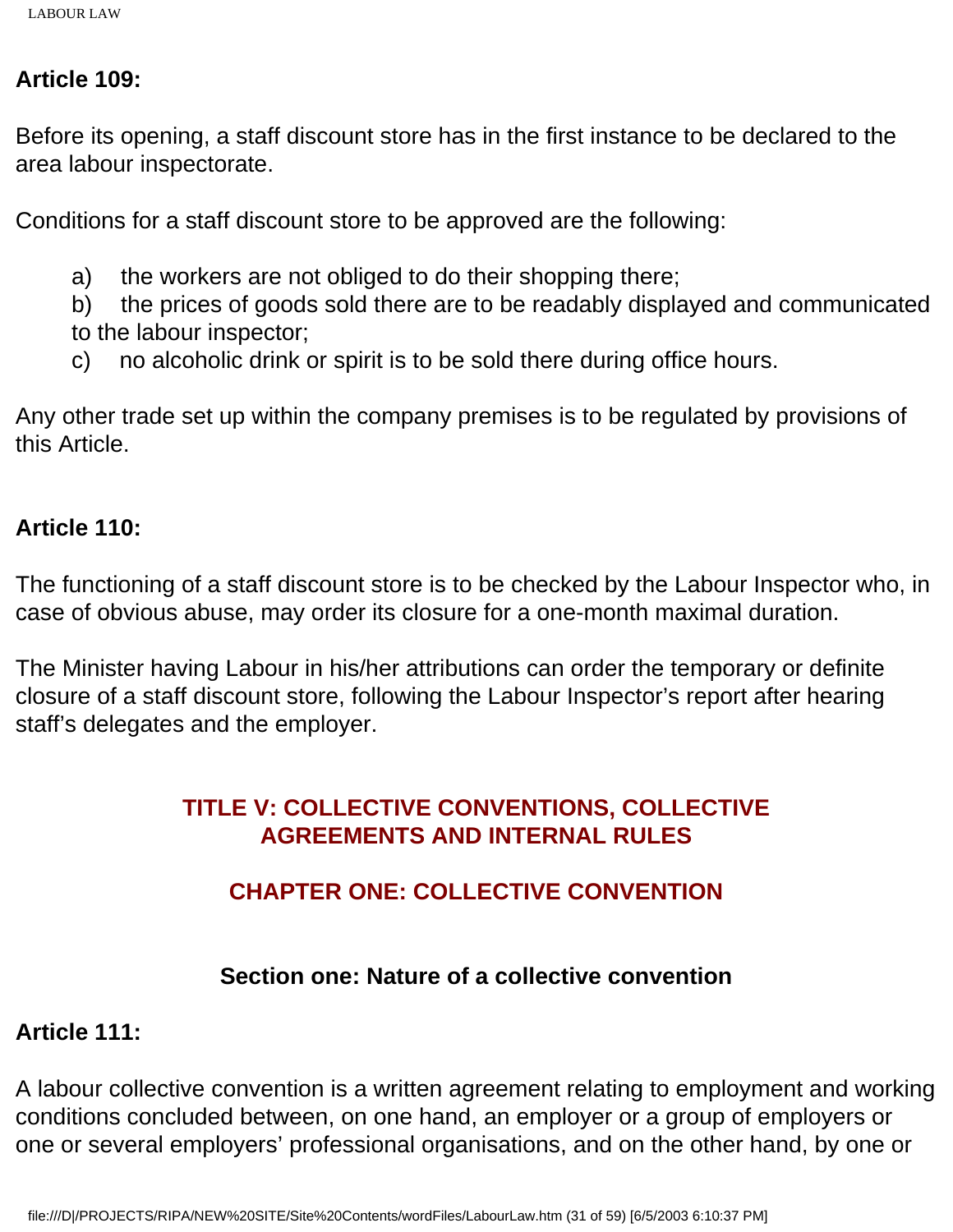several employees' representative trade-unions, or in absence of such organisations, representatives of employees concerned and duly elected by the latter within conditions set for the election of workers' delegates.

## **Article 112:**

This agreement is negotiated within a joint commission and at the request of one of the concerned employers' or employees' organisations.

This commission is made up of an equal number of employers' and employees' organisations' representatives. Representatives of the Ministry having labour in its attributions take part in the proceedings in a consultative capacity.

Operating rules for such a commission is determined by internal rules and regulations to be worked out and adopted by the two parties.

## **Article 113:**

A collective convention may include provisions that are more favourable for employee than those of laws and regulations in force. However, it may not infringe on the provisions of a public nature.

Employer and employee bound by a collective agreement can not agree, by way of contracts of employment upon contrary or less favourable provisions than those of the collective convention.

Should such provisions be included in some contracts of employment, even concluded before the agreement came into effect, they must automatically be replaced by corresponding provisions of the collective convention. Contractual provisions that are more favourable for the employee remain granted.

## **Article 114:**

Representatives of trade unions or professional organisations or any other professional grouping referred to under Articles 142 and 143 of this Law shall contract on behalf of the organisation they represent in accordance with either statutory provisions of that organisation or a special decision of that organisation or with special and written mandates given by two thirds (2/3) of that organisation's members.

To be valid, the collective agreement must be ratified by an extraordinary meeting of the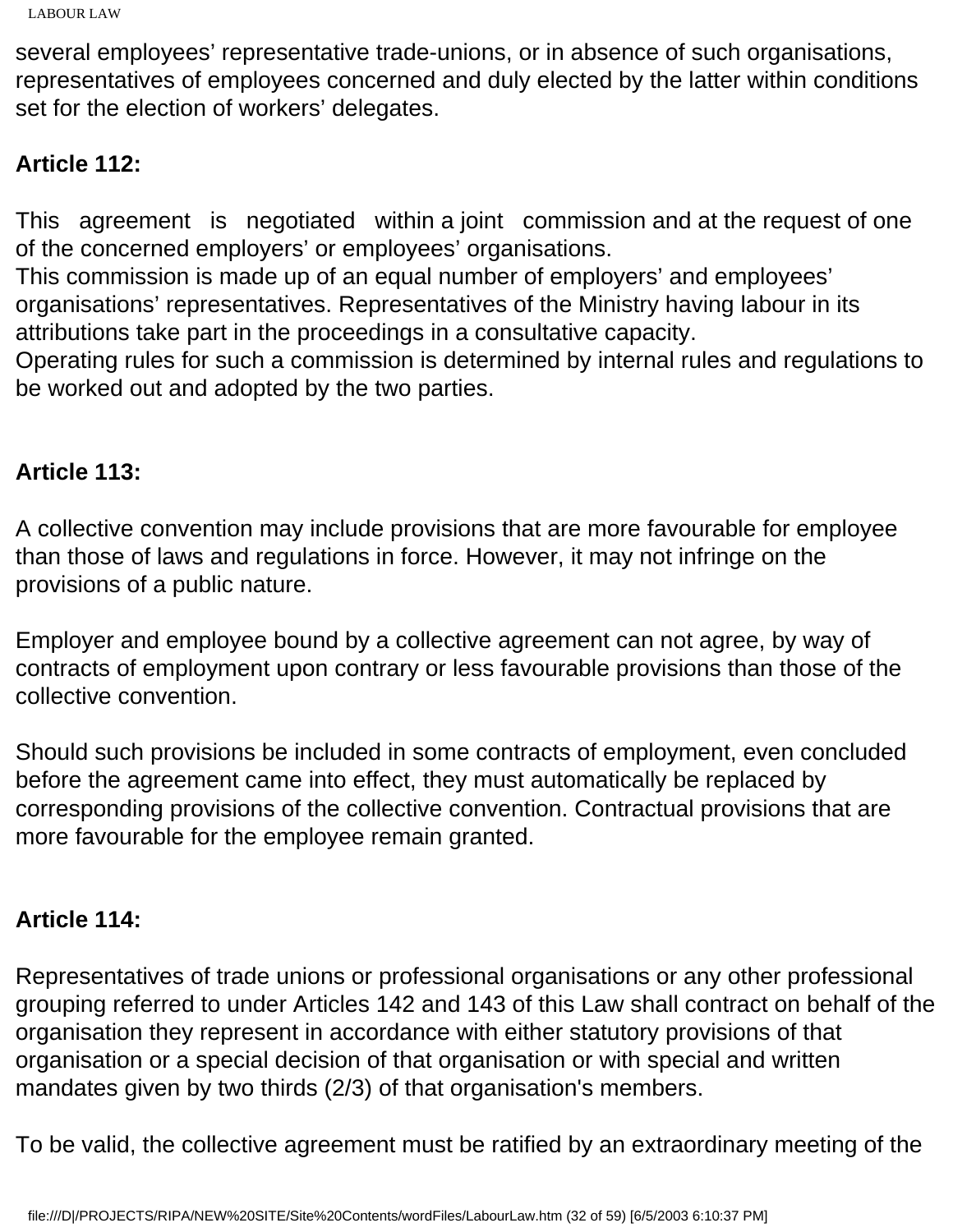```
LABOUR LAW
```
organisation convened to this effect. Any professional organisation or any employer that is not signatory of this convention may later on sign it according to the procedure defined by the collective convention itself.

When employees from departments of public firms and institutions are not subject to a legislative or special regulatory statute, a collective convention may be concluded in accordance with the provisions of this law.

# **Article 115:**

A collective convention determine its sphere of activity and the period during which it is to be applied. It may affect various professions of comparable conditions. A collective convention is concluded only for a fixed period. This period does not exceed five years. Provisions of the convention should necessarily provide for modalities of its renewal or review and notably the duration and forms of an advance notice before the convention expires.

Collective conventions should allow for an appropriate procedure to settle disagreements arising from their implementation.

# **Article 116:**

Collective conventions should be written in the official languages of the Republic of Rwanda so as to avoid nullity.

Collective conventions, as well as their subsequent modifications, are filed, registered and published within conditions determined by a Decree of the Minister having Labour in his/her attributions.

# **Article 117:**

All those who have personally signed the collective convention or who joined its member organisations, as well as all those who, at any time, join these organisations, are subject to the duties and obligations of that collective convention.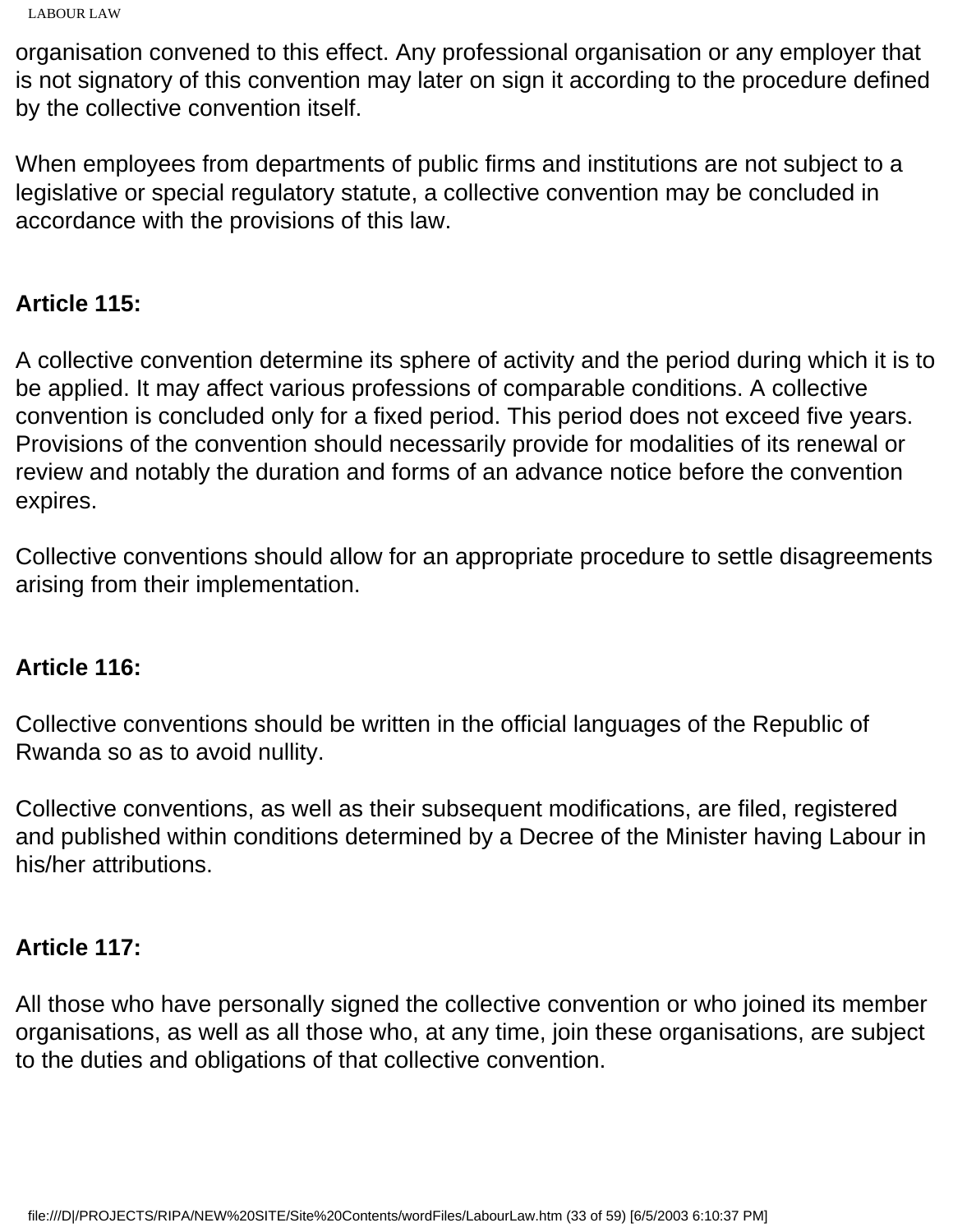## **Section 2: Extension of collective conventions**

#### **Article 118:**

Upon request by one of the concerned employees' or employers' professional organisations, taken as the most representative, or upon his/her own initiative, the Minister having labour in his/her attributions may bind by all or some of the provisions of a collective convention, all employers and employees included in the convention's professional and territorial area of concern.

## **Article 119:**

The representative nature of a professional organisation is determined, for a five year period, by the Minister having labour in his/her attributions, after taking into account the following elements for consideration:

a) independence of the organisation: No representatives of the workers' organisation when created, dominated or financed by an employer or his/her representative should ever be recognised. In any case, the professional organisation has to be apolitical.

b) the number of the members of the professional organisation to be assessed according to the regularity of their contributions: Any organisation seeking recognition of its representativeness allows the Administration to get informed about its lists of members and accounting books.

c) votes from the elections of representatives of workers or employers.

## **Article 120:**

Extension of a collective agreement is subject to the following conditions:

a) the collective convention must already be directed to a sufficient number of employees or employers who are the most representative of the professional category concerned;

b) the collective convention must necessarily include provisions concerning the following:

 i) free exercise of the trade union's right and the employee's freedom of opinion;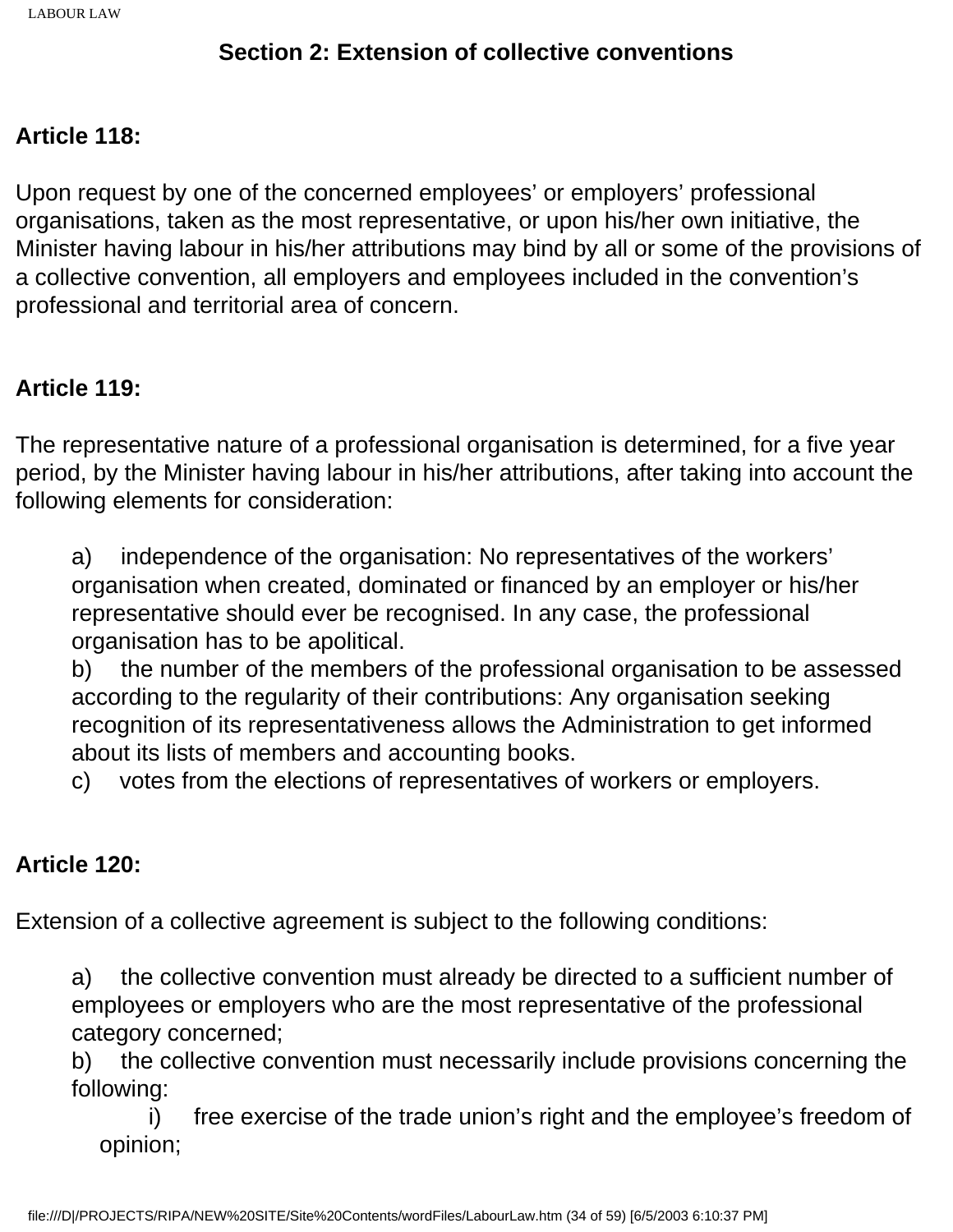ii) definition of professional categories;

iii) salary that applies per professional category, implementation modalities, and overtime payment rates, duration of both the probation period and advance notice;

- iv) workers' delegates;
- v) paid leaves, seniority allowances, transport allowances;
- vi) conditions of review, modify cancelling of the whole or part of the convention.
- c) The collective convention may also contain:
	- i) amount and modes of fixing assiduity allowances, allowances for professional and other comparable fees, basket allowances, increments for hard, dangerous or unhealthy works;
	- ii) conditions of hiring and dismissing the employee;
	- iii) where necessary, organising and operating professional training apprenticeship within the framework of a given activity branch;
	- iv) conditions of part time employment and payment for certain categories of workers;
	- v) organising, managing and financing social and medico-social services;
	- vi) setting certain special working conditions, working in shifts, working on week ends rest and on public holidays;
	- vii) contractual arbitration procedures according to which the Labour collective disputes likely to arise between employees and employers bound to the convention must be settled.

## **Article 121:**

Once made compulsory, the collective convention must apply to any employee and employer comprised within its implementation field in accordance with the period and procedure provided for in the contract. In particular, it also applies to every employee and in public departments, firms and institutions which, on the grounds of their nature or activity, fall within its implementation field.

However, the Minister having labour in his/her attributions may, at the instance of the parties concerned or at his/her own initiative, issue an order so as to put an end to the extension of the collective convention, or to some of its provisions.

## **Article 122:**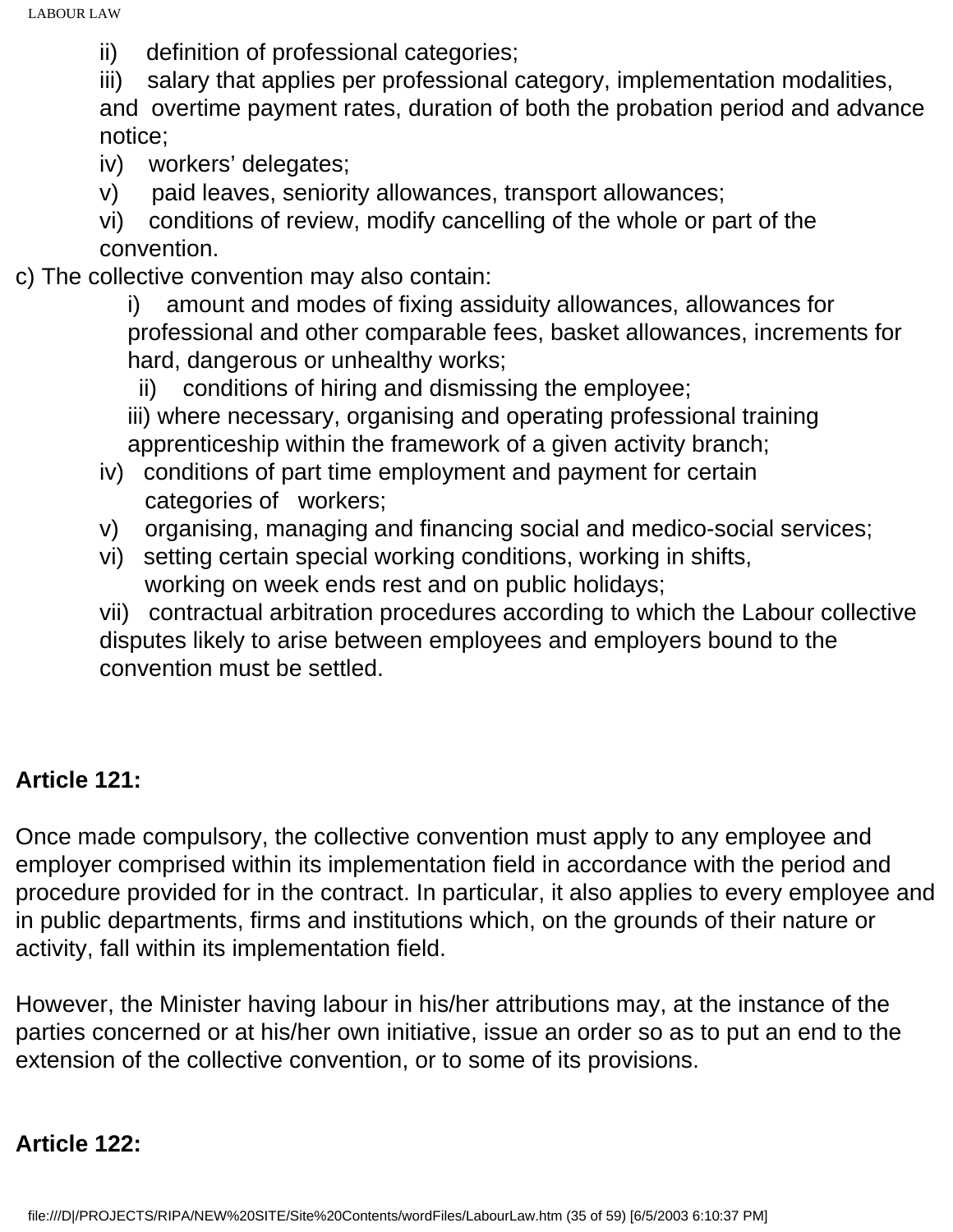A Decree of the Minister having labour in his/her attributions may, for lack of or while waiting for a collective convention to be established, regulate working conditions for a specified profession.

### **CHAPTER II: INSTITUTIONS' COLLECTIVE AGREEMENTS**

#### **Article 123:**

Agreements concerning one or several institutions may be concluded between one or several employers on the one hand and, representatives of the workers' most representative trade-unions on the other hand, or, failing these, representatives of workers' delegates.

The aim of such institutions' agreements is to adapt provisions of collective conventions to the special conditions of the institution(s).

They may allow for new provisions and more favourable clauses for employees. In absence of a collective convention, institutions' agreements may only relate to fixing salaries and salary accessories.

Institutions' agreements are subject to the same procedures as those included in the provisions of collective conventions.

#### **Article 124:**

A Decree of the Minister having Labour in his/her attributions determines conditions under which collective agreements concerning one or several specific Institutions may be concluded in order to adapt their specific conditions to the collective conventions.

## **CHAPTER III: IMPLEMENTATION OF A COLLECTIVE CONVENTION AND INSTITUTIONS' COLLECTIVE AGREEMENTS**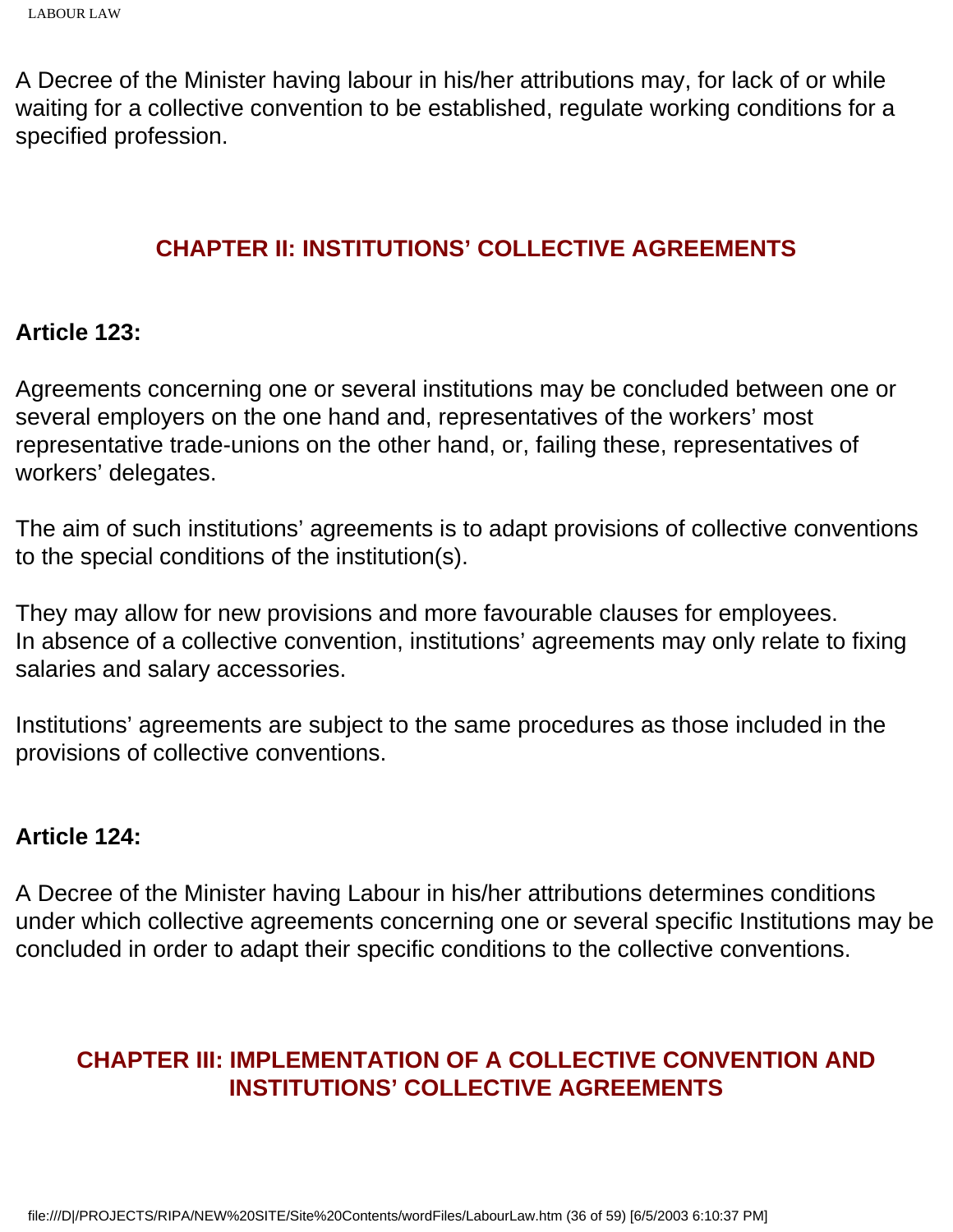## **Article 125:**

Professional organisations or individuals bound by a collective convention or an institution's collective agreement are required not to do anything likely to endanger its fair implementation. They may, in their own name, start proceedings for damages against any organisation or any person bound to the convention or the agreement which might infringe, on the side of those professional organisations, their contractual obligations.

## **Article 126:**

Trade-unions or any other professional organisations that are able to petition the Court and bound to a collective convention or an institution's agreement, may exercise all actions arising from that convention or agreement in favour of their members without having to prove that they are authorised by the concerned member(s) provided the latter is (are) informed and has (have) not declared any intention or will to oppose this.

When an action initiated from a collective convention or agreement is taken either by a person, or by a professional organisation, every grouping enabled by Law to petition the Court, and whose members are bound by the convention or agreement, may still join in the legal proceedings taken in the collective interest that the resolution of the dispute may have for its members.

## **Article 127:**

Every employer bound by a collective convention or an institution's collective agreement, must take appropriate measures to inform his employees about the texts of the convention or agreement to be concerned applied in his/her firm.

## **CHAPTER IV: INTERNAL RULES AND REGULATIONS**

#### **Article 128:**

Internal rules and regulations are required by law in each firm with more than ten employees. These rules and regulations are written in Kinyarwanda and in one of other official languages.

In firms with several branches, ad hoc rules and regulations may be made for each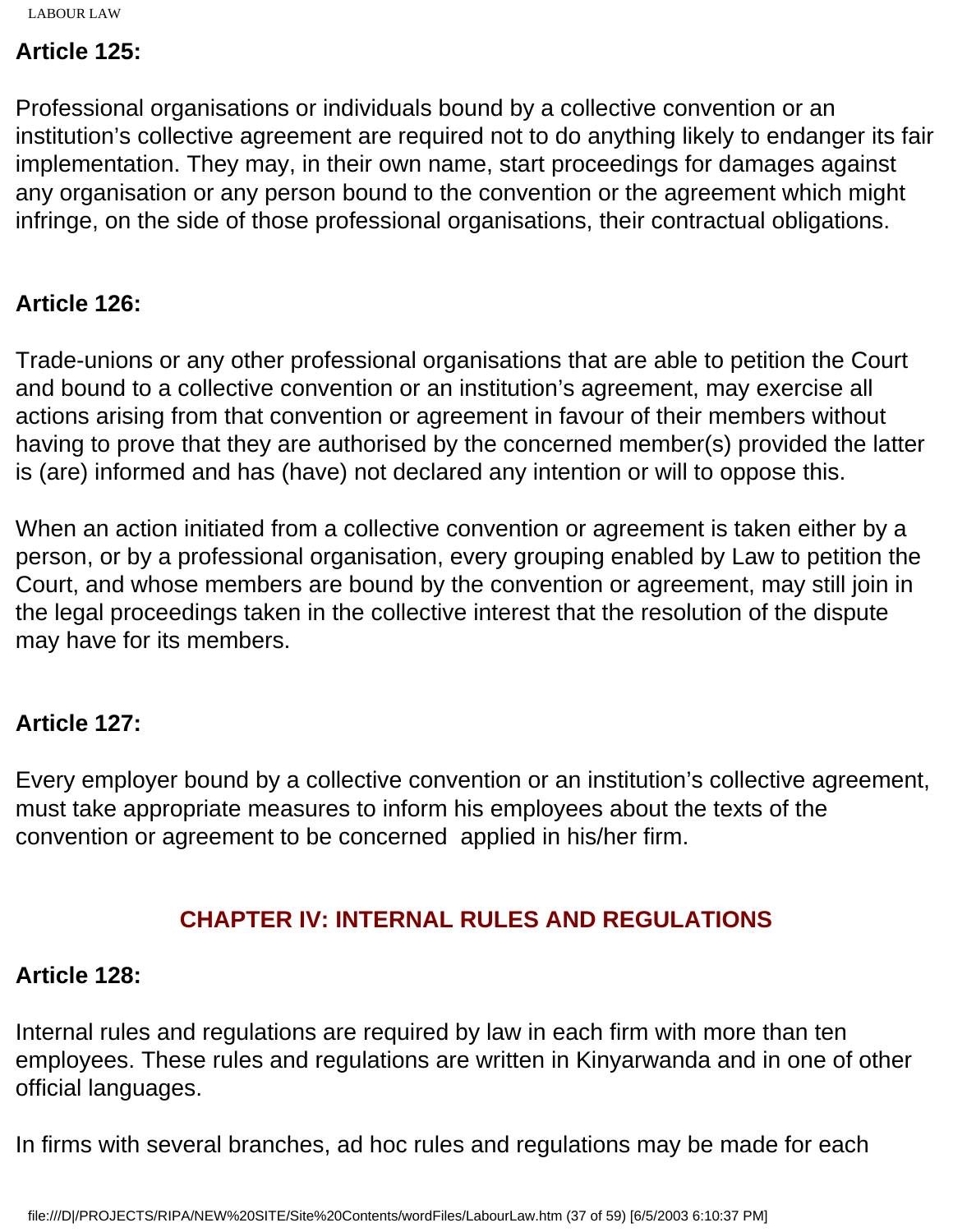branch.

## **Article 129:**

Internal regulations are established after consultation with the employee's delegates by the firm manager. Its content exclusively limits itself to rules relating to technical organisation of work, discipline, provisions concerning health and security at work and salary payment modalities.

## **Article 130:**

The firm manager must submit to the competent Labour Inspector the draft internal rules and regulations.

Within a month period, the Labour Inspector approves it or informs the firm manager of his/her opinion, requesting, where necessary, to withdraw or to modify those provisions found to be contrary to the laws, regulations and to collective conventions being in force.

## **Article 131:**

Internal rules and regulations of employees come into force after their approval by the Labour Inspector or after one month of the lack of comments by the Labour Inspector.

They are to be communicated to the employees' delegates and displayed within all workers' hiring premises and in workplaces, in a suitable and easily accessible place. It should be consistently kept in good legibility condition.

## **TITLE VI: ON HEALTH AND SAFETY AT WORK**

## **Article 132:**

Working premises must be kept in a permanent state of cleanliness and to satisfy security and health conditions necessary for the staff's good health; they must be so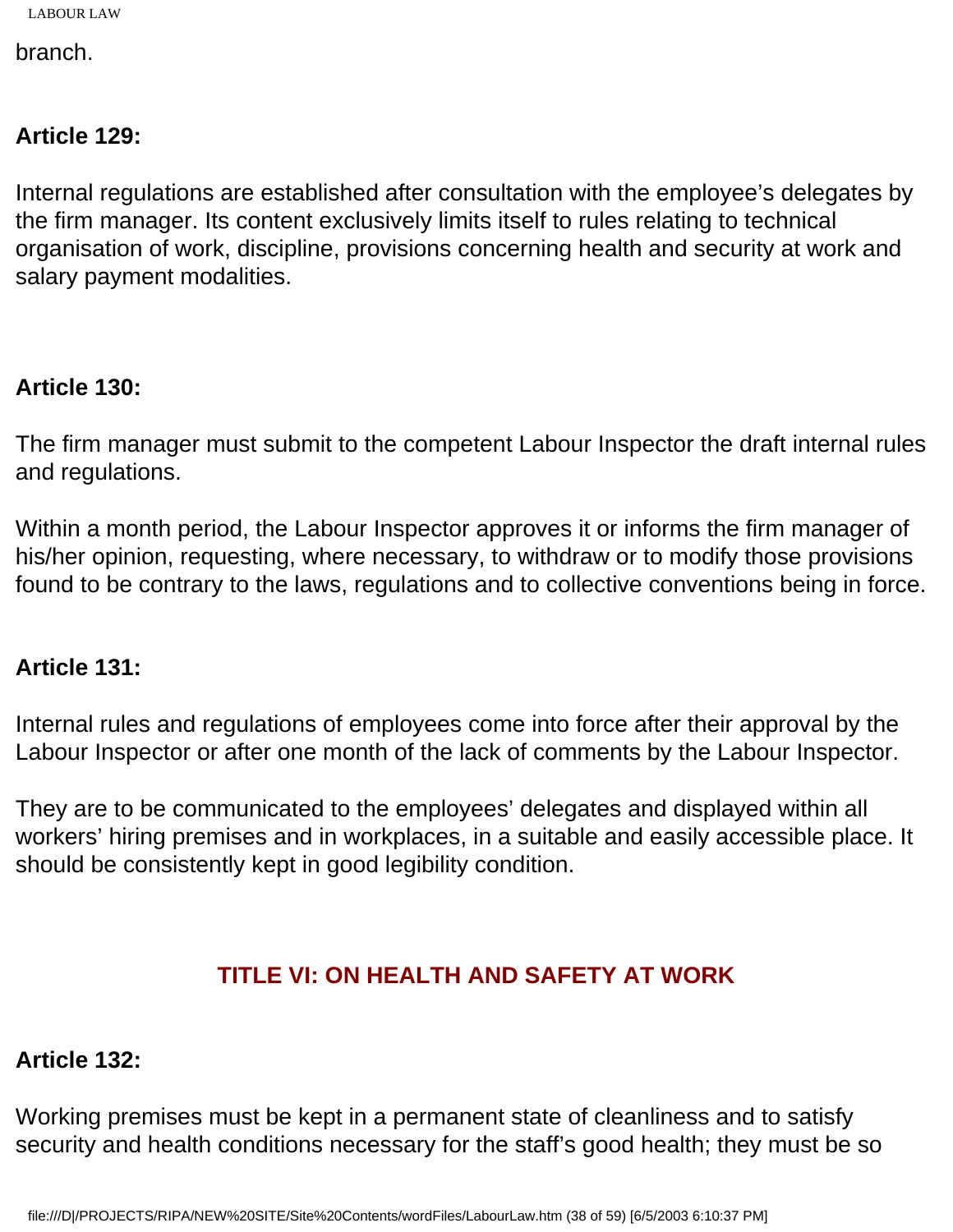```
LABOUR LAW
```
arranged as to guarantee the workers' safety.

The employer is to educate his/her workers on health and safety and to post in the work premises those safety and health instructions to comply with, in relation to health and safety.

### **Article 133:**

The employer is bound to put at the workers' disposal all necessary and appropriate protection equipments and to look after their correct use. He/she must keep informed of all risks related to technical progress and organise security accordingly through preventive measures.

Workers are bound to respect health and safety instructions provided for by the internal rules and regulations as well as the necessary protection equipments and to care for their correct use.

## **Article 134:**

It is forbidden to import, display, sell, lease out, give away under any circumstances or to use appliances, machines and parts of machines which are not manufactured, set, operated or protected in conditions ensuring the workers' health and safety.

Without prejudice to regulatory and legal provisions relating to dangerous, insanitary and uncomfortable premises, safety is to be integrated in all places where building, partitioning or hiring of premises meant to serve as work places including commercial, handicraft and office premises.

A prior statement, together with plans are to be sent to the Ministry having health in its attributions and the Ministry having safety at work in its attributions, before beginning any works for purpose of construction, conversion or extension, for approval and checking their conformity with the instructions being in force.

## **Article 135:**

General and particular conditions of health and of safety in working places are determined by a Decree of the Minister having Labour in his/her attributions.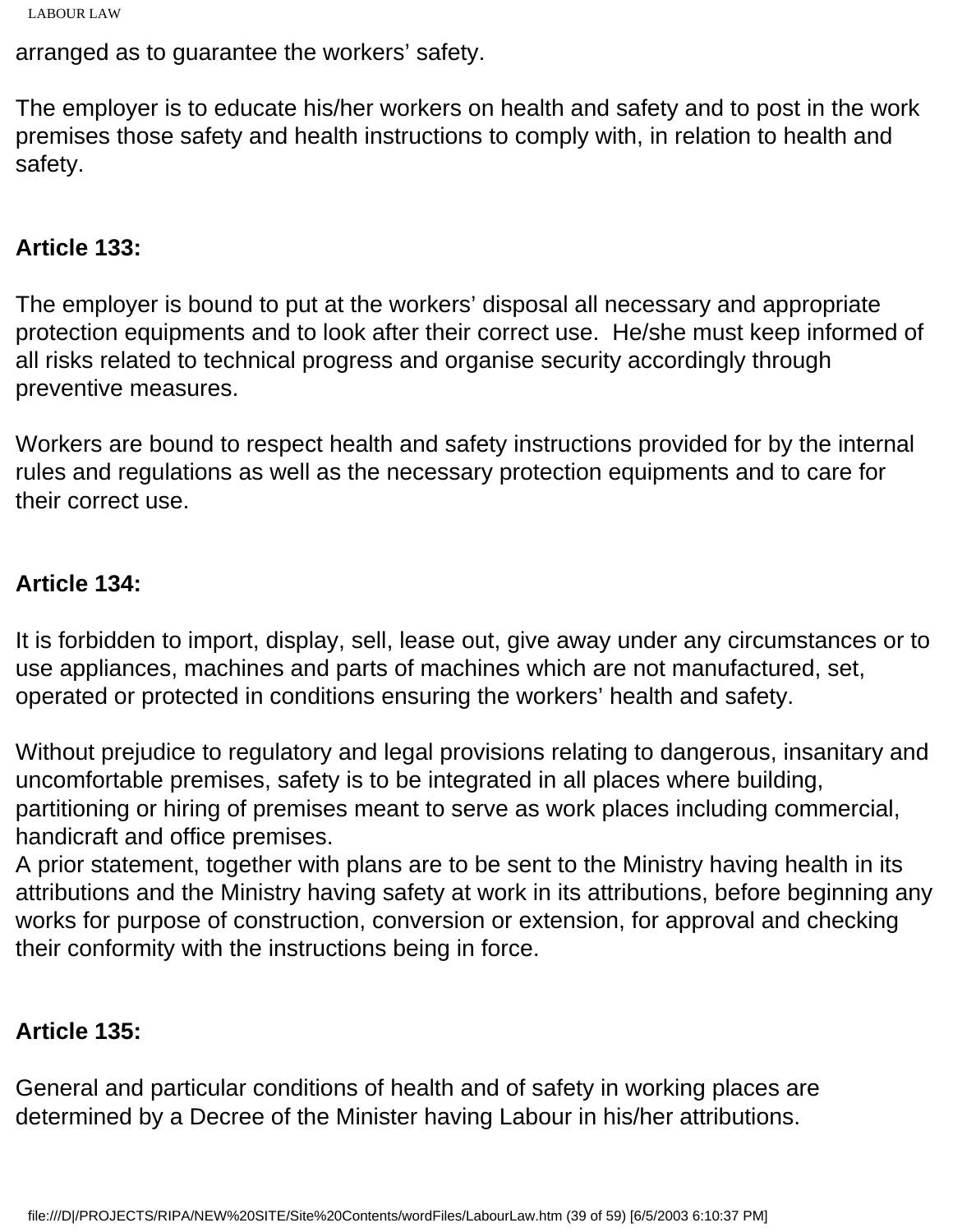#### **Article 136:**

A Decree of the Minister having Labour in his/her attributions determines those institutions in which are set up committees for health and labour safety.

#### **Article 137:**

The employer must declare to the social security organ and to the Labour Inspection of his/her jurisdiction, within forty-eight hours, every work accident or every professional disease found.

The statement may be made by the worker or his/her beneficiaries until the expiry of the second year following the date of the accident.

Any employer who uses working processes likely to cause professional diseases, is to make a statement on it, to the Labour Inspector and, to the social security organ, before beginning works.

#### **Article 138:**

Any company or institution, depending on its size, can offer health or medical services to its workers.

The employer must transfer to his/her nearest medical centre, all wounded or, ill persons not likely to be treated with his available services.

#### **TITLE VII: DISABLEMENT AND PROFESSIONAL REDEPLOYMENT**

## **CHAPTER ONE: DISABLEMENT WITH A PROFESSIONAL ORIGIN**

#### **Article 139:**

Is to be considered as a handicapped person in order to benefit from provisions of this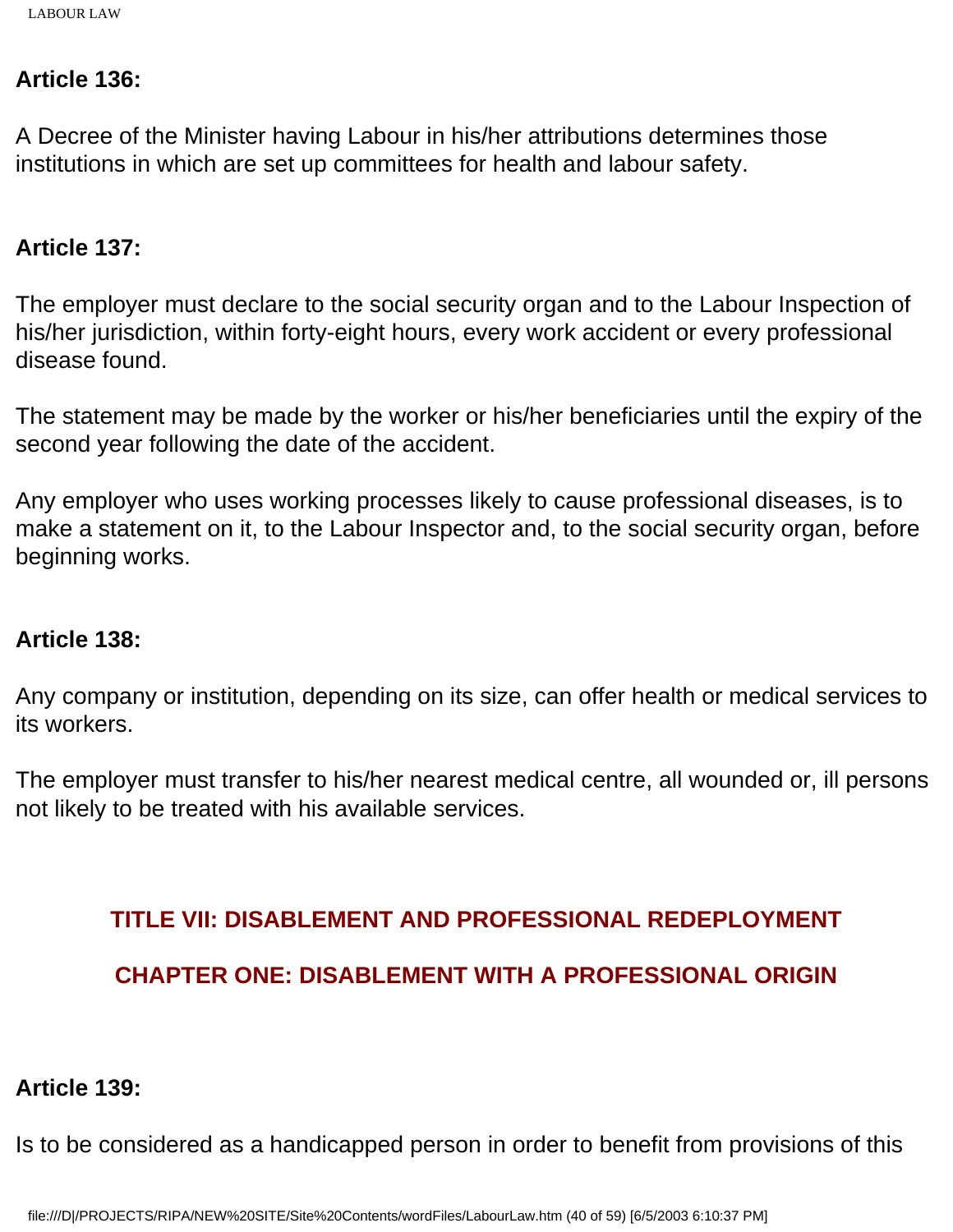chapter, every person whose possibilities to acquire or to preserve an employment were actually reduced following an insufficiency or a decrease of his/her capacities. The quality of « handicapped worker » is to be certified by a medical commission which, thereafter, gives its advice on the professional orientation of the worker and decides on measures to apply for an easy redeployment.

## **CHAPTER II: PROFESSIONAL REDEPLOYMENT**

### **Article 140:**

Every employer must make efforts to redeploy within his/her company any worker who met with an industrial accident causing a reduction of capacity and making him professionally unfit for his employment by assigning him/her to a post corresponding to his/her aptitudes and capacities.

The employer should inform the concerned jurisdiction Labour Inspector of the redeployment or dismissal of the worker disabled by industrial accident.

Where the employer has no permanent work for redeployment of the disabled worker, his/her dismissal shall be communicated the Labour Inspector of his/her jurisdiction.

## **CHAPTER III: TRAINING PEOPLE DISABLED BY WORK**

#### **Article 141:**

For the purpose of this law, the terms « professional training » mean training activities taught in any centre or school. Professional trainings required by workers shall be based on the needs of the institution in which they work.

## **TITLE VIII: EMPLOYERS' AND EMPLOYEES' PROFESSIONAL ORGANIZATIONS**

# **Chapter ONE: DEFINITION AND ESTABLISHMENT**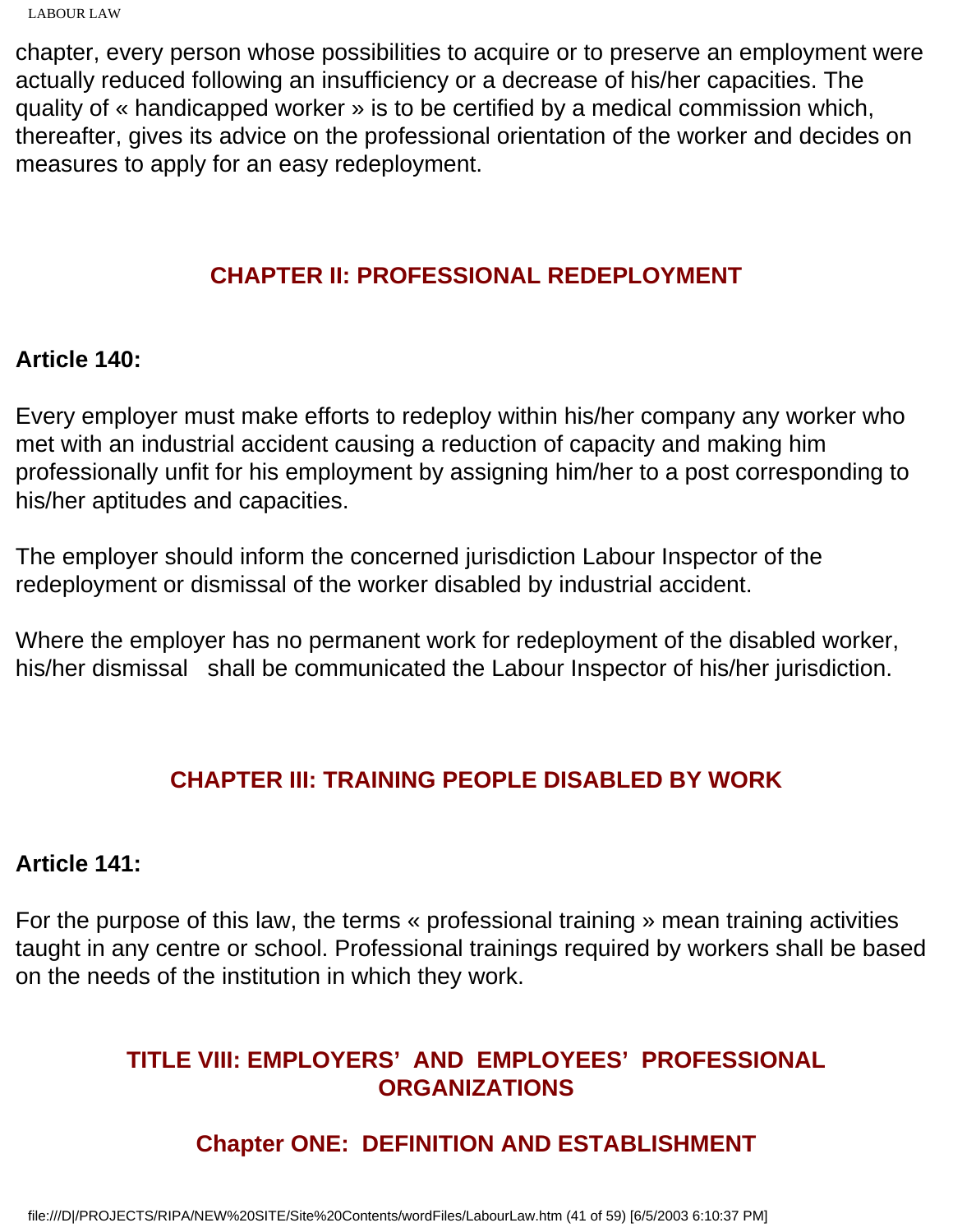### **Article 142:**

An organisation of employees referred to as Trade Union or that of employers which is referred to as a professional organisation is any group of employers or employees exercising one and same profession, similar occupations or related professions and which seeks only to cater for and defend their economic and social interests.

Employees or employers may set up freely and without prior authorisation a professional organisation. They are also free to join any professional organisation of their choice.

#### **Article 143:**

Trade Union or employers' professional organisations may set up federations or confederations as well as become the latter's affiliated members.

Any Trade Union or professional organisation, federation or confederation may become affiliated to international Trade Union or employers' organisations.

These unions are subject to the same obligations as Trade Union employers' professional organisations and enjoy all the rights conferred to these Trade Unions or organisations by this law.

#### **Article 144:**

Without prejudice to provisions of Article 145 of this law, Trade Union or employers' professional organisations must work out their own administrative statutes and rules, elect freely their representatives, organise their management and their activity and formulate their plan of action.

Statutes of every professional organisation, names and qualities of those responsible for its management must be filed by their founder members in accordance with the procedure to be fixed by a decree of the Minister having Labour in his/her attributions.

Modifications to the statutes and changes made within the management of a Trade Union or professional organisations are subject to the same obligations.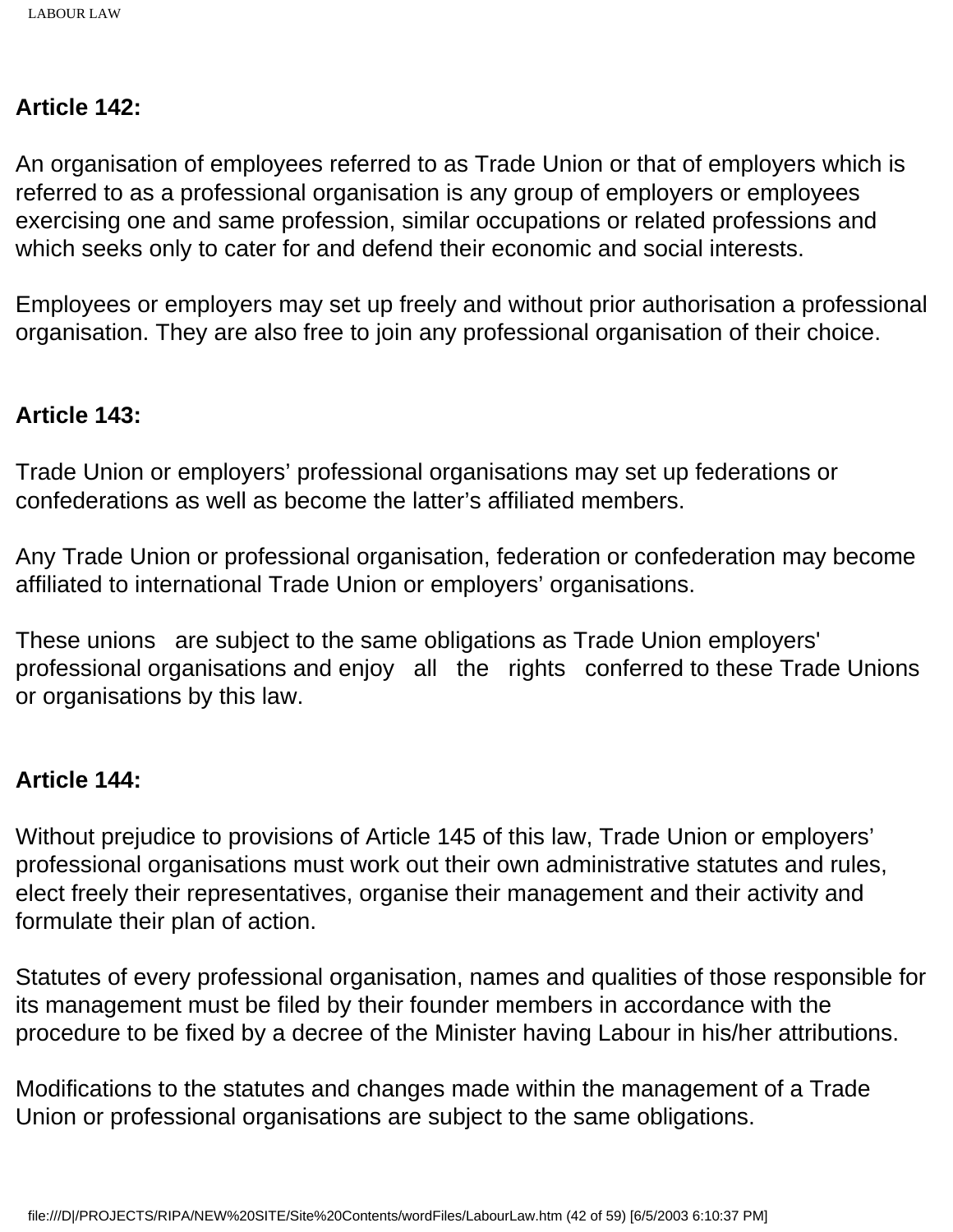## **Article 145:**

 Members in charge of managing Trade Union or employers' professional organisation should:

- a) enjoy their full civil and political rights;
- b) be Rwandans or nationals from any other country who meet conditions required in point a) of this Article.

However, regarding Trade Unions, expatriates may be elected only when they have lived in the country for at least 5 years and their number should not exceed 1/3 of the members of the organisation's steering committee;

c) live and have a fixed residence in Rwanda.

## **Article 146:**

Every member of a Trade Union or employers' organisation may, at any time, withdraw from his/her professional organisation. Employees who leave their job or who give up their profession may stay in the workers' organisation, provided that they have at least exercised that job or profession for one year.

## **Article 147:**

The trade-union or employers' professional organisations cannot be dissolved or suspended by an administrative decision, except upon the will of their members or the decision by a judicial authority.

When dissolution is decided, the property of the organisations is devolved in accordance with the statutes or, failing that, according to laws set up by the General Assembly. This property may in no case be shared out among members.

## **CHAPTER II: LEGAL CAPACITY OF AN EMPLOYEES' OR EMPLOYERS' ORGANIZATION**

**Article 148:**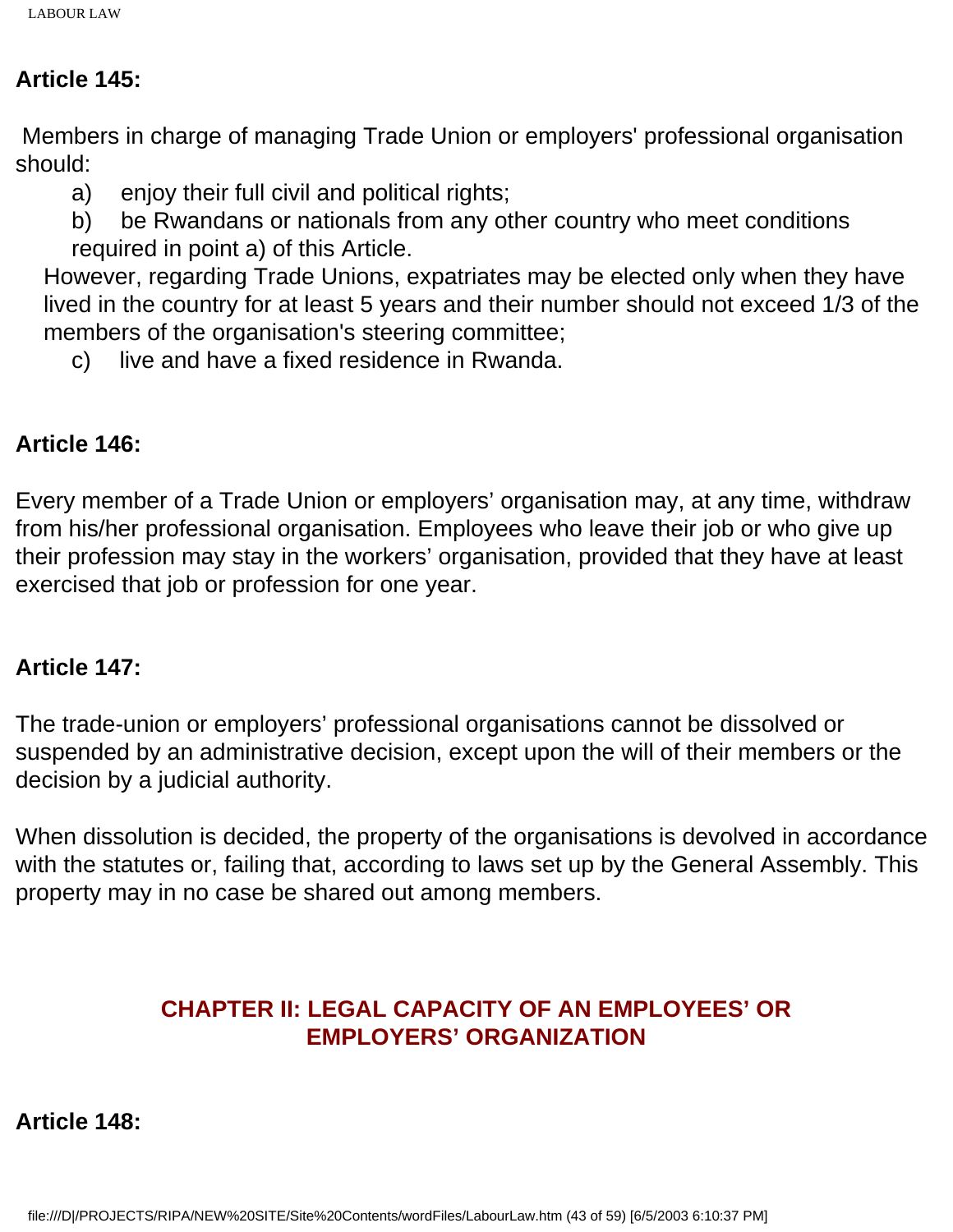```
LABOUR LAW
```
Trade Union or employers' professional organisations enjoy their legal status. They have the right to go to court, to plead for their members and to speak for them in order to acquire, without authorisation, freely or in return for payment, movable or immovable property.

## **Article 149:**

Professional organisations or Trade Union may allocate part of their resources to employees' accommodation, acquisition of land for cultivation or physical training ground for the use of their members.

They may set up, run or grant funds to professional welfare of their members.

Trade Unions and professional organisations may conclude agreements with any other professional Associations, companies, establishments or with individuals.

## **Article 150:**

Trade Union may, in conformity with the provisions of the laws in force, organise among its members special mutual aid in normal time and old age.

Any person who withdraws from a professional organisation lawfully remains a member of the special mutual aid and old age fund which were set up and to which he/she gave his/her subscription.

# **CHAPTER III: EXERCISING THE TRADE-UNION RIGHT**

## **Article 151:**

The right to be a member of a trade union is granted to every worker in every enterprise in conformity with rights and freedoms enshrined in the Fundamental Law.

# **Article 152:**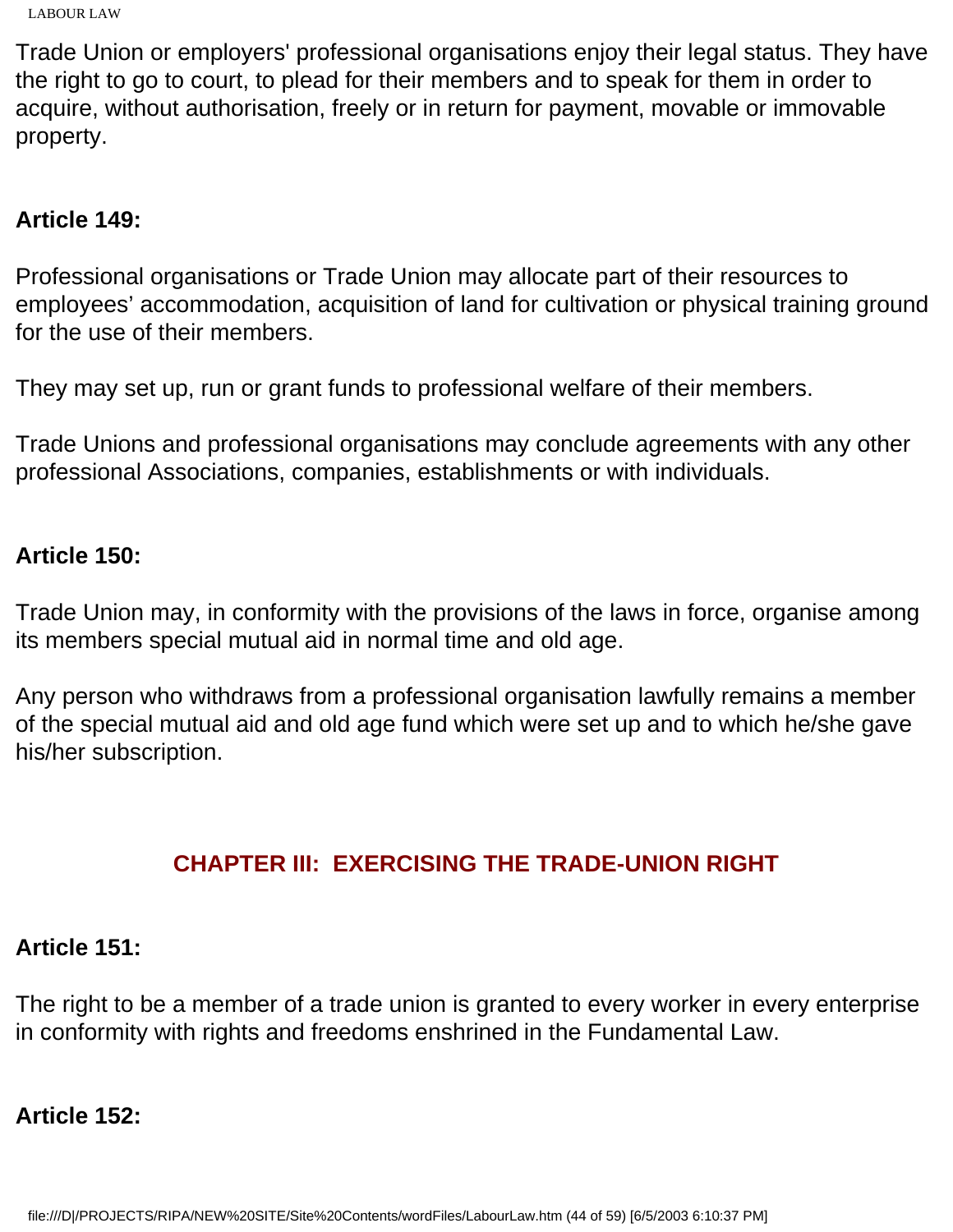```
LABOUR LAW
```
Trade-union section represents employees in their institution or in its branches. Employees elect their basic trade-union committee members in such conditions as set by their trade-union statutes.

The concerned trade-union organisation examines all claims relating to election and eligibility of basic trade-union committee members as well as regularity of operations.

## **Article 153:**

Trade-union committee members have the following mandates:

a) to represent their trade-union before their employer and assist members in their claims;

b) to take part in trade union activities within the firm.

## **Article 154:**

Trade-union committee members are provided with the necessary free time to carry out their representation function and enjoy an annual paid leave for industrial education. Duration and conditions under which it is granted are set by collective conventions or failing these, by the Minister having labour in his/her attributions after consultation with employees' and employers' representatives.

## **Article 155:**

Displaying trade-union communications is freely done on notice boards reserved for this purpose and distinct from those meant for communications from workers' delegates'. A copy of these trade-union communications is to be forwarded to the firm manager before any displaying.

Boards are made available for various trade-union committee's communications following modalities to be set by agreement with the institution's manager.

Trade-union advertising publications and communications may be freely disclosed to workers within their institution at the start and the end of work.

These communications and publications must fit the objectives of the Trade Union as defined in Article 142 of this law.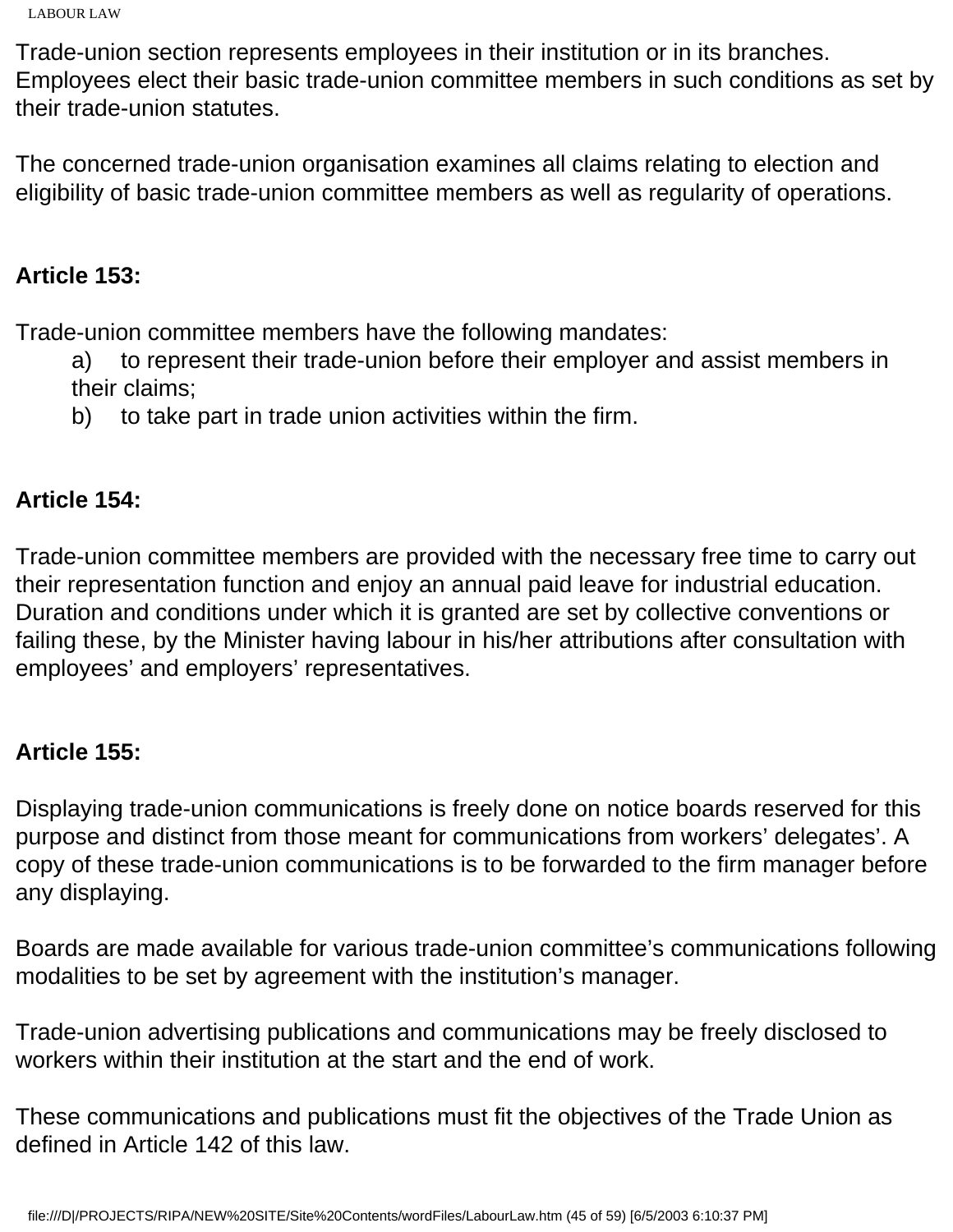### **Article 156:**

In institutions or firms employing more than twenty (20) wage-earners, the manager provides trade-union committee members with suitable premises in which to carry out their duties.

Trade-union section members may hold their meeting once a month within the institution following modalities set by agreement with the institution's manager.

## **Article 157:**

Names of trade-union committee members are to be forwarded to the institution's manager. They must be displayed on notice Boards reserved for trade-union communications.

A copy of the communication addressed to the institution's manager is forwarded to the Labour Inspector of the area.

#### **Article 158:**

Trade-union committee members shall enjoy the same protection as granted to the workers' delegates as provided for in article 175 of this law.

## **Article 159:**

It is unlawful for the employer to take into account membership of a trade-union or a trade union activity in making decision such as hiring, carrying and sharing out work, professional training, promoting, paying and granting social benefits package, taking disciplinary actions and dismissing employees.

No employer shall deduct, without the employee's formal consent, trade-union subscriptions from his worker's salary.

Employer or his/her representative should not exert any means of pressure for or against any trade-union organisation.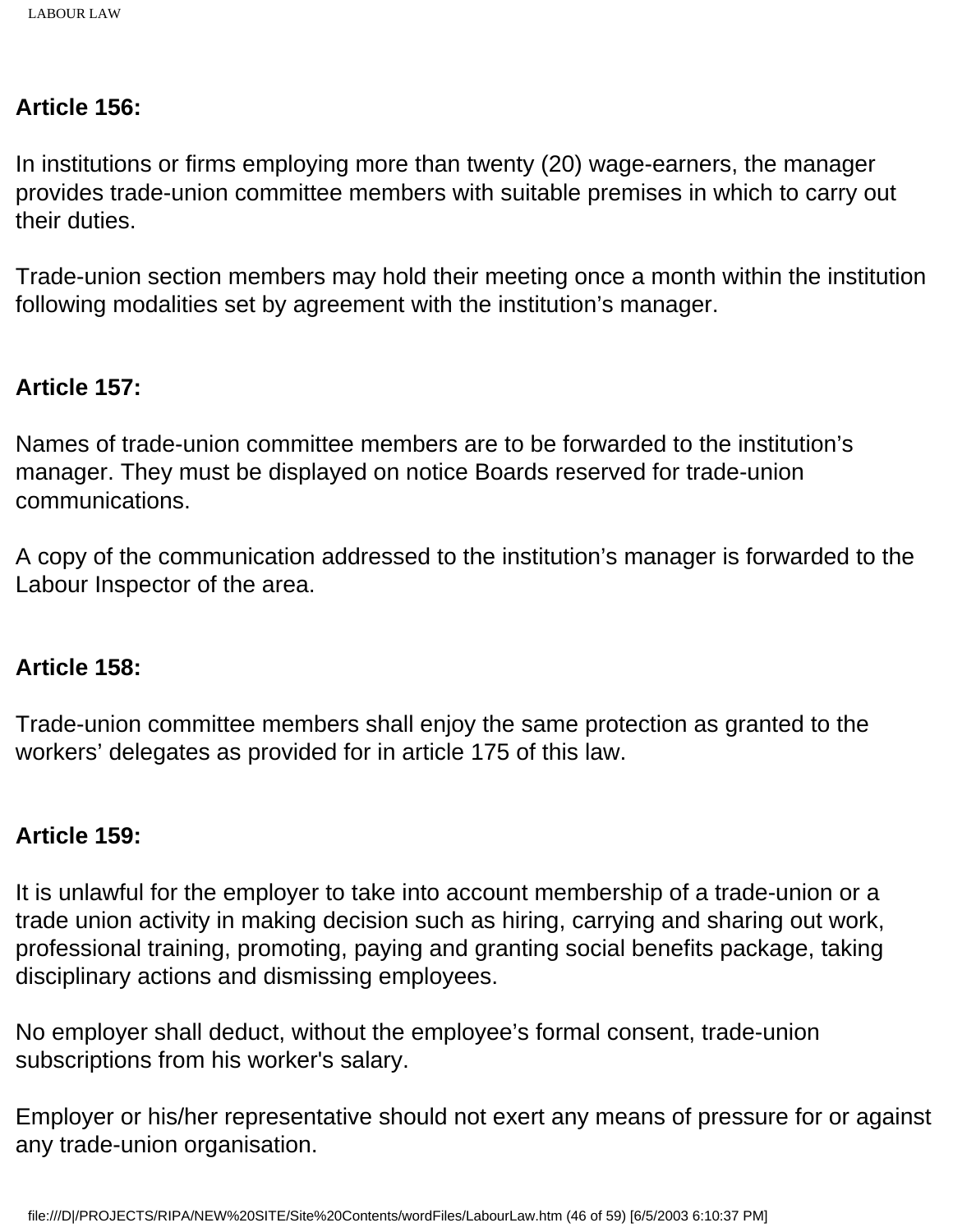Any measure taken by the employer contrary to provisions of the above paragraphs shall be considered as abusive and shall be cause for damages.

These provisions are legally binding.

## **TITLE IX: ADMINISTRATIVE ORGANS AND MEANS OF CONTROL**

## **CHAPTER ONE: ADMINISTRATIVE ORGANS**

## **Section one: Labour Directorate**

## **Article 160:**

Labour Directorate is an organ of public administration in charge of designing, carrying out and implementing the national policy related to labour.

## **Section 2: Labour Inspection**

## **Article 161:**

The Labour Inspector is in charge of monitoring compliance with the labour code and its implementation, provisions on collective conventions as well as laws relating to social security.

He/she is also in charge of writing minutes of what he/she notices on infringements to provisions of labour laws and regulations and shall inform directly the competent legal authorities. The content of those minutes are considered true until further alterations.

## **Article 162:**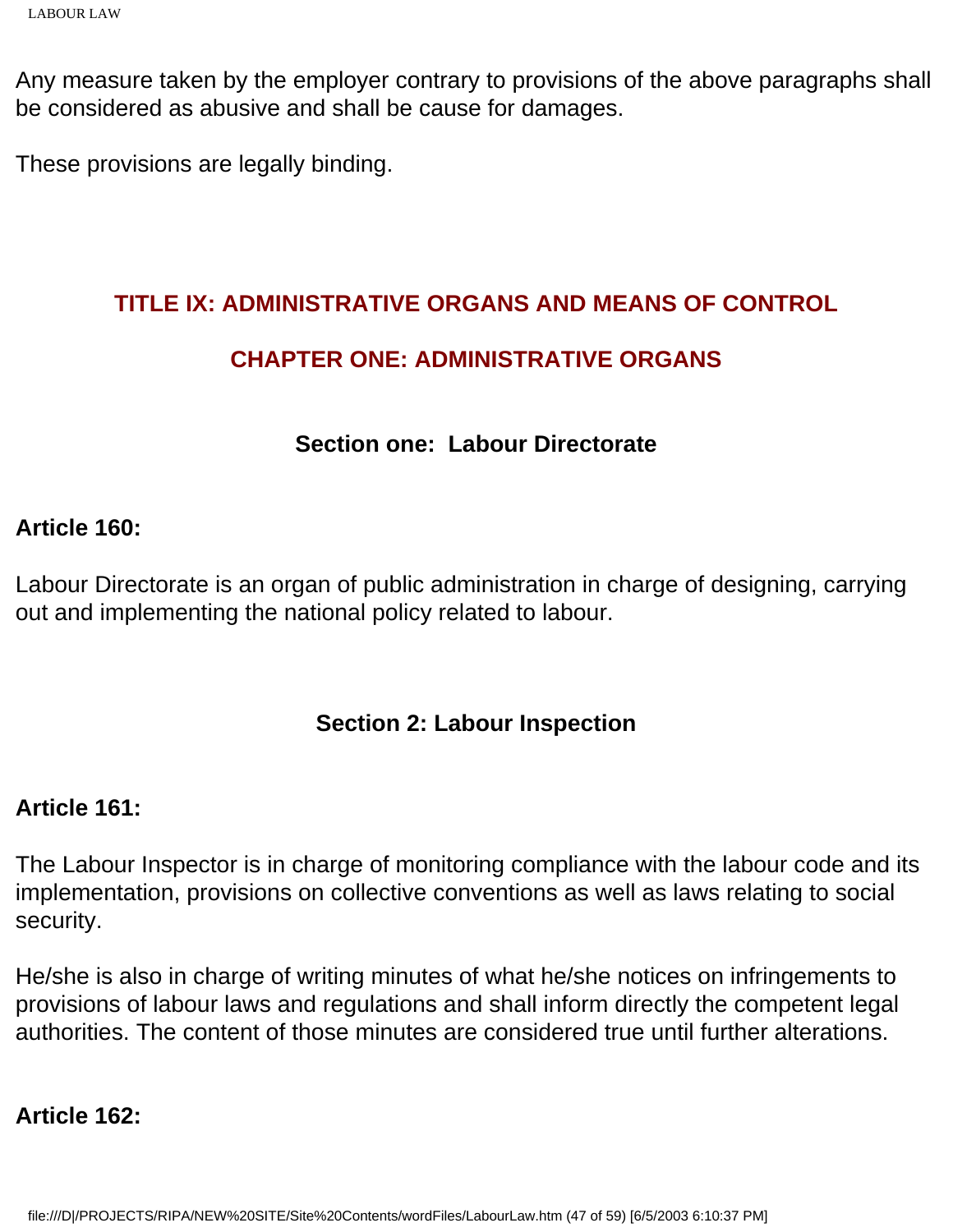A copy of the minutes is to be notified to the concerned party, within fifteen (15) days following record of the infringement.

A copy of the minutes is to be deposited at the relevant Prosecution concerned jurisdiction office, a second copy sent to the labour department, a third one filed in the charged institution's file.

The Labour Inspector is informed on these minutes' conclusions by the Prosecution Office.

## **Article 163:**

The Labour Inspector, in possession of his/her office's documentary evidence, has authority:

a) to enter freely during working hours any institution subject to the Labour Inspector's control without prior notice to institution manager;

b) to enter any premises he presumes being reasonably subject to the Labour Inspector's control;

c) to initiate any control or investigation considered necessary to ensure that legal provisions are actually observed and particularly:

(i) to question, alone or before witnesses, any employer or the institution's staff on everything relating to the legal provisions' and instructions implementation;

(ii) to ask for books, registers and other documents the content of which is prescribed by the legislation relating to working conditions in order to check their conformity with the law in force. The Labour Inspector is given a copy of all these documents or similar copies have to be written for him/her;

(iii) to order displays on the labour institution notices provided for by the law;

(iv) to take with him/her some of the basic tools of the institution in the presence of the employer or his/her representative for analysis, provided that the employer or his/her representative be informed that these tools have been taken for this purpose.

 The expense deriving from this analysis is charged to the company when the suspicion of harmfulness is confirmed, and to the State otherwise;

d) to appeal to competent instances to bring to the Labour inspection office any employer or employee who may refuse the summoning notice by the Labour Inspection.

## **Article 164:**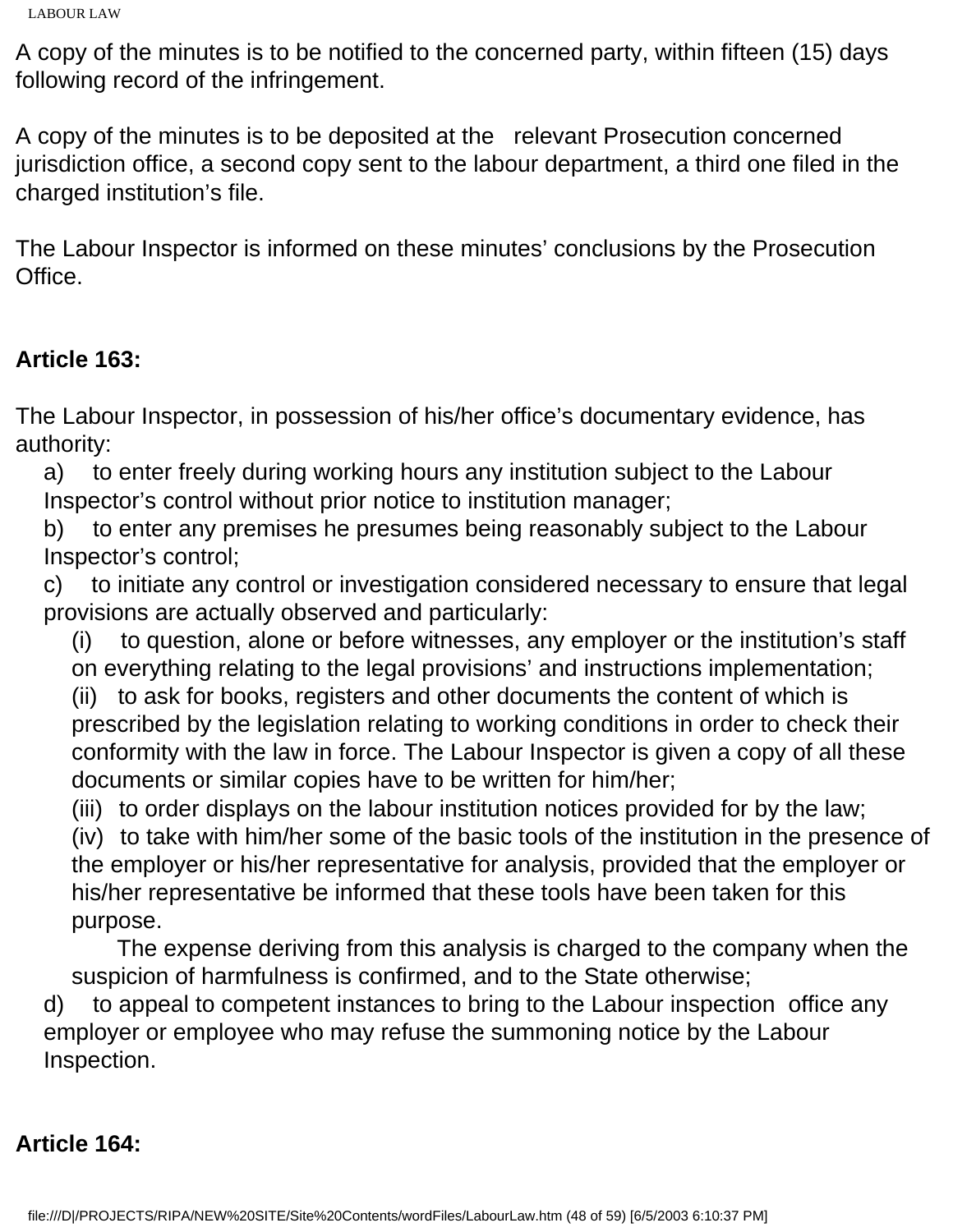A Labour Inspector may request the collaboration of technicians and experts duly qualified in all works done in the institution so as to know how they are done, their basic tools and what is done to protect workers' health and to protect them from accidents.

These technicians must observe the professional confidentiality like the Labour Inspector, otherwise they are punished with the same laws like him/her.

This technical assistance is exercised under the supervision of the Labour inspector. The expense resulting from this assistance is to be charged on the Minister having Labour in his/her attributions.

#### **Article 165:**

The Labour Inspector must inform of his/her visit the employer or his/her representative, unless he considers that such a notice could be detrimental to the control efficiency.

He/she may request to be accompanied, during his/her visit by one staff delegate of his/her choice within the institution.

#### **Article 166:**

In mines and quarries, as well as in premises or sites where works are subject to a control of a technical service, the technicians in charge of this control must make sure that all the facilities depending upon their technical control are set so as to guarantee the workers' safety.

Controlling technician comply with the special laws relating to these works, and has the same authority, when doing them, as that of the Labour Inspector.

He also informs the labour inspector on all employers who have received formal notices.

The Labour Inspector may, at any time, ask to visit, with the technicians referred to in the previous paragraph, mines, quarries, premises and sites subject to a technical control.

In military premises employing a civilian manpower, control for implementing labour laws is carried out by an officer appointed the Army chief of staff who notifies it to the Minister having Labour in his/her attributions, or by an official who is appointed by the Minister having Labour in his/her attributions for this purpose, this following the request of the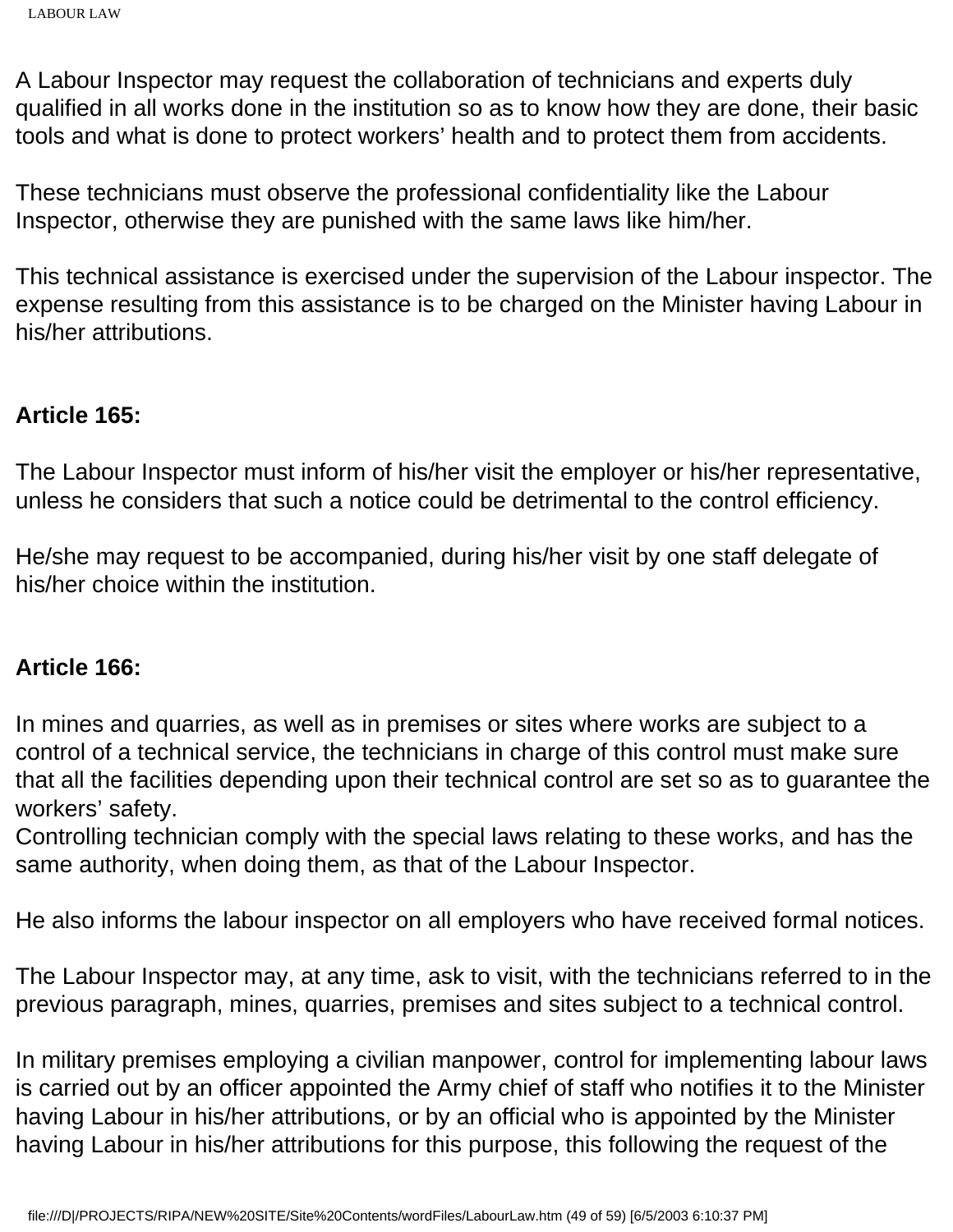Army chief of staff.

## **Article 167:**

The list of those institutions referred to in Article 166 of this law is to be established by a decree of the Minister having Labour in his/her attributions.

### **Article 168:**

A Physician in Charge of Labour Inspector is appointed by the Minister having Labour in his/her attributions after consultation with the Minister having health in his/her attributions.

She/he is in charge of controlling the employer's obligations relating to workers' health, and medical and sanitary equipment of his/her institution. She/he makes a report to the Labour Inspector of the concerned jurisdiction.

The health Inspector can issue warning notices and write minutes relating to nonobservation of the health prescriptions and health medical equipment and she/he informs the Labour Inspector of the concerned jurisdiction.

## **Article 169:**

When there are dangerous working conditions for the workers' health and safety which are not included in the Decree provided for in Article 135 of this law, the employer is warned by the Labour Inspector or by the Physician to remedy to it in the forms and conditions specified in Article 171 of this law.

In case of protest by the employer, the litigation is submitted to the Minister having Labour in his/her attributions.

## **Article 170:**

When circumstances require that immediate measures be taken to make the appliances and premises conform to regulations and laws provisions in force, the Labour Inspector is empowered to serve the necessary notices comprising the immediate closing of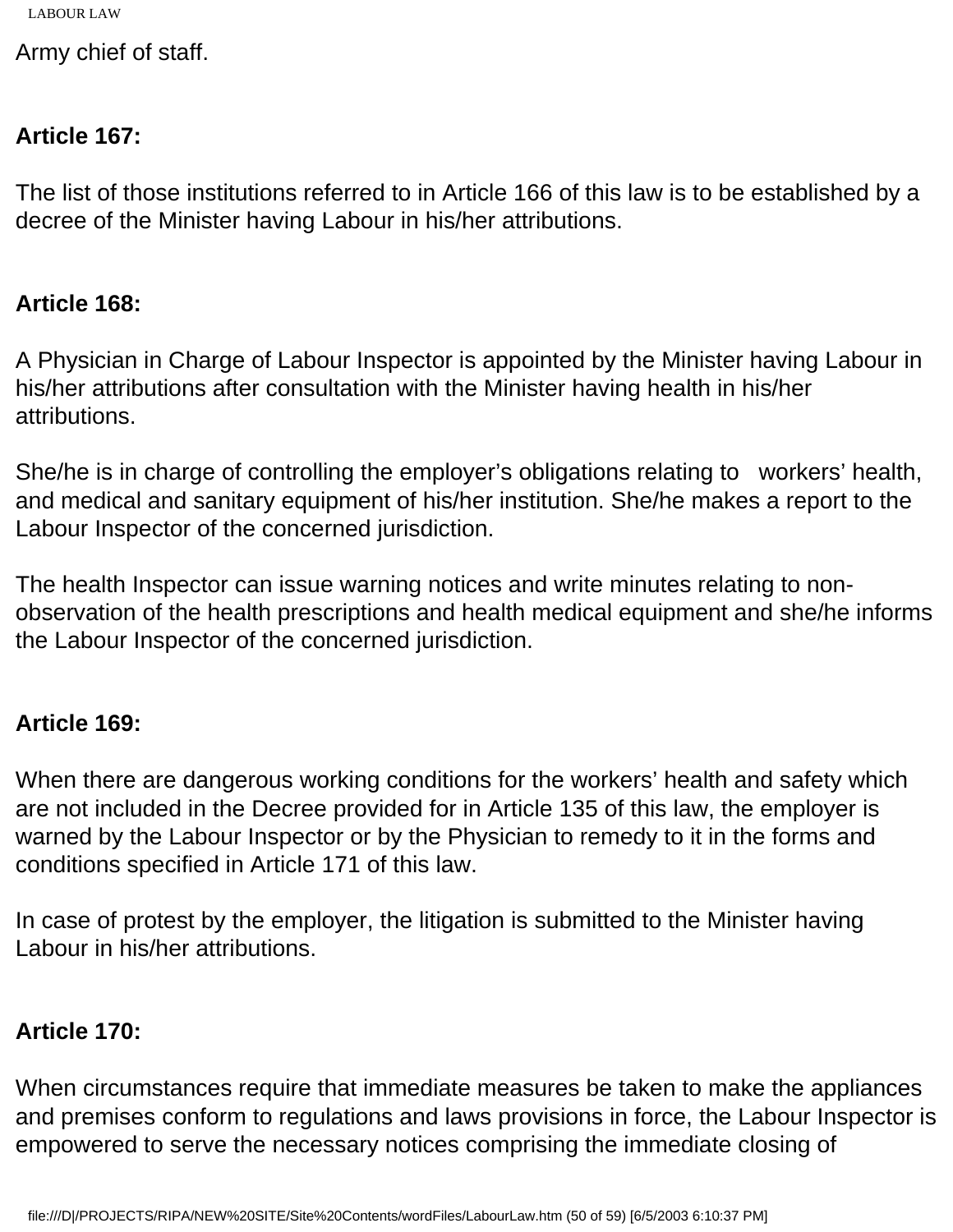```
LABOUR LAW
```
premises, facilities, tools, equipment or appliances incriminated, and within a determined period, and ordering to carry out the required modifications and in specified period on the facilities or premises or appliances. These notices are binding. However, their effect can only be suspended by a decision of the Minister having Labour in his/her attributions.

The procedures and the periods within which is issued warning notice determined by the Decree of the Minister having Labour in his/her attributions.

## **Article 171:**

A warning notice must be made in writing, either on the employer's register, or by a registered letter with acknowledgement receipt.

It is dated and signed, it clearly lists infringements or dangers noticed in the institution and fixes the delay within which the employer shall have set them right. This delay is reasonably given in accordance with the situation and cannot be less than four days, except in case of instant emergency.

## **Article 172:**

The Labour Inspector shall have no direct or indirect material interest, in the institutions placed under his control.

## **Article 173:**

The Labour Directorate's Head of department may, at any time, exercise the powers and mandates assigned to Labour Inspector by this law and its implementation Decrees.

## **CHAPTER II: workers' delegates**

## **Article 174:**

Workers' delegates are elected among the workers of the institution. They have for mission: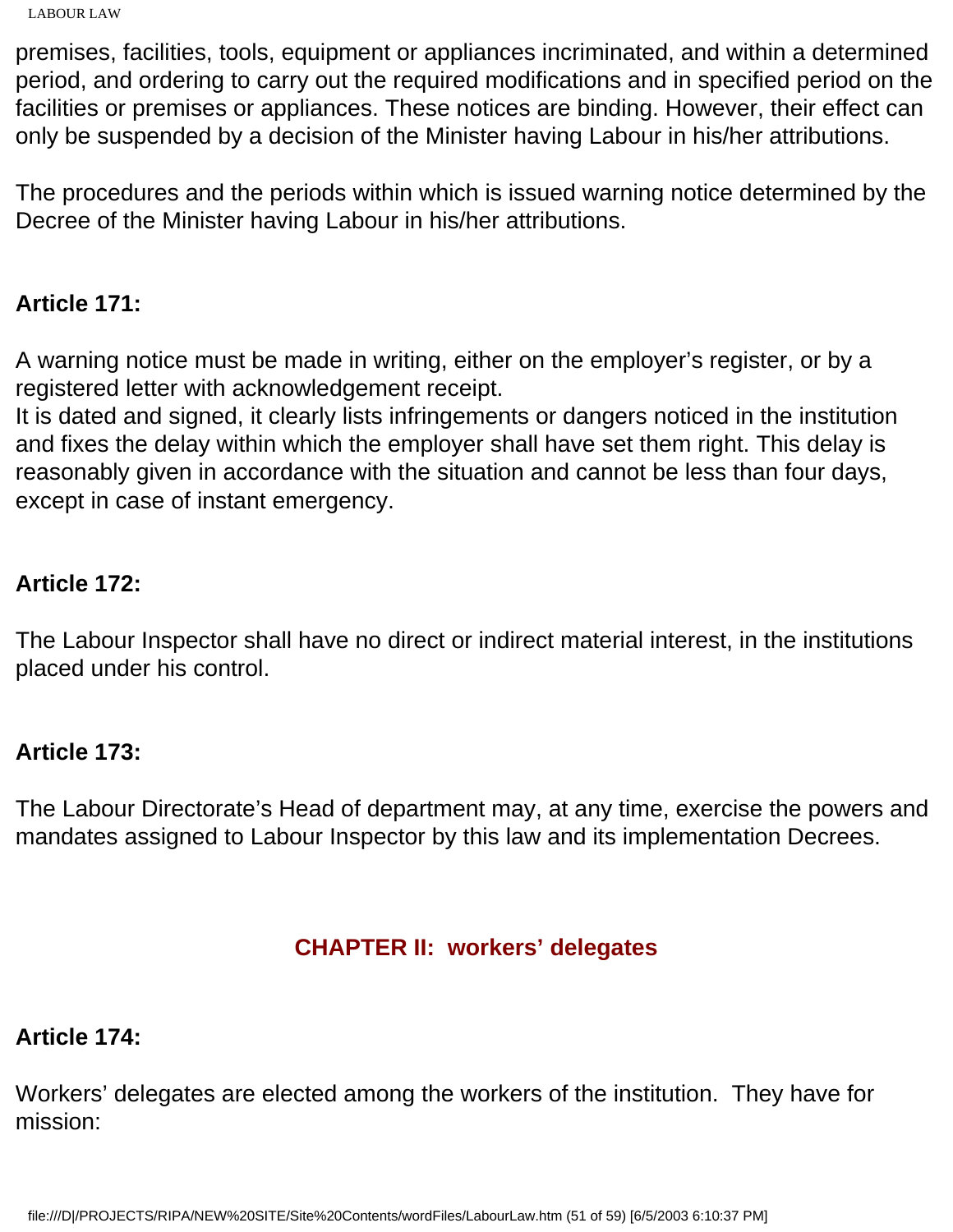a) to present to the employer all individual and collective claims, relating to working conditions and workers' protection, implementation of collective conventions, professional classifications and wages rates;

b) to inform the Labour Inspector on all complaints or claims relating to implementation of regulatory or legal provisions of which he/she is in charge of ensuring the control;

c) to look after the implementation of provisions relating to the health and safety of the worker and to propose all necessary measures on this matter;

d) to give their advice on measures and conditions of dismissals planned in case of staff reduction due to slowing down activities or institution's restructuring by the employer;

e) to communicate to the employer all useful suggestions aimed at the institution's better functioning and output improvement.

The existence of a staff's delegate within an institution does not infringe on the right that a worker has to submit him/her self him/her own claims and suggestions to the employer.

## **Article 175**:

Any dismissal of a permanent or temporary staff's delegate, planned by the employer or his/her representative, is submitted to the Labour Inspector who will give his/her opinion within fifteen days.

The provision of paragraph one of this article is also valid for the workers' delegate candidates during the period which goes from the date of lists' deposit of candidature to the head of the institution to that of ballot, as well as to the former staff's delegate within the six months following the expiry of his/her term of office.

However, in case of serious offence, the employer may suspend the concerned person while waiting for the Labour Inspector's opinion on his/her dismissal.

## **CHAPTER III: MEANS OF CONTROL**

## **Article 176:**

Every person who plans to open up a new institution whatever its nature, must declare it to the Labour Inspector. The same procedure applies case of closing activities, selling or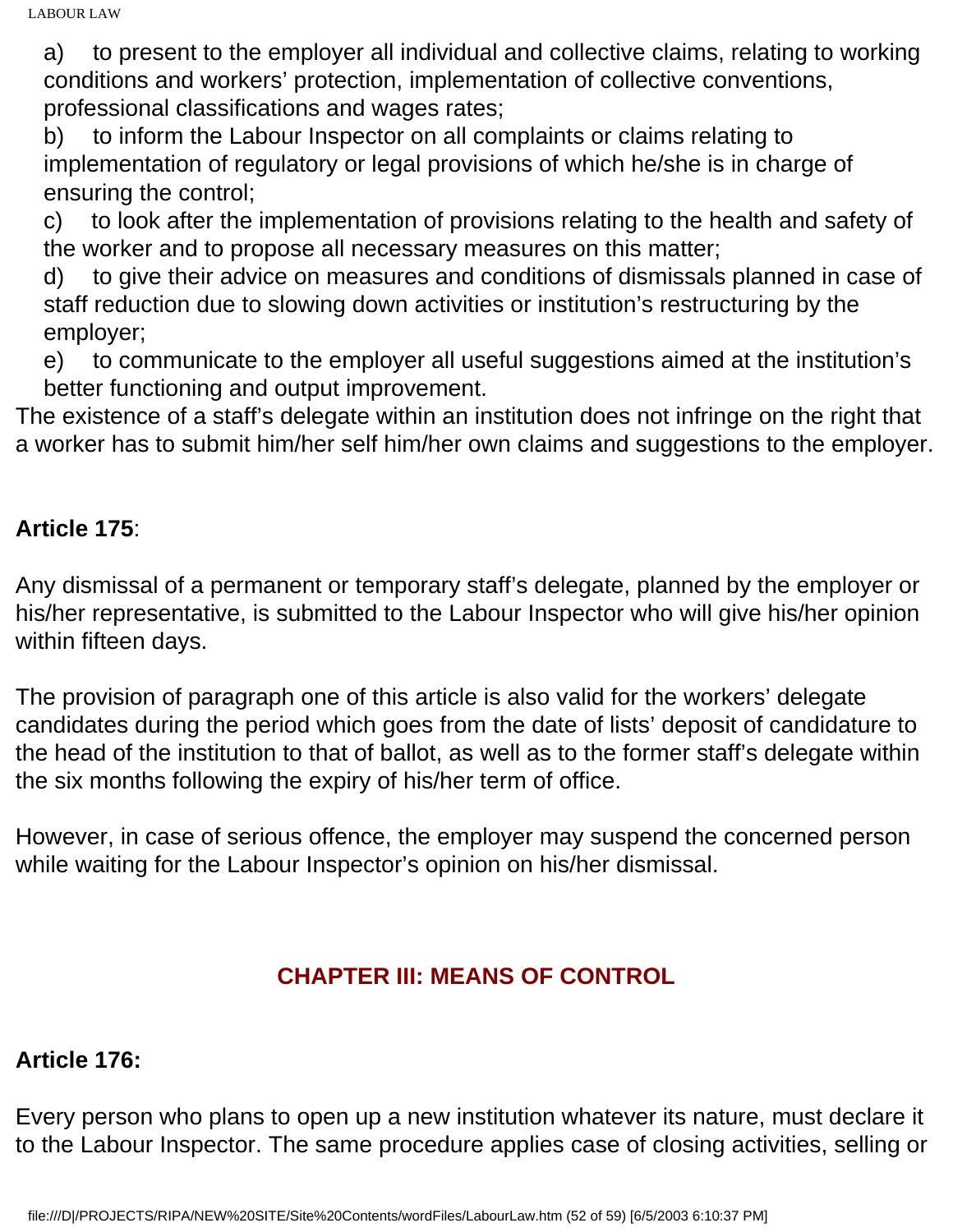transforming the institution.

A decree of the Minister having Labour in his/her attributions determines modalities and the period to make this declaration.

## **Article 177:**

Every employer must fill and forward documents on the situation of his/her employees, following modalities determined by a decree of the Minister having Labour in his/her attributions.

## **Article 178:**

The employer must permanently keep up to date his/her register, in the working premises; the model of register is determined by the Minister having Labour in his/her attributions.

The employer's register must be immediately produced to the Labour Inspector and to be kept for five years from the date of the most recent mention written in it.

#### **Article 179:**

Every worker is subject, within thirty days from his/her hiring, to a written declaration made by his/her employer and forwarded to the Labour Inspector of the area.

When a worker leaves an institution, he/she must be subject to a similar declaration made in not latter than 30 days the leaving date must be mentioned.

Modalities for these declaration, and the way they are filled by what is stated on the worker, are determined by a decree of the Minister having Labour in his/her attributions.

# **TITLE X: LABOUR DISPUTES**

# **CHAPTER ONE**: **DEFINITIONS**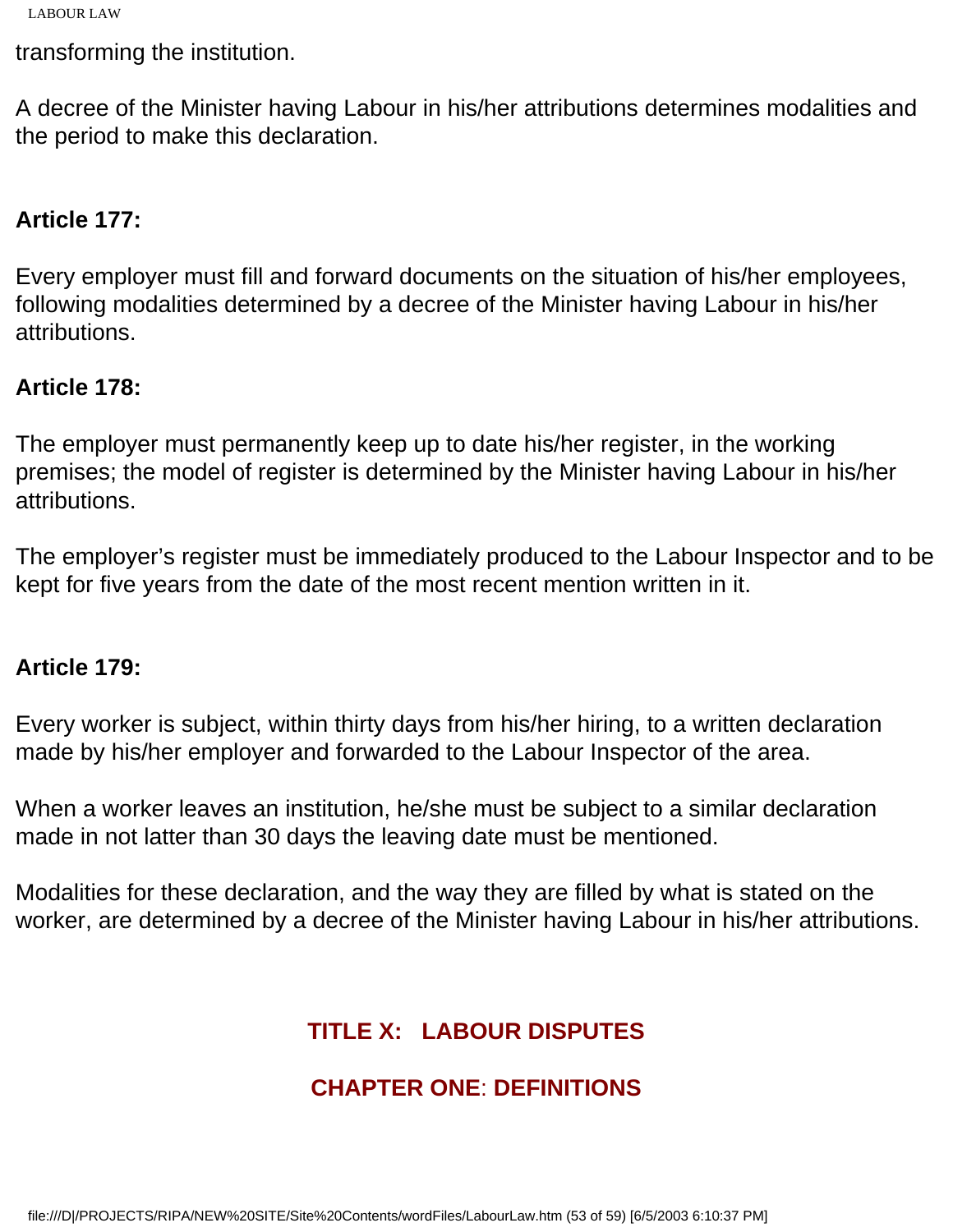## **Article 180:**

Labour disputes can be individual or collective.

Individual labour disputes are those which occur between a worker and his/her employer or between several workers and their employer, but for reasons relating to non observation of a clause of a labour contract which binds each worker and his/her employer, where this clause is likely to vary from one worker to another.

Collective Labour disputes are those which occur between one or several employers, on one hand, and on the other hand, some or all working members on the labour conditions, when these disputes are likely to jeopardise the smooth running or the social peace of the institution.

## **Article 181:**

All disputes and claims related to such labour contracts as provided for in this law are prescribed for five years from the date of showing cause to the disputes.

This period is suspended by a trial brought before court before it has expired or because a Labour Inspectorate has not taken a conclusion on the disputes brought before it.

# **CHAPTER II: LABOUR DISPUTES' SETTLEMENT**

## **Article 182:**

When there are individual or collective labour disputes and prior to their submission before court, the concerned person requests, in writing or verbally, the employees' representatives to try to settle these disputes out of courts.

Where the employees' representative fails to settle the disputes, the any concerned person forwards the case to Labour Inspector for reasonable settlement.

Prescriptibility of the claim is postponed by that request from its receipt date until the statement of an attempt to the settlement is disputes on the employee and employer.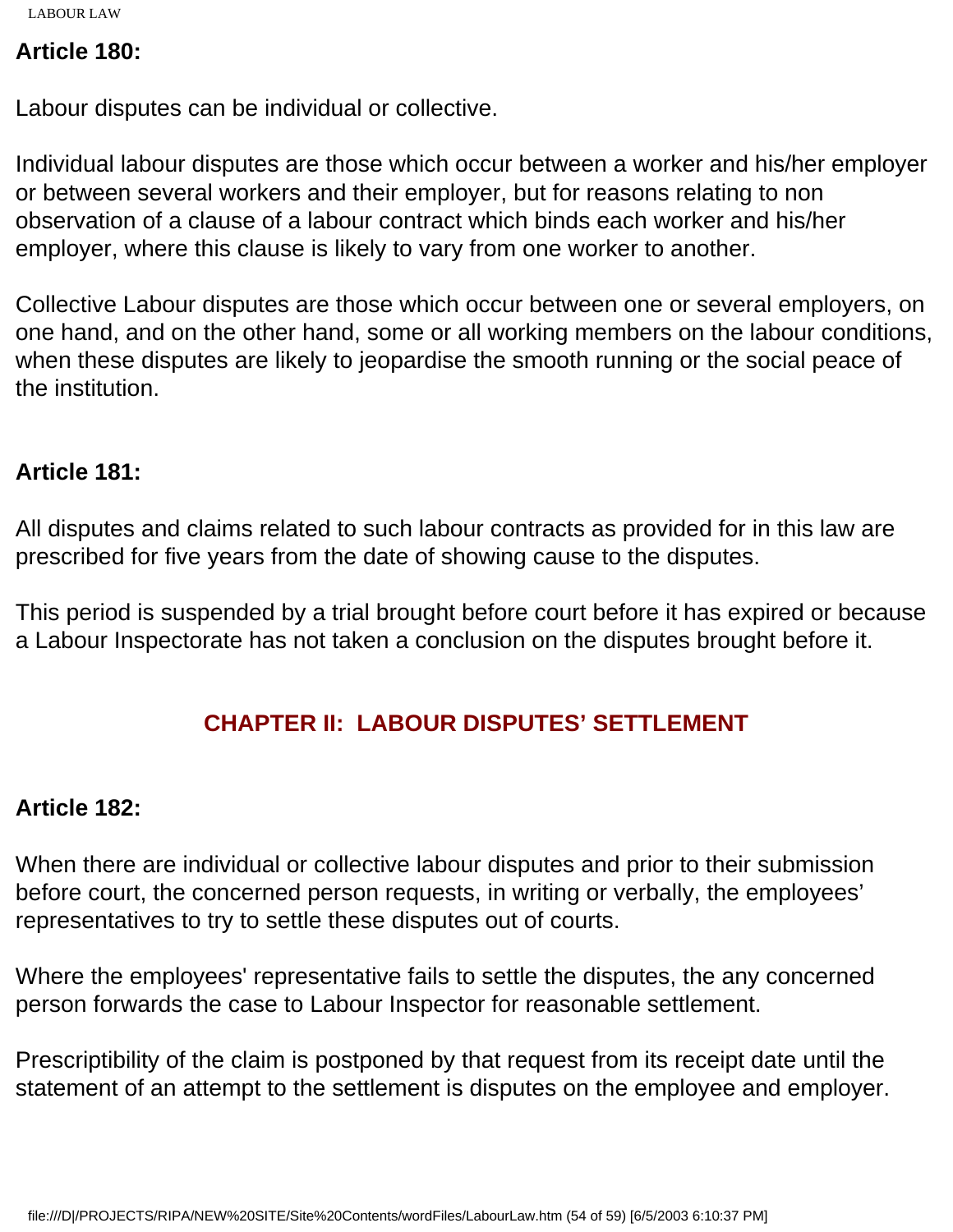#### **Article 183:**

Where there is collective labour disputes prior to their submission to relevant court the concerned persons must forward them to the employees' and employers' Representatives' Council for settlement.

A decree by the Minister having Labour in his/her attributions determines the functioning and modalities of the council.

In the event the disputes are not settled out of courts, they are submitted before relevant court.

#### **Article 184:**

The jurisdiction has the widest powers to be informed about the companies' economic situation and the social situation of the employees concerned by the conflict.

### **Article 185:**

The jurisdiction makes its decision lawfully on conflicts relating to the interpretation of laws, regulations, collective conventions or agreements in force.

It makes its decision in fairness on other conflicts, notably when the dispute is about salaries or working conditions which are not fixed by the provisions of laws, regulations, collective conventions or agreements in force and about conflicts relating to the conclusion and the review of clauses for collective conventions and agreements.

## **Article 186:**

The judgement passed by the jurisdiction as far as collective conflicts are concerned becomes provisionally immediately enforceable notwithstanding all ways for appeal.

## **Article 187:**

A conciliation notice of the council and a notice of its decision on collective disputes' or trials are submitted to the office of the clerk of the Court of the jurisdiction giving a ruling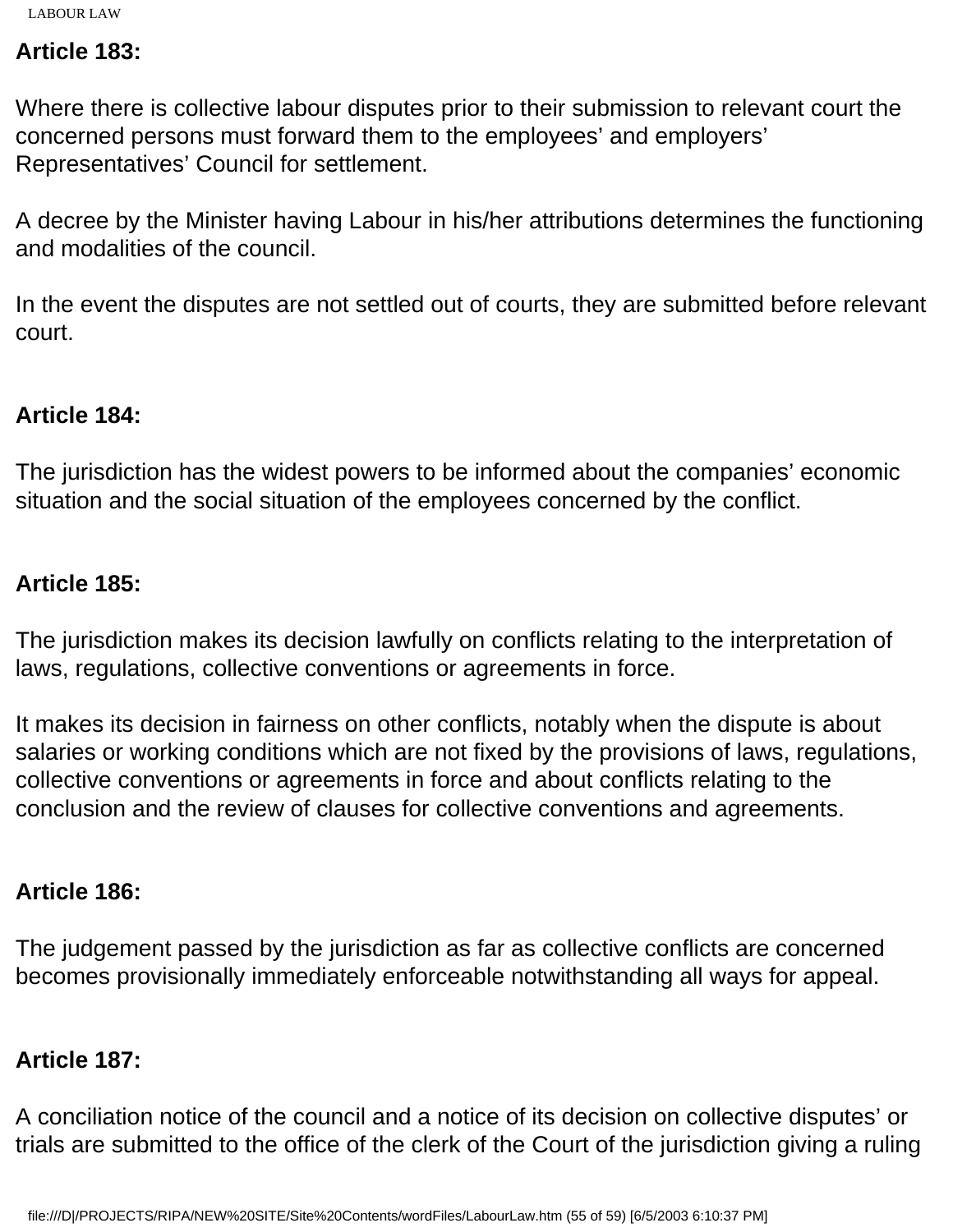as far as labour is concerned and in the Labour Inspector's office where they may be communicated to the public.

## **Article 188:**

When an agreement, an arbitration award or an adjudication relates to the interpretation of a clause of a collective convention on salary or working conditions, that agreement, arbitration award or court award has the same effects as those of a collective convention on labour.

## **Article 189:**

Unlawful is any strike or lock-out taking place before the end of procedures fixed by this law or by breach of a mutual agreement, arbitration award or award that became binding.

A strike or lock-out is legal when the other party has been given a four day notice, and when:

a) the Conciliation Council has exceeded fifteen (15) days without setting the problem;

b) the mutual agreement, the arbitration award or the court award being in force, has not been implemented.

## **Article 190:**

Any illegal strike by employees may entail:

a) non-payment for days taken out of work;

b) compensation for the damage caused deliberately to equipment or to buildings;

c) a legal action taken by the employer or his/her employers' professional organisation against the strikers and against the organisation implicated in that strike.

Any illegal lock-out by employer may entail:

a) non-payment for days forced out of work;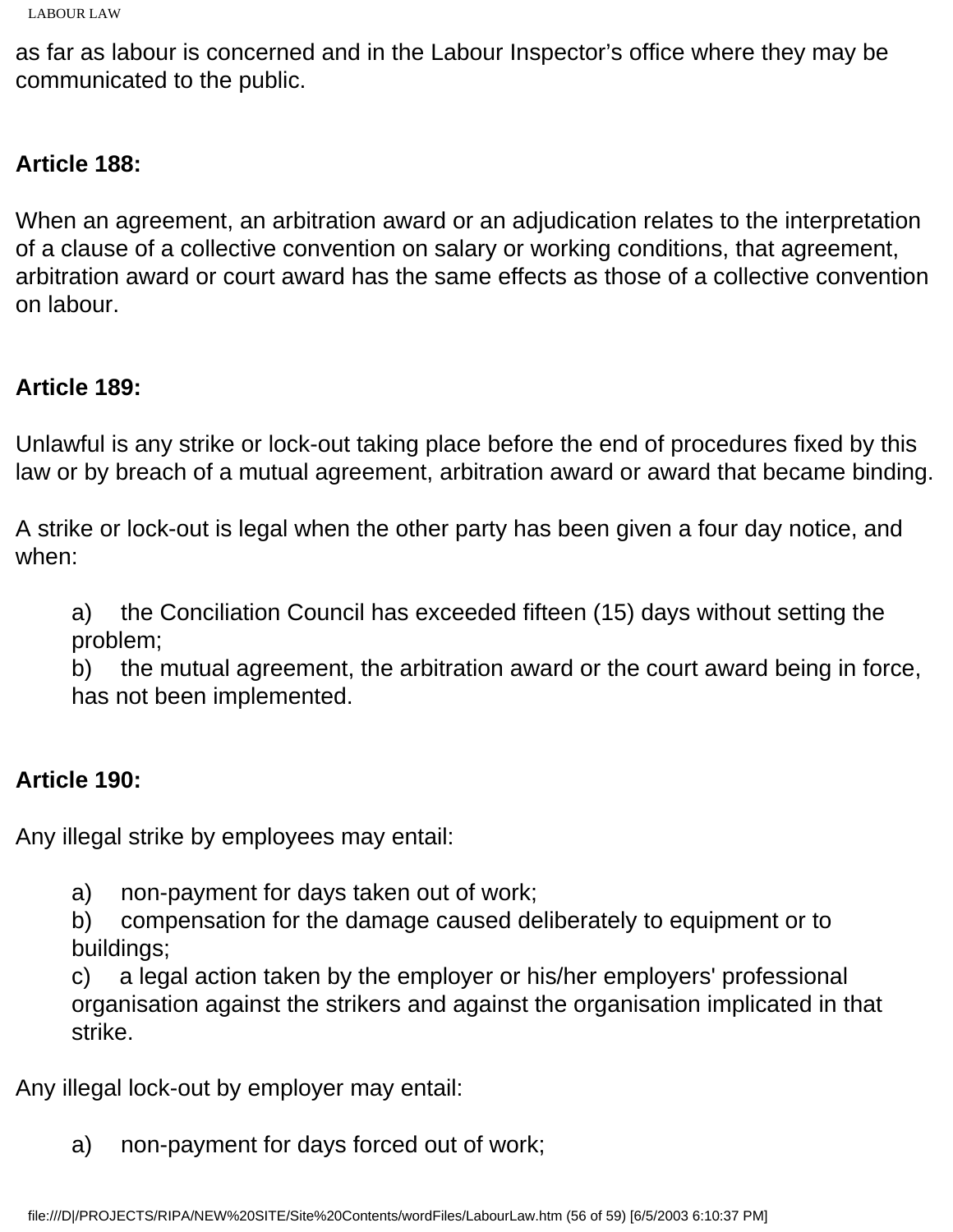b) six months temporally loss of the benefit to be awarded in public tenders contracts;

c) withdrawal of registered company status in case of persistent refusal to work.

The competent court ascertains that the laws have been contravened and specifies the sanctions provided for in this article.

#### **Article 191:**

The right to strike is subject to special procedures when the employee exercises an essential duty of the people's and property security. This also applies to an employee whose function stopping would constitute a threat to security and human life.

A decree of the Minister having Labour in his/her attributions sets out the mode of application of this article.

## **TITLE XI: PENALTIES**

#### **Article 192:**

A person guilty of any breach to provisions of Articles 13, 129, 130 and 131 of this law is fined with between 2,000 and 10,000 Francs and in case of relapse into the act between 15,000 and 20,000 Francs.

## **Article 193:**

A person guilty of any breach to provisions of Articles 7, 10, 11, 15, 28, 58, 65, 71, 72, 79, 96, 109, 135, 138, 169, 170, 171, 176, 177, 178 and 179 of this law is fined with between 5,000 and 15,000 Francs and in case of relapse into the act between 15,000 and 50,000 Francs.

## **Article 194:**

In cases of breach of Articles 4, 12, 32, 36, 37, 38, 60, 61, 63, 64, 65, 66, 67, 68, 69, 70, 88, 90, 92, 93, 94, 95, 97, 103, 104, 118, 128, 137, 139, 140, 142, 145, 166, and 175 of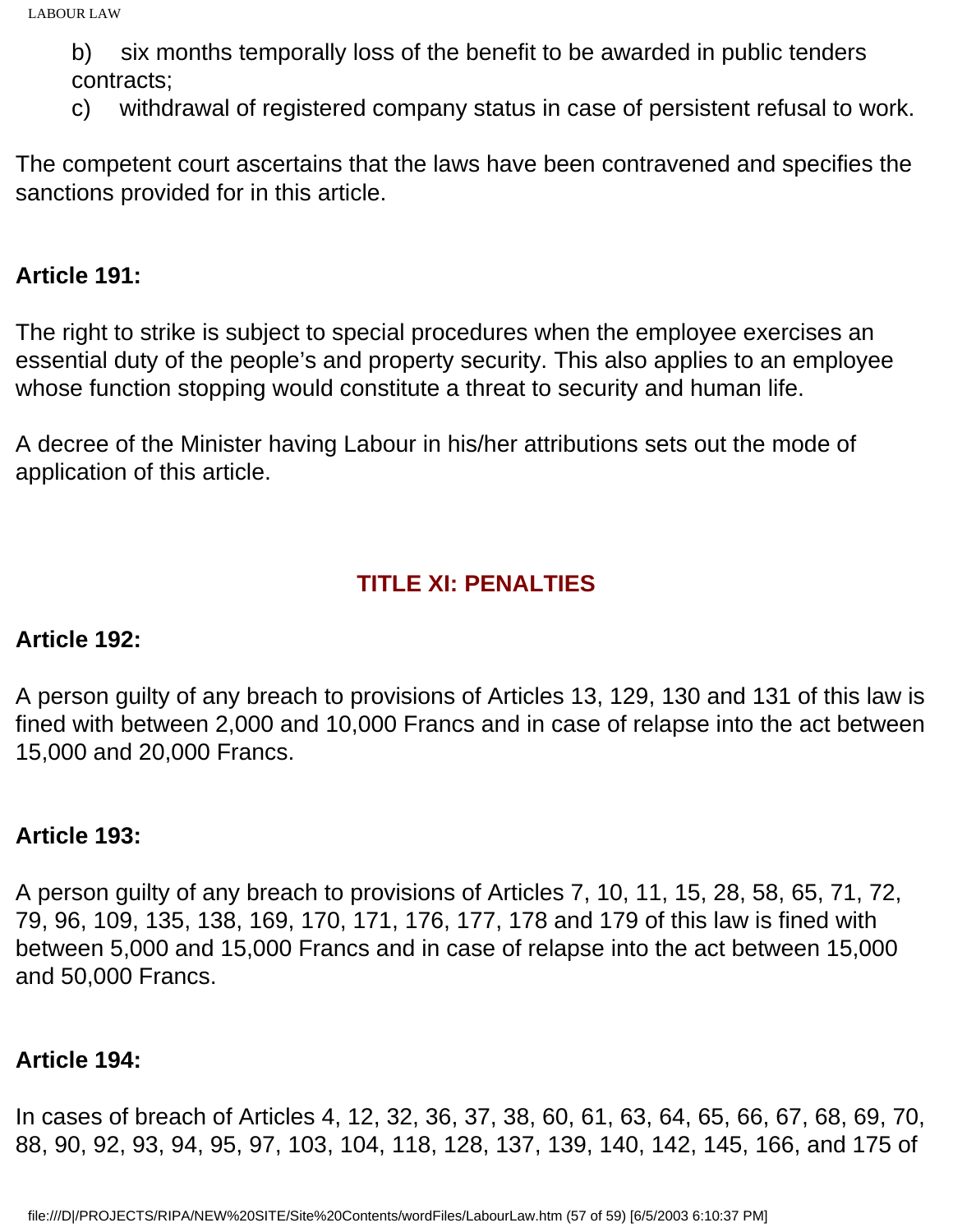```
LABOUR LAW
```
this law, its author referred to in article 193 is fined with between 10,000 and 50,000 Francs; the relapse into the act is in addition to fine, sentenced to an imprisonment term of between fifteen days to six months.

# **Article 195:**

Any person who has opposed or has attempted to oppose the implementation of obligations or the exercise of powers entrusted to the Labour Inspector is fined with between 10,000 and 50,000 Francs and sentenced an imprisonment term of between one to six months imprisonment, or to only one of the penalties.

In case of relapse into the act, the fine ranges from 50,000 to 100,000 Francs. The provisions of the Penal Code on acts of resistance, verbal assault and violence against Judiciary Police Officer are also applicable to those guilty of such facts against Labour Inspector.

## **Article 196:**

When a person is fined in conformity with this Law, the fine is to be paid as many times as there are infringements, without however the fine total amount exceeding five times the fines' maxima rates.

## **TITLE XII: FINAL PROVISIONS**

## **Article 197:**

Provisions of this law are legally binding for all ongoing working contracts.

Any clause of an ongoing contract which would not be in conformity with the provision of this law, shall be modified within a six months' period from the date on which this law becomes into force.

This law cannot be advocated for breach of existing contracts.